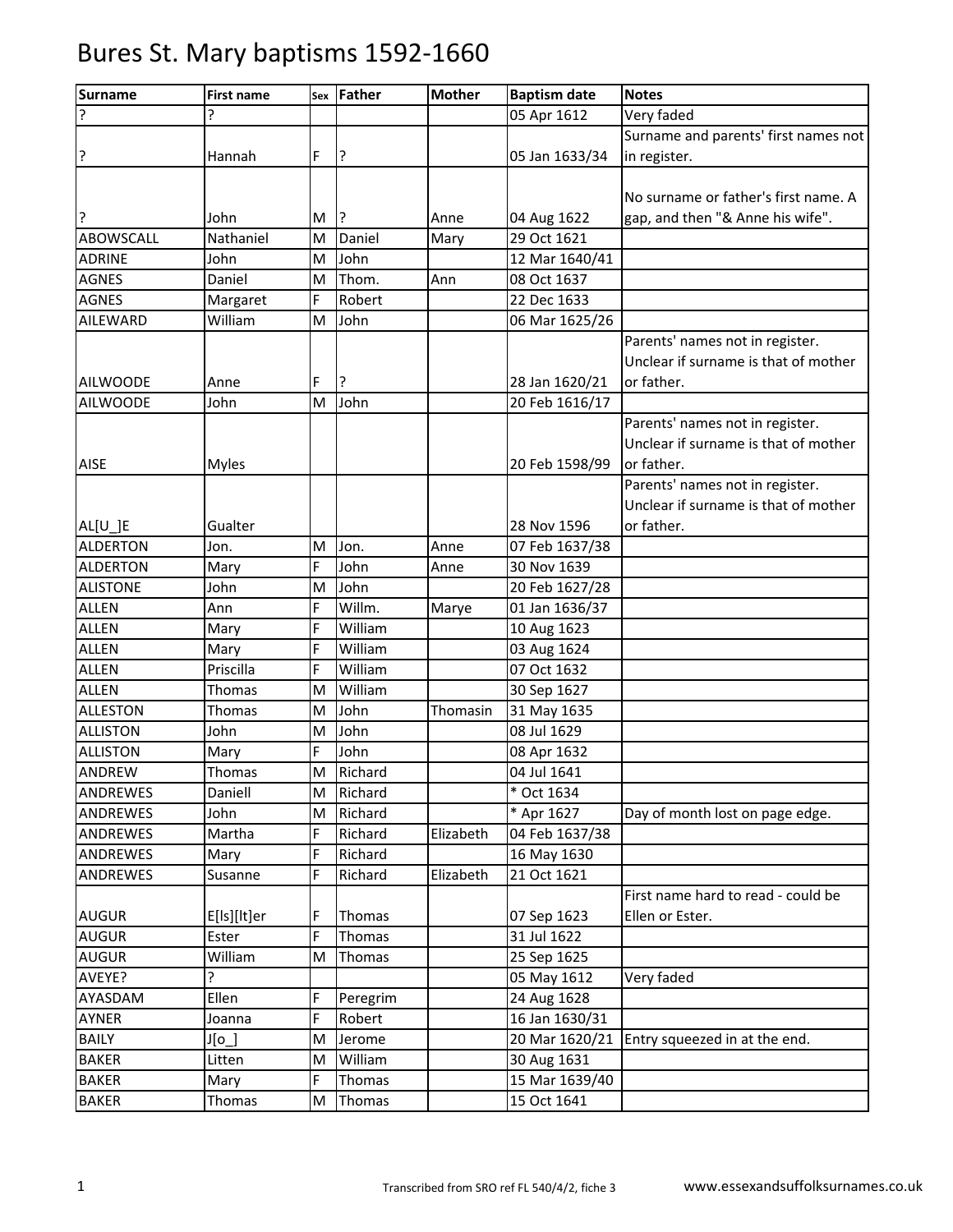| <b>Surname</b>     | <b>First name</b> | Sex | Father        | <b>Mother</b> | <b>Baptism date</b> | <b>Notes</b>                          |
|--------------------|-------------------|-----|---------------|---------------|---------------------|---------------------------------------|
|                    |                   |     |               |               |                     | No parents' names in register.        |
|                    |                   |     |               |               |                     | Unclear if surname is that of mother  |
| <b>BALLAND</b>     | Mary              |     |               |               | 02 Jan 1642/43      | or father.                            |
| <b>BASILL</b>      | Martin            | M   | Martin        |               | 25 Apr 1613         |                                       |
| <b>BATTRY</b>      | Elizabeth         | F   | Marten        |               | 25 Sep 1629         |                                       |
| <b>BAULDENY</b>    | Martha            | F   | Thos.         |               | 15 Feb 1599/00      |                                       |
| <b>BAYLY</b>       | Jerome            | M   | Jerome        |               | 26 Oct 1617         | Son of Mr. Jerome Bayly               |
| <b>BAYLY</b>       | William           | M   | James         |               | 18 Apr 1616         | Son of Mr. James Bayly                |
|                    |                   |     |               |               |                     | Parents' names not in register.       |
|                    |                   |     |               |               |                     | Unclear if surname is that of mother  |
| <b>BEALD</b>       | John              |     |               |               | 12 Dec 1598         | or father.                            |
|                    |                   |     |               |               |                     | Parents' names not in register.       |
|                    |                   |     |               |               |                     | Unclear if surname is that of mother  |
| <b>BEALD</b>       | Tobye             |     |               |               | 04 Dec 1595         | or father.                            |
| <b>BEALE</b>       | Mary              | F   | John          |               | 19 May 1633         |                                       |
| <b>BEALE</b>       | <b>Tobias</b>     | M   | <b>Tobias</b> |               | 26 Dec 1622         |                                       |
| <b>BEALES</b>      | George            | M   | Tobye         |               | 21 Nov 1602         |                                       |
|                    |                   |     |               |               |                     | Son of Mr. Steven Beckingham. Born    |
| <b>BECKINGHAM</b>  | Steven            | M   | Steven        |               | 19 May 1618         | 24 April 1618                         |
| <b>BENTLY</b>      | Margrett          | F   | Thos          |               | 25 Apr 1600         |                                       |
| <b>BERIFFE</b>     | John              | M   | John          |               | 01 Jan 1631/32      |                                       |
| <b>BERRIF</b>      | Richard           | M   | John          | Lydia         | 19 Feb 1636/37      |                                       |
|                    |                   |     |               |               |                     | Parents' first names not in register. |
|                    |                   |     |               |               |                     | Unclear if surname is that or mother  |
| <b>BERRIFFE</b>    | Lidia             | F   | ?             |               | 24 Aug 1628         | or father.                            |
| <b>BERRIFFE</b>    | Sara              | F   | John          |               | 30 Jan 1625/26      |                                       |
| <b>BERRY</b>       | John              | M   | John          |               | 15 Apr 1619         |                                       |
| <b>BERRY</b>       | John              | M   | Robert        |               | 27 Feb 1625/26      |                                       |
| <b>BERRY</b>       | Mary              | F   | John          | Mary          | 12 Oct 1621         |                                       |
| <b>BERRY</b>       | Susanne           | F   | Robert        |               | 01 May 1622         |                                       |
| <b>BERRYE</b>      | Anne              | F   | John          |               | 20 Apr 1634         |                                       |
| <b>BERY</b>        | Stephen           | M   | John          | Mary          | 27 Aug 1635         |                                       |
| <b>BETS</b>        | Ellenor           | F.  | John          |               | 13 Jan 1621/22      |                                       |
| <b>BETS</b>        | Moyses            | M   | John          |               | 06 Feb 1619/20      |                                       |
| <b>BETTES</b>      | Mary              | F   | John          |               | 03 Aug 1624         |                                       |
| <b>BETTS</b>       | Elisabeth         | F   | John          |               | 28 Sep 1617         |                                       |
| <b>BETTS</b>       | Sarah             | Ė   | John          |               | 07 May 1648         | Very faded                            |
| <b>BIFORD</b>      | Elisabeth         | F   | Ed.           |               | 03 Jan 1640/41      |                                       |
| <b>BIRCH</b>       | Hannah            | F   | John          |               | 09 Mar 1622/23      |                                       |
| <b>BLOMFEILD</b>   | Elizabeth         | F   | Frauncis      |               | 18 Jun 1629         |                                       |
| <b>BLOMFEILD</b>   | Francis           | M   | Francis       |               | 04 Feb 1626/27      |                                       |
|                    |                   |     |               |               |                     | End of name faded - might be Mary     |
| <b>BLOOMEFEILD</b> | Mar*              | F   | Frances       |               | 12 Jun 1625         | or Margaret                           |
| <b>BLUMFEILD</b>   | Francis           | M   | Francis       |               | 25 Jul 1630         |                                       |
| <b>BLUMFEILD</b>   | Margrett          | F   | Francis       | Mary          | 12 Jul 1635         |                                       |
| <b>BLUMFEILD</b>   | Samuel            | M   | Francis       |               | 07 Apr 1633         |                                       |
| <b>BLUNDEN</b>     | John              | M   | John          |               | 06 Feb 1641/42      |                                       |
| <b>BOGGES</b>      | George            | M   | John          |               | 09 Jun 1633         |                                       |
| <b>BOWAS</b>       | Rose              | F   | John          |               | 23 Mar 1602/3       |                                       |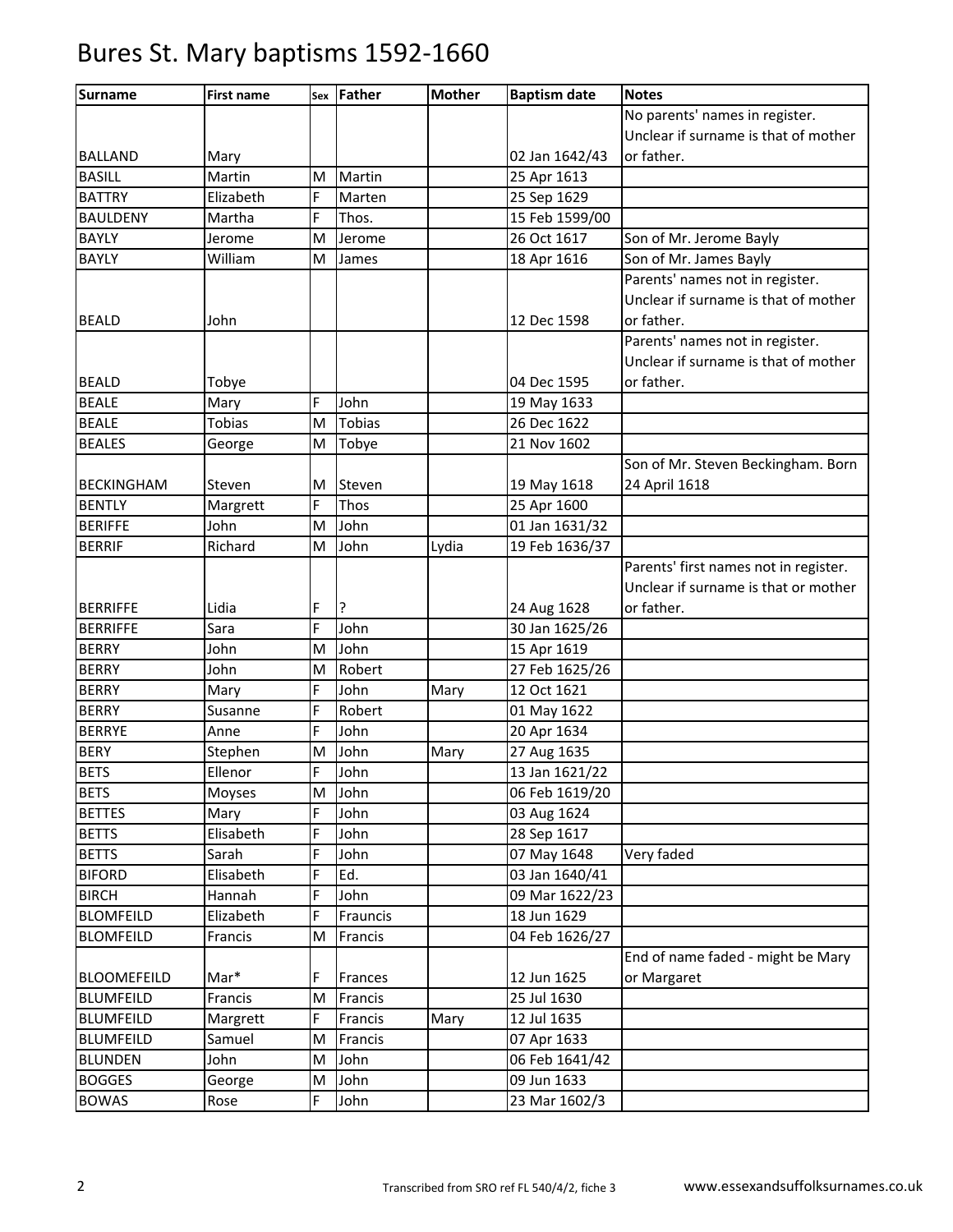| <b>Surname</b>  | <b>First name</b> | Sex | Father  | <b>Mother</b> | <b>Baptism date</b> | <b>Notes</b>                          |
|-----------------|-------------------|-----|---------|---------------|---------------------|---------------------------------------|
|                 |                   |     |         |               |                     | Parents' names not in register.       |
|                 |                   |     |         |               |                     | Unclear if surname is that of mother  |
| <b>BOWES</b>    | Edward            |     |         |               | 22 Aug 1596         | or father.                            |
|                 |                   |     |         |               |                     | Parents' names not in register.       |
|                 |                   |     |         |               |                     | Unclear if surname is that of mother  |
| <b>BOWES</b>    | Elizabeth         |     |         |               | 01 Nov 1597         | or father.                            |
|                 |                   |     |         |               |                     | Parents' names not in register.       |
|                 |                   |     |         |               |                     | Unclear if surname is that of mother  |
| <b>BOWES</b>    | John              |     |         |               | 30 Jul 1592         | or father.                            |
|                 |                   |     |         |               |                     | Parents' names not in register.       |
|                 |                   |     |         |               |                     | Unclear if surname is that of mother  |
| <b>BOWES</b>    | Martha            |     |         |               | 06 Jan 1593/94      | or father.                            |
| <b>BOWES</b>    | Philip            | M   | John    |               | 18 Apr 1600         |                                       |
|                 |                   |     |         |               |                     | Parents' names not in register.       |
|                 |                   |     |         |               |                     | Unclear if surname is that of mother  |
| <b>BOWES</b>    | William           |     |         |               | 09 Mar 1594/95      | or father.                            |
| <b>BRAGGE</b>   | John              | M   | William |               | 25 Feb 1619/20      |                                       |
| <b>BRAGGE</b>   | Tho.              | M   | Willyam | Mary          | 06 Oct 1639         |                                       |
| <b>BREWER</b>   | <b>Thomas</b>     | M   | Thomas  |               | 10 Oct 1641         |                                       |
| <b>BRIAN</b>    | John              | M   | John    |               | 02 May 1619         | Son of John Brian the younger         |
|                 |                   |     |         |               |                     | Parents' names not in register.       |
|                 |                   |     |         |               |                     | Unclear if surname is that of mother  |
| <b>BRIANT</b>   | Martha            |     |         |               | 17 Aug 1595         | or father.                            |
|                 |                   |     |         |               |                     | Parents' names not in register.       |
|                 |                   |     |         |               |                     | Unclear if surname is that of mother  |
| <b>BRIANT</b>   | William           |     |         |               | 18 Nov 1593         | or father.                            |
| BRISC[EO]       | Katheryne         | F   | Raph    |               | 07 Oct 1627         | Daughter of Mr. Raph                  |
| <b>BRISCOE</b>  | Margaret          | F   | Edward  |               | 12 Feb 1652/53      |                                       |
| <b>BROCKET</b>  | Edward            | M   | Edward  |               | 08 Apr 1660         |                                       |
| <b>BROWN</b>    | Thomas            | M   | Hierom  |               | * May 1634          | Day of month lost on page edge.       |
| <b>BROWNE</b>   | An                | F   | Jeramie | Thomasin      | 22 Apr 1637         |                                       |
| <b>BROWNE</b>   | Sarah             | F   | Jerome  |               | 29 Apr 1649         |                                       |
| <b>BRUSE</b>    | John              | M   | John    |               | 04 Aug 1616         |                                       |
| <b>BRYANNT</b>  | Elizabeth         | IF  | John    |               | 11 Jan 1602/3       |                                       |
| <b>BRYANTE</b>  | Thomas            | M   | John    |               | 03 Jul 1599         |                                       |
| <b>BURTON</b>   | Joseph            | M   | Joseph  |               | 23 Oct 1625         |                                       |
| <b>BURTON</b>   | Mary              | F   | John    |               | * Nov 1627          | Day of month lost on page edge.       |
| <b>BURY</b>     | Margaret          | F   | Robert  |               | 21 Sep 1617         |                                       |
| <b>BUSIE</b>    | Elizabeth         | F   | Daniel  |               | 22 Mar 1639/40      |                                       |
| <b>BUTERY</b>   | Thomas            | M   | Tho.    |               | 17 Jan 1640/41      |                                       |
| <b>BUTTERY</b>  | Marie             | F   | Martine | Elizabeth     | 24 Sep 1637         |                                       |
| <b>BUTTERYE</b> | Thomas            | M   | Martin  |               | 22 Oct 1641         |                                       |
| <b>BUTTRY</b>   | John              | M   | Martin  |               | 10 Nov 1633         |                                       |
| <b>BYFORD</b>   | Edward            | M   | Edward  | Winifred      | 03 Jun 1638         |                                       |
|                 |                   |     |         |               |                     |                                       |
| <b>BYFORD</b>   | Hugh              | M   | ?       |               | 11 Jun 1652         | Parents' first names not in register. |
| <b>BYNDES</b>   | Susann            | F   | John    |               | 27 Dec 1602         |                                       |
| <b>BYNDES</b>   | William           | M   | John    |               | 25 Mar 1604         |                                       |
| CAINE           | John              | M   | Thomas  |               | 27 Feb 1625/26      |                                       |
|                 |                   |     |         |               |                     |                                       |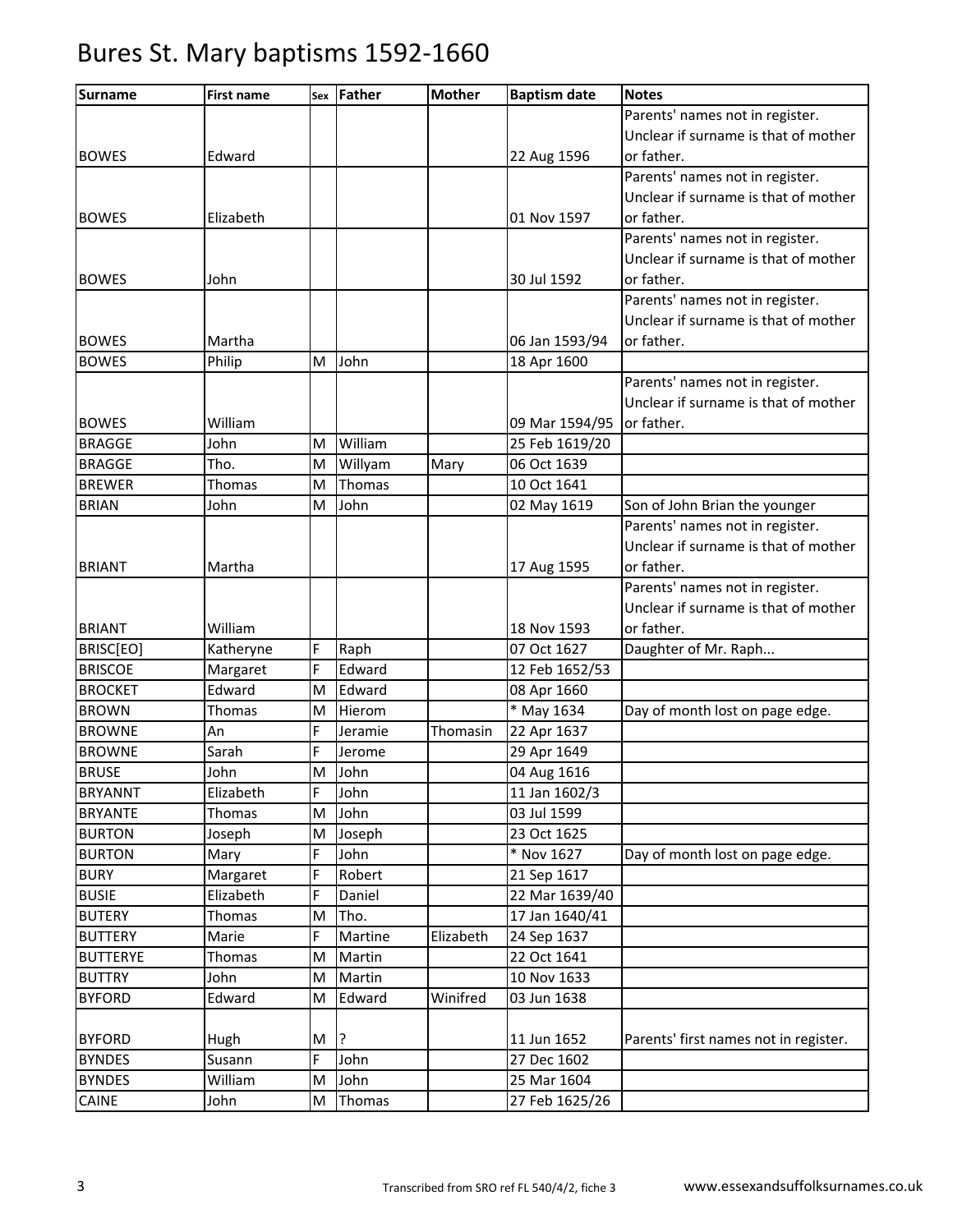| <b>Surname</b>  | <b>First name</b> | Sex | Father   | <b>Mother</b> | <b>Baptism date</b> | <b>Notes</b>                          |
|-----------------|-------------------|-----|----------|---------------|---------------------|---------------------------------------|
| <b>CAMPIN</b>   | James             | M   | Nicholas | Elizabeth     | 25 Mar 1638         |                                       |
| CANDLER         | Mary              | F   | George   |               | 13 Apr 1640         |                                       |
| CANE            | Elizabeth         | F   | Thomas   |               | 30 Mar 1623         |                                       |
| CANE            | Jane              | F   | Thomas   |               | 10 Feb 1632/33      |                                       |
| CANE            | Thomas            | M   | Thomas   |               | 31 May 1618         |                                       |
| CANE            | Thomas            | M   | Thomas   |               | 21 Nov 1620         |                                       |
| CANE            | Thomas            | M   | Thomas   |               | 04 May 1628         |                                       |
| CANE            | William           | M   | William  |               | 10 Mar 1650/51      |                                       |
| CANHAM          | John              | M   | Thomas   |               | 05 Dec 1624         |                                       |
| CANHAM          | John?             | M   | Willm    | Frances       | 30 Jun 1622         |                                       |
| CANHAM          | Margaret          | F   | John     |               | 30 Mar 1624         |                                       |
| CANHAM          | Mary              | F   | Thomas   |               | 01 Jan 1621/22      |                                       |
| CANNA[M         | Thomas            | M   | Thomas   |               | 03 Feb 1626/27      |                                       |
|                 |                   |     |          |               |                     |                                       |
| CANTE           | John              |     |          |               | 02 Dec 1652         | Parents' first names not in register. |
| CANTE           | William           | M   | William  |               | * Dec 1627          |                                       |
| CARTER          | ŗ                 | M   | Thomas   |               | 16 Mar 1627/28      | First name not in register.           |
| CARTER          | Anne              | F   | John     |               | 16 May 1619         |                                       |
| CARTER          | Anne              | F   | Richard  | Priscilla     | * Nov 1637          | Day of month lost on page edge.       |
| CARTER          | John              |     |          | Elizabeth     | 07 Feb 1599/00      | <b>Base</b>                           |
| CARTER          | John              | M   |          | Elizabeth     | 30 Apr 1601         |                                       |
| CARTER          | Jon.              | M   | Jon.     | Christian     | 28 Jan 1637/38      |                                       |
| CARTER          | Margaret          | F   | Thomas   |               | 01 Sep 1622         |                                       |
| CARTER          | Marget            | F   | John     |               | 09 Aug 1640         |                                       |
| CARTER          | Mary              | F   | John     | Cristian      | 28 Feb 1635/36      |                                       |
| CARTER          | Robert            | M   | John     | Elizabeth     | 04 Nov 1621         |                                       |
| CARTER          | Thomas            | M   | Thomas   |               | 08 Jan 1623/24      |                                       |
|                 |                   |     |          |               |                     | Parents' names not in register.       |
|                 |                   |     |          |               |                     | Unclear if surname is that of mother  |
| <b>CARTER</b>   | William           |     |          |               | 16 Jan 1598/99      | or father.                            |
| <b>CHRISOE</b>  | Elisabeth         | F   | John     |               | 12 Jan 1640/41      |                                       |
|                 |                   |     |          |               |                     | Parents' names not in register.       |
|                 |                   |     |          |               |                     | Unclear if surname is that of mother  |
| <b>CLARKE</b>   | Alice             |     |          |               | 16 Feb 1594/95      | or father.                            |
| <b>CLARKE</b>   | Christopher       | M   | John     |               | * Oct 1627          | Day of month lost on page edge.       |
| <b>CLARKE</b>   | Daniell           | M   | William  | Margaret      | 18 Oct 1635         |                                       |
|                 |                   |     |          |               |                     | Parents' names not in register.       |
|                 |                   |     |          |               |                     | Unclear if surname is that of mother  |
| <b>CLARKE</b>   | Elizabeth         |     |          |               | 27 Nov 1612         | or father.                            |
| <b>CLARKE</b>   | Frances           | F   | John     |               | 24 Jul 1603         |                                       |
|                 |                   |     |          |               |                     | Parents' first names not in register. |
|                 |                   |     |          |               |                     | Unclear if surname is that of mother  |
| <b>CLARKE</b>   | John              | M   | l.       |               | 18 Oct 1632         | or father.                            |
| CLARKE          | Sarah             | F   |          | Sara          | 13 Oct 1625         |                                       |
| <b>CLARKE</b>   | Thomas            | M   | Willyam  | Margreat      | 10 Feb 1638/39      |                                       |
|                 |                   |     |          |               |                     | Parents' names not in register.       |
|                 |                   |     |          |               |                     | Unclear if surname is that of mother  |
| <b>CLEARE</b>   | Margret           |     |          |               | 29 Jul 1593         | or father.                            |
| <b>CLETHERO</b> | Jemimah           | F   | Henry    |               | 27 Dec 1625         | Daughter of Mr. Henry Clethero        |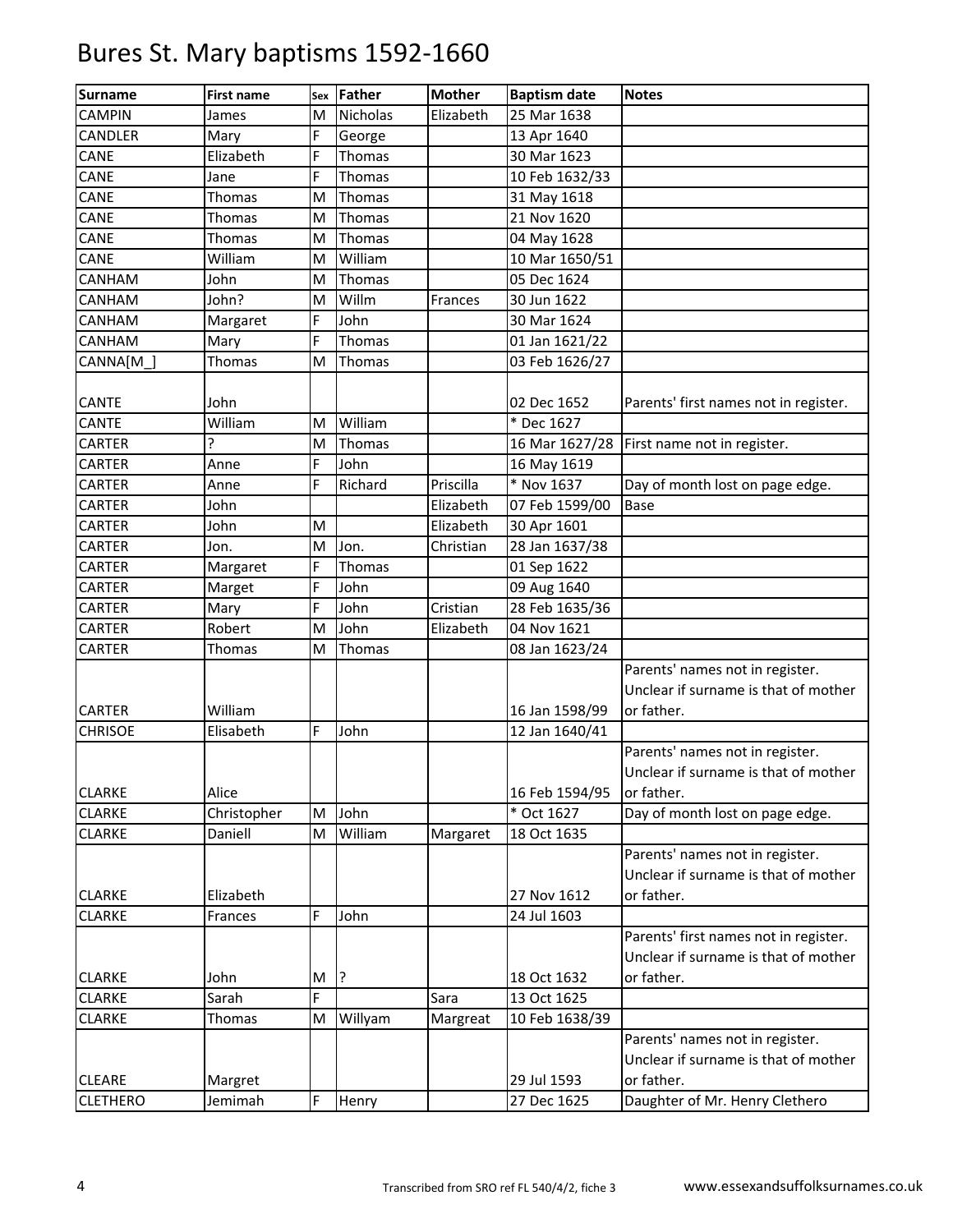| <b>Surname</b>  | <b>First name</b> | Sex | Father  | <b>Mother</b> | <b>Baptism date</b>        | <b>Notes</b>                         |
|-----------------|-------------------|-----|---------|---------------|----------------------------|--------------------------------------|
| <b>COCKE</b>    | Anna              | F   | Thomas  |               | 06 Oct 1633                | Daughter of Mr. Thomas Cocke         |
| COE             | Edward            | M   | John    |               | 07 Apr 1633                |                                      |
| COE             | Elizabeth         | Ė   | John    |               | 09 Oct 1631                |                                      |
| COLEMAN         | Benjamin          | M   | William | Frances       | 21 Oct 1621                |                                      |
| COLEMAN         | Bennet            | F   | Richard |               | 03 Dec 1620                |                                      |
| COLEMAN         | Elizabeth         | F   | Willm.  |               | 13 Nov 1629                |                                      |
| COLEMAN         | John              | M   | William |               | 04 May 1617                |                                      |
| COLEMAN         | Jonathan          | M   | William |               | $\overline{\ast}$ Oct 1627 | Day of month lost on page edge.      |
| COLEMAN         | Katherine         | F   | William |               | 02 Nov 1623                |                                      |
| COLEMAN         | Mary              | F   | William |               | 06 Apr 1619                |                                      |
| COLEMAN         | William           | M   | William |               | 04 Dec 1625                |                                      |
| COO             | John              | M   | John    | Elisabeth     | 22 Jan 1636/37             |                                      |
| COO             | Mary              | Ė   | John    | Elizabeth     | 04 Oct 1635                |                                      |
| COO             | Sara              | F   | John    |               | 10 Oct 1641                |                                      |
| COOCKE          | Robert            | M   | Edward  |               | 08 May 1628                |                                      |
| COOKE           | Elizabeth         | F   | Edward  |               | 26 Oct 1623                |                                      |
| COOKE           | Elizabeth         | F   | William |               | 05 May 1633                |                                      |
| COOKE           | Henery            | M   | Henery  |               | 15 Apr 1649                |                                      |
| COOKE           | John              | M   | William | Mary          | 20 Dec 1621                |                                      |
| COOKE           | Mary              | F   | John    |               | 01 Apr 1621                |                                      |
| COOKE           | Mary              | F   | William |               | 24 Aug 1623                |                                      |
| COOKE           | Robert            | M   | Robert  |               | 20 Feb 1599/00             |                                      |
| COOKE           | Robert            | M   | Robert  |               | 20 Jun 1624                |                                      |
| <b>COOKE</b>    | Sara              | F   | John    |               | 09 Aug 1618                |                                      |
|                 |                   |     |         |               |                            | Parents' names not in register.      |
|                 |                   |     |         |               |                            | Unclear if surname is that of mother |
| COOKE           | Susan             |     |         |               | 08 Apr 1593                | or father.                           |
| COOKE           | William           | M   | William |               | 24 Oct 1620                |                                      |
|                 |                   |     |         |               |                            | Parents' names not in register.      |
|                 |                   |     |         |               |                            | Unclear if surname is that of mother |
| <b>CORMSHE</b>  | William           |     |         |               | 03 Oct 1598                | or father.                           |
|                 |                   |     |         |               |                            | Parents' names not in register.      |
|                 |                   |     |         |               |                            | Unclear if surname is that of mother |
| <b>CORNISH</b>  | Elizabeth         |     |         |               | 23 Nov 1595                | or father.                           |
| <b>CORNISHE</b> | Amye              | F   | Thomas  |               | 03 Jan 1601/2              |                                      |
|                 |                   |     |         |               |                            | Parents' names not in register.      |
|                 |                   |     |         |               |                            | Unclear if surname is that of mother |
| <b>CORNISHE</b> | Avis              |     |         |               | 01 Nov 1596                | or father.                           |
| COTTON          | Ester             | F   | William |               | 28 Apr 1633                |                                      |
| CREAME          | Elizabeth         | F   | John    |               | 07 Dec 1628                |                                      |
| CREAME          | John              | M   | John    |               | 19 May 1631                |                                      |
| CREAME          | Mary              | Ė   | John    |               | * May 1634                 | Day of month lost on page edge.      |
| CRESSALL        | Elizabeth         | F   | Henry   |               | 31 Mar 1633                |                                      |
| CRESSALL        | John              | M   | Henry   |               | 19 May 1631                |                                      |
| CRESSALL        | Thomas            | M   | Henry   |               | * Aug 1627                 | Day of month lost on page edge.      |
| CRESWELL        | Alice             | F   | Henry   |               | 09 Oct 1625                |                                      |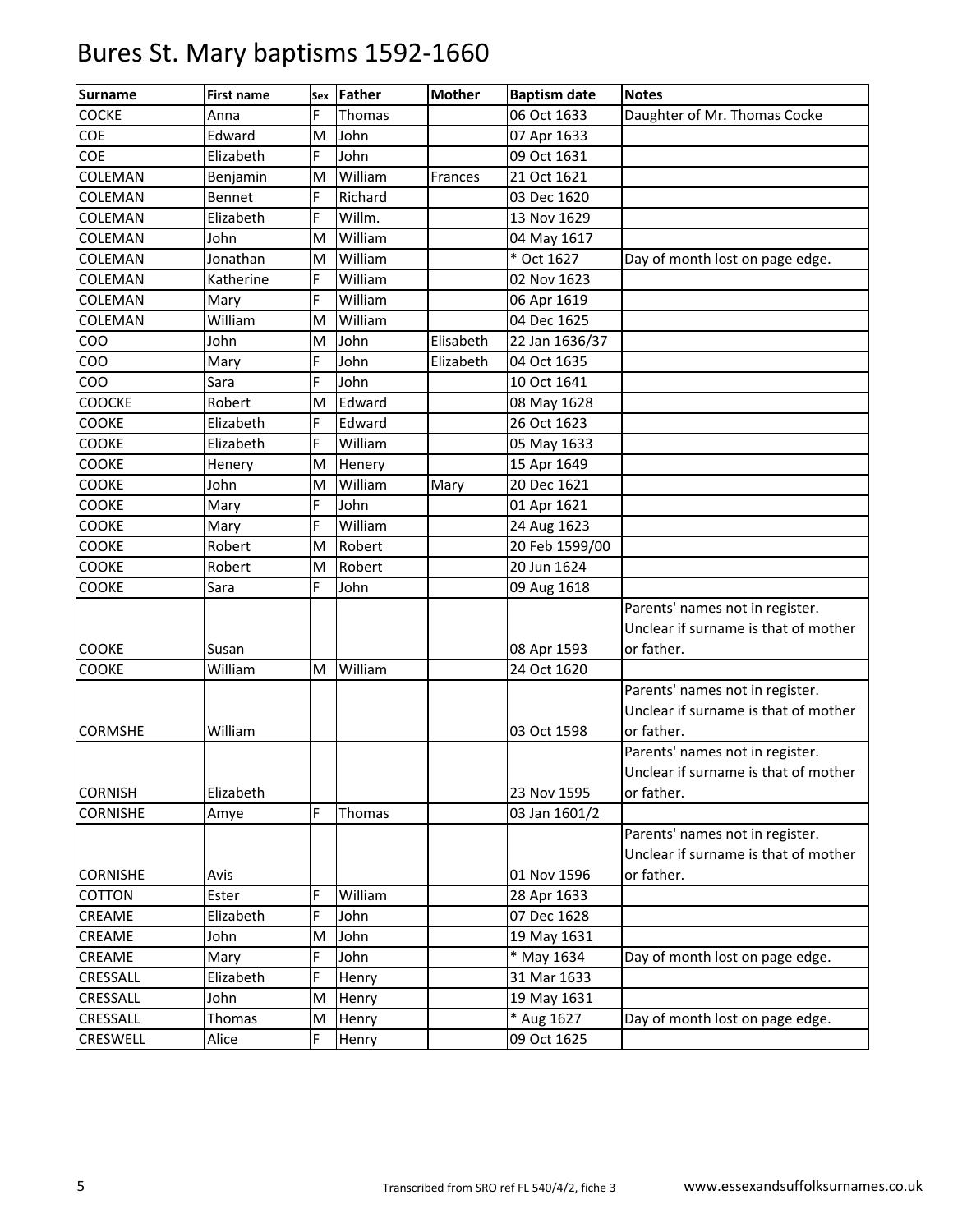| <b>Surname</b> | First name |   | sex Father | <b>Mother</b> | <b>Baptism date</b> | <b>Notes</b>                          |
|----------------|------------|---|------------|---------------|---------------------|---------------------------------------|
|                |            |   |            |               |                     |                                       |
|                |            |   |            |               |                     | Daughter of Elizabeth Crisp, wife to  |
|                |            |   |            |               |                     | John Crisp. Note the unusual wording  |
| <b>CRISP</b>   | Martha     | F | John       | Elizabeth     | 21 Aug 1635         | - might imply John is not the father. |
| <b>CRISPE</b>  | Anne       | F | Jon.       | Elizabeth     | 20 Oct 1639         |                                       |
| <b>CRISPE</b>  | John       | M | John       | Elisabeth     | 03 Mar 1636/37      |                                       |
|                |            |   |            |               |                     | Parents' names not in register.       |
|                |            |   |            |               |                     | Unclear if surname is that of mother  |
| <b>CRYSALL</b> | John       |   |            |               | 06 Aug 1592         | or father.                            |
|                |            |   |            |               |                     | Parents' names not in register.       |
|                |            |   |            |               |                     | Unclear if surname is that of mother  |
| CRYSSOULD      | Elizabeth  |   |            |               | 22 Apr 1595         | or father.                            |
| <b>CUDMORE</b> | Dorothy    | F | Thomas     | Dorothy       | 02 Aug 1636         |                                       |
| $CUR[K_$       | John       | M | John       |               | 13 Jun 1619         |                                       |
| <b>CURTIS</b>  | William    | M | William    |               | 21 Aug 1625         |                                       |
| <b>CUTLER</b>  | Elisebeth  | F | Tomas      |               | * Jan 1650/1        | Day of month not in register.         |
| <b>CUTLER</b>  | Elizabeth  | Ė | Joseph     |               | 14 Jun 1615         |                                       |
| <b>CUTLER</b>  | Joseph     | M | Joseph     |               | 27 Jul 1623         |                                       |
| <b>CUTLER</b>  | Margaret   | F | Joseph     |               | 30 Mar 1617         |                                       |
| <b>CUTLER</b>  | Mary       | F | Joseph     |               | 12 Mar 1619/20      |                                       |
| <b>CUTLER</b>  | Mary       | F | Tho.       | Saray         | 23 Jul 1637         |                                       |
| <b>CUTLER</b>  | Sarah      | F | Thomas     |               | * Feb 1634/5        | Day of month lost on page edge.       |
| <b>CUTLER</b>  | Thomas     | M | Tho.       | Marie         | 19 Apr 1640         |                                       |
| <b>DAARE</b>   | Thomas     | M | Thomas     | Aylce         | 07 Apr 1636         |                                       |
| <b>DAMAN</b>   | Martha     | F | John       |               | 05 Jul 1618         |                                       |
| <b>DAMANT</b>  | Elisabeth  | F | William    |               | 16 Nov 1615         |                                       |
| <b>DAME</b>    | Mary       | F | Thomas     |               | * Aug 1650          | Day of month not in register.         |
| <b>DAMON</b>   | Mary       | F | William    |               | 12 Oct 1617         |                                       |
| <b>DANIEL</b>  | Elizabeth  | F | Thomas     |               | 28 Jan 1648/49      | Very faded                            |
| DANNELL        | John       | M | Thomas     |               |                     | Born 11 Nov 1654                      |
| <b>DARE</b>    | John       | M | Thomas     |               | 07 Apr 1633         |                                       |
| <b>DARE</b>    | Thomas     | M | Thomas     |               | * Dec 1634          | Day of month lost on page edge.       |
| <b>DASH</b>    | An         | F | George     |               | 17 Feb 1640/41      |                                       |
| <b>DAYE</b>    | Elisabeth  | F | Thomas     |               | 24 Dec 1640         |                                       |
| <b>DEANE</b>   | Henrye     | M | Henry      |               | 27 Nov 1599         |                                       |
| <b>DEANE</b>   | Henrye     | M | John       |               | * Mar 1634/5        | Day of month lost on page edge.       |
|                |            |   |            |               |                     | Parents' names not in register.       |
|                |            |   |            |               |                     | Unclear if surname is that of mother  |
| <b>DEANE</b>   | Henrye     |   |            |               | 04 May 1597         | or father.                            |
| <b>DEANE</b>   | Isake      | M | Richard    |               | 11 Mar 1648/49      | Very faded                            |
|                |            |   |            |               |                     | Entry reads: "Jeremiah son of John    |
| <b>DEANE</b>   | Jeremiah   | M | Henry      |               | 05 May 1633         | son of Henry Deane."                  |
|                |            |   |            |               |                     | Entry reads: "Jeremiah son of John    |
| <b>DEANE</b>   | Jeremiah   | M | John       |               | 05 May 1633         | son of Henry Deane."                  |
| <b>DEANE</b>   | John       | M | John       |               | 25 Mar 1604         |                                       |
| <b>DEANE</b>   | John       | M | John       |               | 29 Sep 1629         |                                       |
|                |            |   |            |               |                     | Parents' names not in register.       |
|                |            |   |            |               |                     | Unclear if surname is that of mother  |
| <b>DEANE</b>   | John       |   |            |               | 19 Nov 1598         | or father.                            |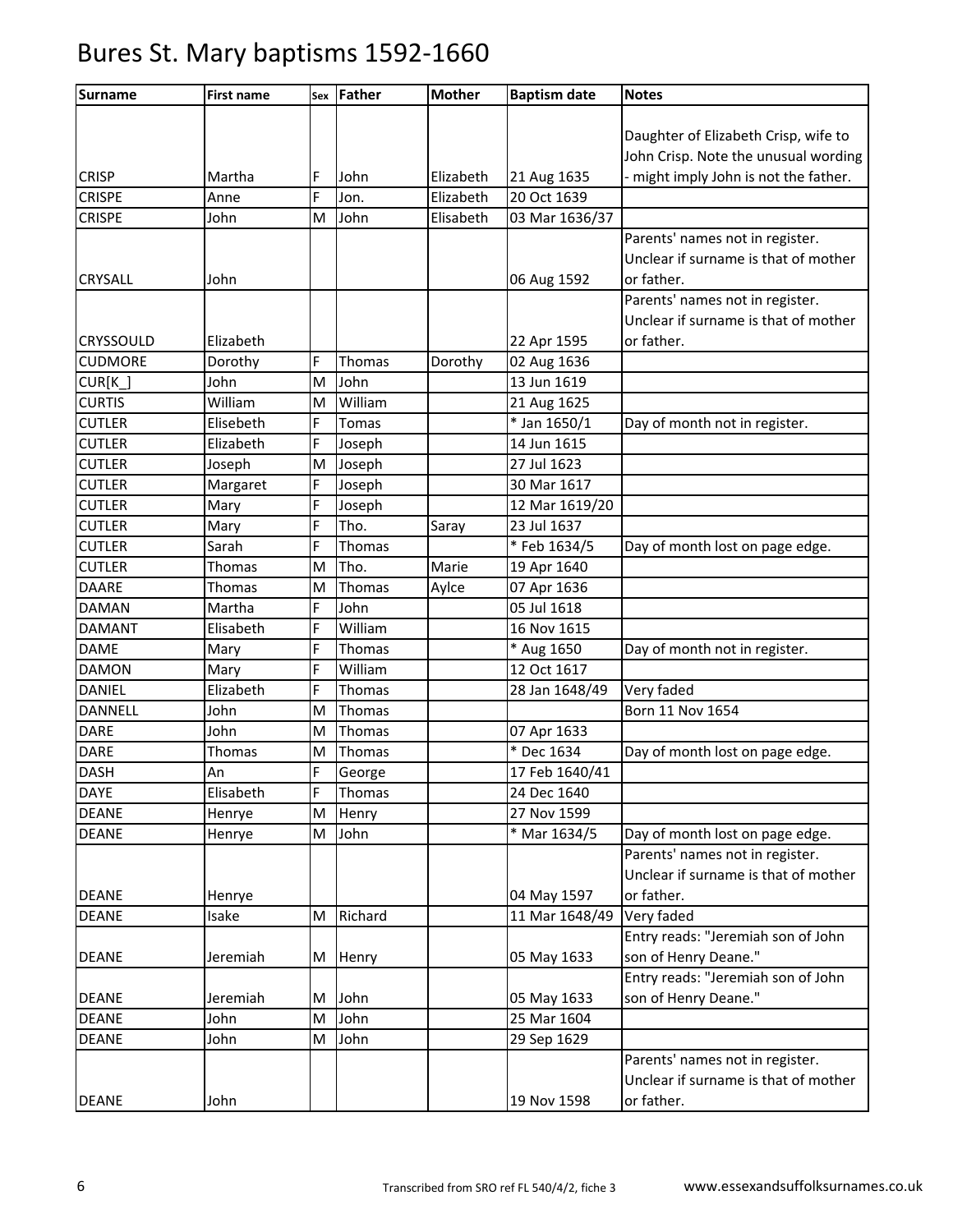| <b>Surname</b>    | <b>First name</b> | Sex | <b>Father</b> | <b>Mother</b> | <b>Baptism date</b> | <b>Notes</b>                         |
|-------------------|-------------------|-----|---------------|---------------|---------------------|--------------------------------------|
| <b>DEANE</b>      | Jone              | F   | Henrye        |               | 21 Apr 1602         |                                      |
|                   |                   |     |               |               |                     | Parents' names not in register.      |
|                   |                   |     |               |               |                     | Unclear if surname is that of mother |
| <b>DEANE</b>      | Margaret          |     |               |               | 15 Oct 1592         | or father.                           |
| <b>DEANE</b>      | Richard           | M   | Richard       |               | 29 Apr 1649         |                                      |
| <b>DEANE</b>      | Robert            | M   | Jon.          | Margreat      | 27 May 1638         |                                      |
|                   |                   |     |               |               |                     | Parents' names not in register.      |
|                   |                   |     |               |               |                     | Unclear if surname is that of mother |
| <b>DEANE</b>      | <b>Thomas</b>     |     |               |               | 18 Aug 1594         | or father.                           |
| DEANE?            | John              | M   | Jeffrye       |               | 19 Feb 1603/4       | Faded                                |
| <b>DEATH</b>      | Mary              | F   | John          |               | 01 Jan 1648/49      | Very faded                           |
| <b>DESBOROUGH</b> | Anne              | F   | Will.         | Anne          | 14 Nov 1637         |                                      |
| <b>DEVIE</b>      | Marie             | F   | John          |               | 09 May 1640         |                                      |
|                   |                   |     |               |               |                     | Parents' names not in register.      |
|                   |                   |     |               |               |                     | Unclear if surname is that of mother |
| <b>DIER</b>       | Ann               |     |               |               | 01 Nov 1598         | or father.                           |
| <b>DIPLO</b>      | Jon.              | M   | Jon.          | Anne          | 01 Mar 1639/40      |                                      |
| <b>DISBOROE</b>   | Samuell           | M   | Willm.        | Anna          | 26 Jul 1635         |                                      |
| <b>DIX</b>        | John              | M   | John          |               | 27 Jun 1602         |                                      |
| <b>DIXON</b>      | Isaack            | M   | Willm.        |               | 20 Jan 1629/30      |                                      |
| <b>DIXON</b>      | Jacob             | M   | William       |               | * Aug 1634          | Day of month lost on page edge.      |
| <b>DIXON</b>      | Mary              | F   | John          |               | 16 Apr 1618         |                                      |
| <b>DIXON</b>      | Rebecca           | F   | William       |               | 27 May 1632         |                                      |
| <b>DIXON</b>      | Sarah             | F   | William       |               | 30 Mar 1628         |                                      |
| <b>DOE</b>        | Edmund            | M   | John          |               | *Feb 1634/5         | Day of month lost on page edge.      |
| <b>DOE</b>        | John              | M   | John          |               | 04 Jul 1630         |                                      |
| <b>DOE</b>        | Mary              | F   | John          |               | 08 Feb 1618/19      |                                      |
| <b>DOO</b>        | Rob.              | M   | Jon.          | Clemence      | 18 Feb 1637/38      |                                      |
|                   |                   |     |               |               |                     | Parents' names not in register.      |
|                   |                   |     |               |               |                     | Unclear if surname is that of mother |
| <b>DORE</b>       | Richard           |     |               |               | 21 Apr 1594         | or father.                           |
|                   |                   |     |               |               |                     | Parents' names not in register.      |
|                   |                   |     |               |               |                     | Unclear if surname is that of mother |
| <b>DORMAN</b>     | Alice             | F   | Will.         |               | 19 Jul 1598         | or father.                           |
|                   |                   |     |               |               |                     | Parents' names not in register.      |
|                   |                   |     |               |               |                     | Unclear if surname is that of mother |
| <b>DORMAN</b>     | <b>Bridget</b>    |     |               |               | 17 Jun 1593         | or father.                           |
| <b>DORMAN</b>     | Elizabeth         | F   | Richard       |               | * Jan 1634/5        | Day of month lost on page edge.      |
|                   |                   |     |               |               |                     | Parents' names not in register.      |
|                   |                   |     |               |               |                     | Unclear if surname is that of mother |
| <b>DORMAN</b>     | Elizabeth         |     |               |               | 02 Mar 1594/95      | or father.                           |
| <b>DORMAN</b>     | John              | M   | Richard       |               | 25 Apr 1630         |                                      |
|                   |                   |     |               |               |                     | Parents' names not in register.      |
|                   |                   |     |               |               |                     | Unclear if surname is that of mother |
| <b>DORMAN</b>     | John              |     |               |               | 06 Jun 1598         | or father.                           |
| <b>DORMAN</b>     | Mary              | F   | Richard       |               | 11 Nov 1632         |                                      |
| <b>DORMAN</b>     | Richard           | M   | Rich.         | Sarai         | 05 Aug 1638         |                                      |
| <b>DORMAN</b>     | Sara              | F   | Richard       |               | 21 Dec 1623         |                                      |
| <b>DORMAN</b>     | Susan             | F   | Richard       |               | * Sep 1627          | Day of month lost on page edge.      |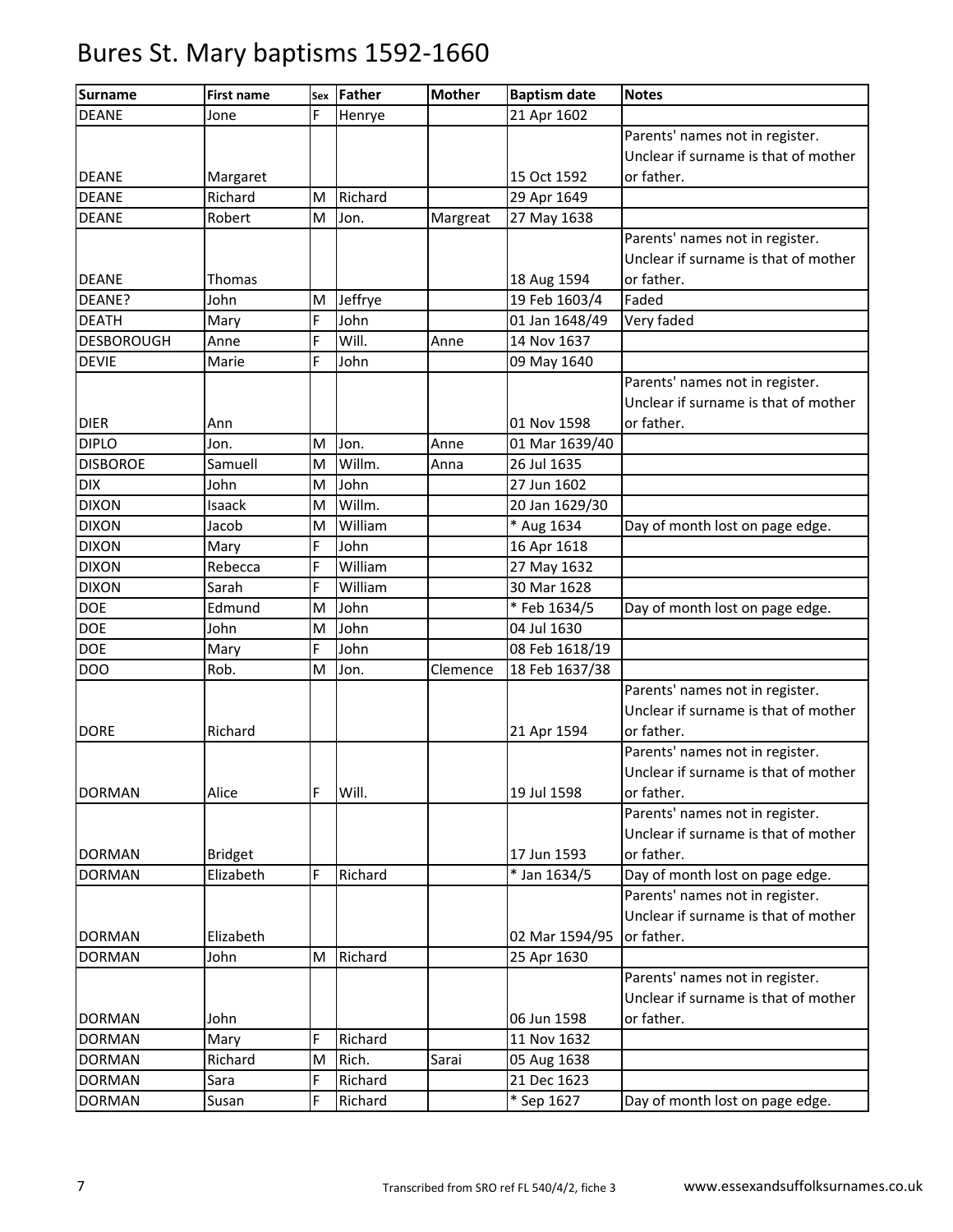| <b>Surname</b>     | <b>First name</b> | Sex | Father    | <b>Mother</b> | <b>Baptism date</b> | <b>Notes</b>                                                                  |
|--------------------|-------------------|-----|-----------|---------------|---------------------|-------------------------------------------------------------------------------|
| <b>DOWMAN</b>      | <b>Bridget</b>    | Ė   | Thomas    |               | 28 Dec 1615         |                                                                               |
| <b>DOWMAN</b>      | Elizabeth         | F   | John      |               | 30 Jan 1602/3       |                                                                               |
| <b>DOWMAN</b>      | Thomas            | M   | Thomas    |               | 20 May 1627         |                                                                               |
| <b>DOWNING</b>     | Joseph            | M   | Thomas    |               | 10 Nov 1613         |                                                                               |
| <b>DYER</b>        | William           | M   | John      |               | 02 Jul 1599         |                                                                               |
| <b>EAGLE</b>       | Thomas            | M   | Thomas    |               | 12 Jan 1629/30      |                                                                               |
| <b>ELDERGUTE?</b>  | Hellen            | F   |           | Hellen        | 05 Jun 1601         | A base                                                                        |
| $F[R_$ $E_$        | Mary              | F   | George    |               | 23 Mar 1622/23      |                                                                               |
| <b>FEANERSTONE</b> | Samuell           | M   | Samuell   |               | 09 Jan 1641/42      |                                                                               |
| <b>FETHERSTONE</b> | Jonathan          | M   | Sam?      |               | 26 Dec 1651         |                                                                               |
| <b>FILBRICK</b>    | Elizabeth         | F   | Thomas    | Elizabeth     | 31 Oct 1621         |                                                                               |
| <b>FILBRICK</b>    | James             | M   | Thomas    |               | 02 Dec 1619         |                                                                               |
| <b>FILBRICK</b>    | John              | M   | Thomas    |               | 01 Oct 1616         |                                                                               |
| <b>FILBRICKE</b>   | Martha            | F   | Thomas    |               | 04 Sep 1631         |                                                                               |
| <b>FILBRICKE</b>   | Thomas            | M   | Thomas    |               | 04 Mar 1623/24      |                                                                               |
| <b>FILBRIGG</b>    | Margaret          | F   | Tho.      |               | 30 Nov 1628         |                                                                               |
|                    |                   |     |           |               |                     | Parents' names not in register.                                               |
|                    |                   |     |           |               |                     | Unclear if surname is that of mother                                          |
| <b>FILBRIGG</b>    | Margery           |     |           |               | 28 Nov 1596         | or father.                                                                    |
|                    |                   |     |           |               |                     | Parents' names not in register.                                               |
|                    |                   |     |           |               |                     | Unclear if surname is that of mother                                          |
| <b>FILBRIGG</b>    | William           |     |           |               | 28 Apr 1594         | or father.                                                                    |
| <b>FILWORTH</b>    | Benedict          | M   | Benedicti |               | 20 Apr 1653         | In Latin                                                                      |
| <b>FISHER</b>      | ŗ                 |     |           |               | 03 May 1612         | Very faded                                                                    |
| <b>FISHER</b>      | Abigal            | F   | Daniel    |               | 14 Oct 1613         |                                                                               |
| <b>FISHER</b>      | Benjamin          | M   | Daniel    | Mary          | 24 Sep 1638         |                                                                               |
| <b>FISHER</b>      | Daniell           | M   | Daniell   |               | 21 Nov 1633         |                                                                               |
| <b>FISHER</b>      | John              | M   | Daniel    |               | 22 Mar 1624/25      |                                                                               |
| <b>FISHER</b>      | John              | M   | Daniell   | Mary          | 21 Feb 1635/36      |                                                                               |
| <b>FISHER</b>      | John              | M   | John      |               | 04 Nov 1621         |                                                                               |
| <b>FISHER</b>      | John              | M   | John      |               | 28 Dec 1623         |                                                                               |
| <b>FISHER</b>      | Margaret          | F   | Daniel    |               | 24 Oct 1620         |                                                                               |
| <b>FISHER</b>      | Marie             | F   | Daniel    |               | 24 Jan 1644/45      |                                                                               |
| <b>FISSHER</b>     | John              | M   | William   |               | 13 Dec 1602         |                                                                               |
| <b>FISSHER</b>     | William           | M   | William   |               | 14 Oct 1601         |                                                                               |
| <b>FRANCIS</b>     | William           | M   | John      | Ann           | 21 Feb 1635/36      |                                                                               |
| <b>FRENCH</b>      | <b>Thomas</b>     | M   | Edw.      |               | ** 1629/30          | Son of Mr. Edw. French. No date but<br>follows baptism on 10 March<br>1629/30 |
| <b>FROST</b>       | Anne              | F   | Curtise   | Mathew        | 01 Nov 1639         |                                                                               |
| <b>FROST</b>       | Elizabeth         | F   | Curtis    | Martha        | 01 May 1637         |                                                                               |
| <b>FROST</b>       | Hester            | F   | Curtisse  |               | 05 Apr 1635         |                                                                               |
| <b>FROST</b>       | John              | M   | Curtis    |               | 12 Feb 1631/32      |                                                                               |
| <b>FROST</b>       | Martha            | F   | Curtis    |               | 08 Jul 1623         |                                                                               |
|                    |                   |     |           |               |                     | Parents' names not in register.                                               |
|                    |                   |     |           |               |                     | Unclear if surname is that of mother                                          |
| <b>FULBRIGG</b>    | Elizabeth         |     |           |               | 27 Aug 1598         | or father.                                                                    |
| <b>FULLER</b>      | Anna              | F   | Arthur    |               | 22 Aug 1630         |                                                                               |
| <b>FULLER</b>      | Elkanah           | M   | Arthur    |               | 16 Aug 1632         |                                                                               |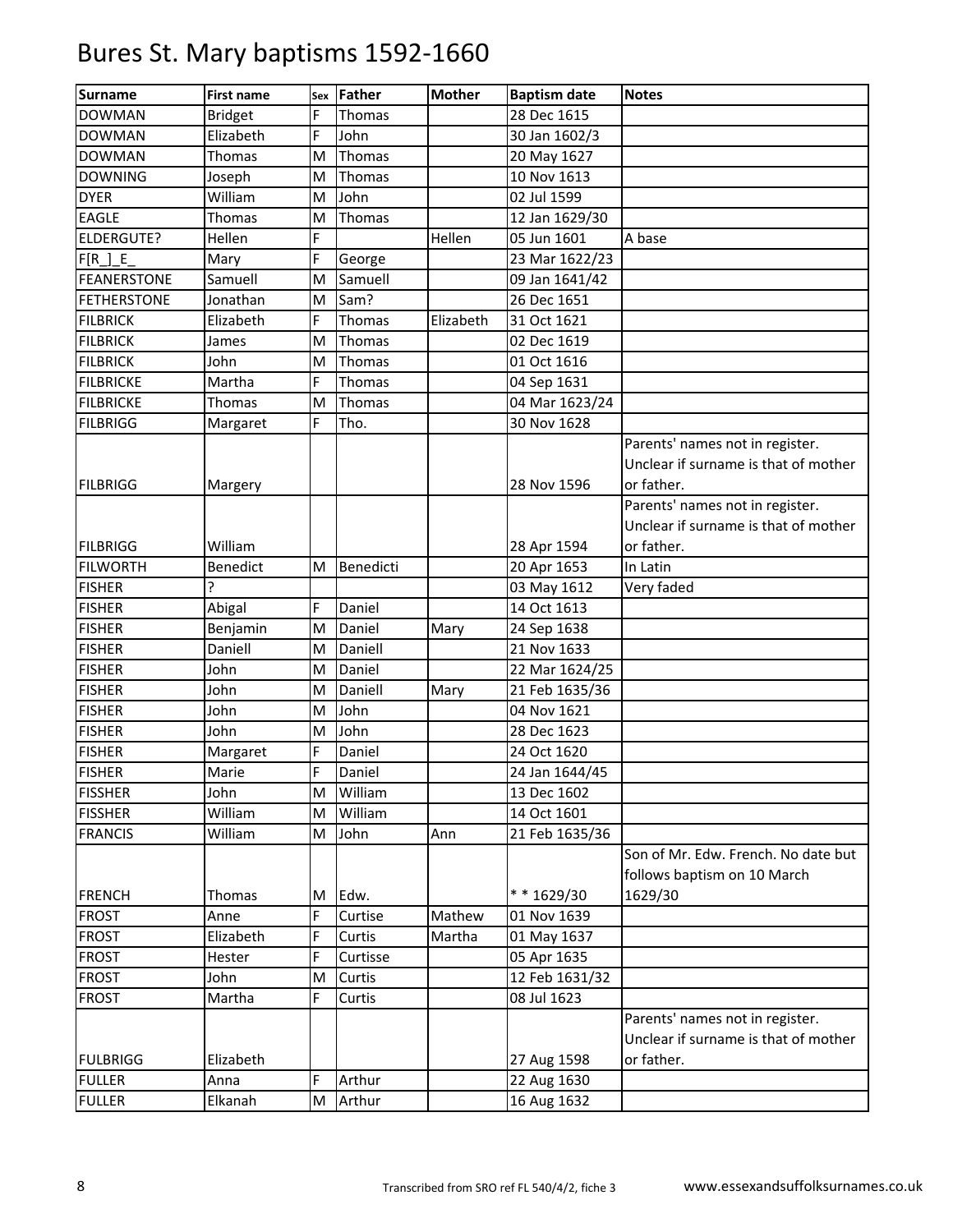| * Jul 1627<br>F<br>Day of month lost on page edge.<br><b>FULLER</b><br>Arthur<br>Mary<br><b>FULLER</b><br>M<br>* Jul 1634<br>Day of month lost on page edge.<br>Zachery<br>Arthur<br>Parents' names not in register.<br>Unclear if surname is that of mother<br>or father.<br><b>GALE</b><br>01 Nov 1594<br>Abigayle<br>Parents' names not in register.<br>Unclear if surname is that of mother<br><b>GALE</b><br>Robert<br>16 Sep 1593<br>or father.<br>Robt.<br>Edwarde<br>10 Jul 1603<br><b>GANNTE</b><br>M<br>John<br>Elisabeth<br>F<br>06 Jan 1615/16<br>GANT<br>F<br>John<br><b>GANTE</b><br>29 Aug 1613<br>Anne<br>M<br>John<br>Elizabeth<br>24 Jan 1635/36<br><b>GARARD</b><br>John<br>Son of Mr. John Garrad. Day of<br>* Oct 1634<br><b>GARRAD</b><br>Abraham<br>John<br>month lost on page edge.<br>M<br>Daughter of Mr. John Garrad<br>F<br>John<br>GARRAD<br>Sara<br>Ann<br>13 Mar 1635/36<br>F<br>John<br>Daughter of John Garrad junr.<br><b>GARRAD</b><br>Sara<br>25 Sep 1641<br>Parents' names not in register.<br>Unclear if surname is that of mother<br>Edwad<br>or father.<br>29 Sep 1594<br>GARRARD<br>Edward<br>Elizabeth<br>03 Sep 1637<br>GARRARD<br>M<br>Jon.<br>F<br>Eliz.<br><b>GARRARD</b><br>Elizabeth<br>Jon.<br>02 Aug 1639<br>John<br>11 May 1615<br>GARRARD<br>John<br>M<br>F<br>John<br>* Aug 1627<br>Day of month lost on page edge.<br>GARRAT<br>Annah<br>F<br>William<br>18 Sep 1623<br>Dorothie?<br><b>GARRETT</b><br>John<br>William<br>M<br>27 Feb 1622/23<br><b>GARRETT</b><br>F<br><b>GARWOOD</b><br>John<br>11 Nov 1632<br>Daughter of Mr. John Garwood<br>Dorothy<br>F<br>John<br><b>GAUNTE</b><br>12 Mar 1619/20<br>Margaret<br>Base son. Surname is spelt somewhat<br>strangely - Jennings? Day of month<br>lost on page edge.<br>* Sep 1634<br><b>GENMNGES</b><br>Robert<br>M<br>Anne<br>F<br><b>GIBBS</b><br>Susan<br>Robert<br>16 Aug 1618<br>F<br><b>GIBS</b><br>18 Dec 1613<br>Robert<br>Mary<br>F<br>Very faded<br><b>GILDMAN</b><br>Abigal<br><b>Nicholas</b><br>17 Sep 1648<br><b>GILES</b><br>Roberd<br>* Nov 1650<br>Day of month not in register.<br>M<br>James<br>John<br><b>GODFERIE</b><br>F<br>30 May 1640<br>Susan<br>John<br><b>GODFERYE</b><br>F.<br>15 Oct 1641<br>Marye<br>F<br><b>GODFRAYE</b><br>Robt.<br>31 Jul 1602<br>Margarett<br>John<br>31 Oct 1616<br><b>GODFREY</b><br>M<br>Robert<br>F<br>John<br>21 Apr 1633<br><b>GODFREY</b><br>Mary<br>F<br>17 Jun 1621<br><b>GODFREY</b><br>Robert<br>Mary<br><b>GODFREY</b><br>Richard<br>John<br>27 Feb 1625/26<br>M<br>John<br><b>GODFREY</b><br>Thomas<br>28 Dec 1619<br>M<br>William<br>05 Dec 1619<br><b>GODFREY</b><br>M<br>Robert<br><b>GODFRI</b><br>John<br>Richard<br>* Jan 1650/1<br>Day of month not in register.<br>M<br>At Munt [does this mean Mount<br>Bures in Essex?]<br><b>GODFRY</b><br>John<br>John<br>10 Aug 1617<br>M<br>John<br><b>GODFRY</b><br>M<br>11 Sep 1630<br>Thomas | <b>Surname</b> | <b>First name</b> | Sex | Father | <b>Mother</b> | <b>Baptism date</b> | <b>Notes</b> |
|-------------------------------------------------------------------------------------------------------------------------------------------------------------------------------------------------------------------------------------------------------------------------------------------------------------------------------------------------------------------------------------------------------------------------------------------------------------------------------------------------------------------------------------------------------------------------------------------------------------------------------------------------------------------------------------------------------------------------------------------------------------------------------------------------------------------------------------------------------------------------------------------------------------------------------------------------------------------------------------------------------------------------------------------------------------------------------------------------------------------------------------------------------------------------------------------------------------------------------------------------------------------------------------------------------------------------------------------------------------------------------------------------------------------------------------------------------------------------------------------------------------------------------------------------------------------------------------------------------------------------------------------------------------------------------------------------------------------------------------------------------------------------------------------------------------------------------------------------------------------------------------------------------------------------------------------------------------------------------------------------------------------------------------------------------------------------------------------------------------------------------------------------------------------------------------------------------------------------------------------------------------------------------------------------------------------------------------------------------------------------------------------------------------------------------------------------------------------------------------------------------------------------------------------------------------------------------------------------------------------------------------------------------------------------------------------------------------------------------------------------------------------------------------------------------------------------------------------------------------------------------------------------------------------------|----------------|-------------------|-----|--------|---------------|---------------------|--------------|
|                                                                                                                                                                                                                                                                                                                                                                                                                                                                                                                                                                                                                                                                                                                                                                                                                                                                                                                                                                                                                                                                                                                                                                                                                                                                                                                                                                                                                                                                                                                                                                                                                                                                                                                                                                                                                                                                                                                                                                                                                                                                                                                                                                                                                                                                                                                                                                                                                                                                                                                                                                                                                                                                                                                                                                                                                                                                                                                         |                |                   |     |        |               |                     |              |
|                                                                                                                                                                                                                                                                                                                                                                                                                                                                                                                                                                                                                                                                                                                                                                                                                                                                                                                                                                                                                                                                                                                                                                                                                                                                                                                                                                                                                                                                                                                                                                                                                                                                                                                                                                                                                                                                                                                                                                                                                                                                                                                                                                                                                                                                                                                                                                                                                                                                                                                                                                                                                                                                                                                                                                                                                                                                                                                         |                |                   |     |        |               |                     |              |
|                                                                                                                                                                                                                                                                                                                                                                                                                                                                                                                                                                                                                                                                                                                                                                                                                                                                                                                                                                                                                                                                                                                                                                                                                                                                                                                                                                                                                                                                                                                                                                                                                                                                                                                                                                                                                                                                                                                                                                                                                                                                                                                                                                                                                                                                                                                                                                                                                                                                                                                                                                                                                                                                                                                                                                                                                                                                                                                         |                |                   |     |        |               |                     |              |
|                                                                                                                                                                                                                                                                                                                                                                                                                                                                                                                                                                                                                                                                                                                                                                                                                                                                                                                                                                                                                                                                                                                                                                                                                                                                                                                                                                                                                                                                                                                                                                                                                                                                                                                                                                                                                                                                                                                                                                                                                                                                                                                                                                                                                                                                                                                                                                                                                                                                                                                                                                                                                                                                                                                                                                                                                                                                                                                         |                |                   |     |        |               |                     |              |
|                                                                                                                                                                                                                                                                                                                                                                                                                                                                                                                                                                                                                                                                                                                                                                                                                                                                                                                                                                                                                                                                                                                                                                                                                                                                                                                                                                                                                                                                                                                                                                                                                                                                                                                                                                                                                                                                                                                                                                                                                                                                                                                                                                                                                                                                                                                                                                                                                                                                                                                                                                                                                                                                                                                                                                                                                                                                                                                         |                |                   |     |        |               |                     |              |
|                                                                                                                                                                                                                                                                                                                                                                                                                                                                                                                                                                                                                                                                                                                                                                                                                                                                                                                                                                                                                                                                                                                                                                                                                                                                                                                                                                                                                                                                                                                                                                                                                                                                                                                                                                                                                                                                                                                                                                                                                                                                                                                                                                                                                                                                                                                                                                                                                                                                                                                                                                                                                                                                                                                                                                                                                                                                                                                         |                |                   |     |        |               |                     |              |
|                                                                                                                                                                                                                                                                                                                                                                                                                                                                                                                                                                                                                                                                                                                                                                                                                                                                                                                                                                                                                                                                                                                                                                                                                                                                                                                                                                                                                                                                                                                                                                                                                                                                                                                                                                                                                                                                                                                                                                                                                                                                                                                                                                                                                                                                                                                                                                                                                                                                                                                                                                                                                                                                                                                                                                                                                                                                                                                         |                |                   |     |        |               |                     |              |
|                                                                                                                                                                                                                                                                                                                                                                                                                                                                                                                                                                                                                                                                                                                                                                                                                                                                                                                                                                                                                                                                                                                                                                                                                                                                                                                                                                                                                                                                                                                                                                                                                                                                                                                                                                                                                                                                                                                                                                                                                                                                                                                                                                                                                                                                                                                                                                                                                                                                                                                                                                                                                                                                                                                                                                                                                                                                                                                         |                |                   |     |        |               |                     |              |
|                                                                                                                                                                                                                                                                                                                                                                                                                                                                                                                                                                                                                                                                                                                                                                                                                                                                                                                                                                                                                                                                                                                                                                                                                                                                                                                                                                                                                                                                                                                                                                                                                                                                                                                                                                                                                                                                                                                                                                                                                                                                                                                                                                                                                                                                                                                                                                                                                                                                                                                                                                                                                                                                                                                                                                                                                                                                                                                         |                |                   |     |        |               |                     |              |
|                                                                                                                                                                                                                                                                                                                                                                                                                                                                                                                                                                                                                                                                                                                                                                                                                                                                                                                                                                                                                                                                                                                                                                                                                                                                                                                                                                                                                                                                                                                                                                                                                                                                                                                                                                                                                                                                                                                                                                                                                                                                                                                                                                                                                                                                                                                                                                                                                                                                                                                                                                                                                                                                                                                                                                                                                                                                                                                         |                |                   |     |        |               |                     |              |
|                                                                                                                                                                                                                                                                                                                                                                                                                                                                                                                                                                                                                                                                                                                                                                                                                                                                                                                                                                                                                                                                                                                                                                                                                                                                                                                                                                                                                                                                                                                                                                                                                                                                                                                                                                                                                                                                                                                                                                                                                                                                                                                                                                                                                                                                                                                                                                                                                                                                                                                                                                                                                                                                                                                                                                                                                                                                                                                         |                |                   |     |        |               |                     |              |
|                                                                                                                                                                                                                                                                                                                                                                                                                                                                                                                                                                                                                                                                                                                                                                                                                                                                                                                                                                                                                                                                                                                                                                                                                                                                                                                                                                                                                                                                                                                                                                                                                                                                                                                                                                                                                                                                                                                                                                                                                                                                                                                                                                                                                                                                                                                                                                                                                                                                                                                                                                                                                                                                                                                                                                                                                                                                                                                         |                |                   |     |        |               |                     |              |
|                                                                                                                                                                                                                                                                                                                                                                                                                                                                                                                                                                                                                                                                                                                                                                                                                                                                                                                                                                                                                                                                                                                                                                                                                                                                                                                                                                                                                                                                                                                                                                                                                                                                                                                                                                                                                                                                                                                                                                                                                                                                                                                                                                                                                                                                                                                                                                                                                                                                                                                                                                                                                                                                                                                                                                                                                                                                                                                         |                |                   |     |        |               |                     |              |
|                                                                                                                                                                                                                                                                                                                                                                                                                                                                                                                                                                                                                                                                                                                                                                                                                                                                                                                                                                                                                                                                                                                                                                                                                                                                                                                                                                                                                                                                                                                                                                                                                                                                                                                                                                                                                                                                                                                                                                                                                                                                                                                                                                                                                                                                                                                                                                                                                                                                                                                                                                                                                                                                                                                                                                                                                                                                                                                         |                |                   |     |        |               |                     |              |
|                                                                                                                                                                                                                                                                                                                                                                                                                                                                                                                                                                                                                                                                                                                                                                                                                                                                                                                                                                                                                                                                                                                                                                                                                                                                                                                                                                                                                                                                                                                                                                                                                                                                                                                                                                                                                                                                                                                                                                                                                                                                                                                                                                                                                                                                                                                                                                                                                                                                                                                                                                                                                                                                                                                                                                                                                                                                                                                         |                |                   |     |        |               |                     |              |
|                                                                                                                                                                                                                                                                                                                                                                                                                                                                                                                                                                                                                                                                                                                                                                                                                                                                                                                                                                                                                                                                                                                                                                                                                                                                                                                                                                                                                                                                                                                                                                                                                                                                                                                                                                                                                                                                                                                                                                                                                                                                                                                                                                                                                                                                                                                                                                                                                                                                                                                                                                                                                                                                                                                                                                                                                                                                                                                         |                |                   |     |        |               |                     |              |
|                                                                                                                                                                                                                                                                                                                                                                                                                                                                                                                                                                                                                                                                                                                                                                                                                                                                                                                                                                                                                                                                                                                                                                                                                                                                                                                                                                                                                                                                                                                                                                                                                                                                                                                                                                                                                                                                                                                                                                                                                                                                                                                                                                                                                                                                                                                                                                                                                                                                                                                                                                                                                                                                                                                                                                                                                                                                                                                         |                |                   |     |        |               |                     |              |
|                                                                                                                                                                                                                                                                                                                                                                                                                                                                                                                                                                                                                                                                                                                                                                                                                                                                                                                                                                                                                                                                                                                                                                                                                                                                                                                                                                                                                                                                                                                                                                                                                                                                                                                                                                                                                                                                                                                                                                                                                                                                                                                                                                                                                                                                                                                                                                                                                                                                                                                                                                                                                                                                                                                                                                                                                                                                                                                         |                |                   |     |        |               |                     |              |
|                                                                                                                                                                                                                                                                                                                                                                                                                                                                                                                                                                                                                                                                                                                                                                                                                                                                                                                                                                                                                                                                                                                                                                                                                                                                                                                                                                                                                                                                                                                                                                                                                                                                                                                                                                                                                                                                                                                                                                                                                                                                                                                                                                                                                                                                                                                                                                                                                                                                                                                                                                                                                                                                                                                                                                                                                                                                                                                         |                |                   |     |        |               |                     |              |
|                                                                                                                                                                                                                                                                                                                                                                                                                                                                                                                                                                                                                                                                                                                                                                                                                                                                                                                                                                                                                                                                                                                                                                                                                                                                                                                                                                                                                                                                                                                                                                                                                                                                                                                                                                                                                                                                                                                                                                                                                                                                                                                                                                                                                                                                                                                                                                                                                                                                                                                                                                                                                                                                                                                                                                                                                                                                                                                         |                |                   |     |        |               |                     |              |
|                                                                                                                                                                                                                                                                                                                                                                                                                                                                                                                                                                                                                                                                                                                                                                                                                                                                                                                                                                                                                                                                                                                                                                                                                                                                                                                                                                                                                                                                                                                                                                                                                                                                                                                                                                                                                                                                                                                                                                                                                                                                                                                                                                                                                                                                                                                                                                                                                                                                                                                                                                                                                                                                                                                                                                                                                                                                                                                         |                |                   |     |        |               |                     |              |
|                                                                                                                                                                                                                                                                                                                                                                                                                                                                                                                                                                                                                                                                                                                                                                                                                                                                                                                                                                                                                                                                                                                                                                                                                                                                                                                                                                                                                                                                                                                                                                                                                                                                                                                                                                                                                                                                                                                                                                                                                                                                                                                                                                                                                                                                                                                                                                                                                                                                                                                                                                                                                                                                                                                                                                                                                                                                                                                         |                |                   |     |        |               |                     |              |
|                                                                                                                                                                                                                                                                                                                                                                                                                                                                                                                                                                                                                                                                                                                                                                                                                                                                                                                                                                                                                                                                                                                                                                                                                                                                                                                                                                                                                                                                                                                                                                                                                                                                                                                                                                                                                                                                                                                                                                                                                                                                                                                                                                                                                                                                                                                                                                                                                                                                                                                                                                                                                                                                                                                                                                                                                                                                                                                         |                |                   |     |        |               |                     |              |
|                                                                                                                                                                                                                                                                                                                                                                                                                                                                                                                                                                                                                                                                                                                                                                                                                                                                                                                                                                                                                                                                                                                                                                                                                                                                                                                                                                                                                                                                                                                                                                                                                                                                                                                                                                                                                                                                                                                                                                                                                                                                                                                                                                                                                                                                                                                                                                                                                                                                                                                                                                                                                                                                                                                                                                                                                                                                                                                         |                |                   |     |        |               |                     |              |
|                                                                                                                                                                                                                                                                                                                                                                                                                                                                                                                                                                                                                                                                                                                                                                                                                                                                                                                                                                                                                                                                                                                                                                                                                                                                                                                                                                                                                                                                                                                                                                                                                                                                                                                                                                                                                                                                                                                                                                                                                                                                                                                                                                                                                                                                                                                                                                                                                                                                                                                                                                                                                                                                                                                                                                                                                                                                                                                         |                |                   |     |        |               |                     |              |
|                                                                                                                                                                                                                                                                                                                                                                                                                                                                                                                                                                                                                                                                                                                                                                                                                                                                                                                                                                                                                                                                                                                                                                                                                                                                                                                                                                                                                                                                                                                                                                                                                                                                                                                                                                                                                                                                                                                                                                                                                                                                                                                                                                                                                                                                                                                                                                                                                                                                                                                                                                                                                                                                                                                                                                                                                                                                                                                         |                |                   |     |        |               |                     |              |
|                                                                                                                                                                                                                                                                                                                                                                                                                                                                                                                                                                                                                                                                                                                                                                                                                                                                                                                                                                                                                                                                                                                                                                                                                                                                                                                                                                                                                                                                                                                                                                                                                                                                                                                                                                                                                                                                                                                                                                                                                                                                                                                                                                                                                                                                                                                                                                                                                                                                                                                                                                                                                                                                                                                                                                                                                                                                                                                         |                |                   |     |        |               |                     |              |
|                                                                                                                                                                                                                                                                                                                                                                                                                                                                                                                                                                                                                                                                                                                                                                                                                                                                                                                                                                                                                                                                                                                                                                                                                                                                                                                                                                                                                                                                                                                                                                                                                                                                                                                                                                                                                                                                                                                                                                                                                                                                                                                                                                                                                                                                                                                                                                                                                                                                                                                                                                                                                                                                                                                                                                                                                                                                                                                         |                |                   |     |        |               |                     |              |
|                                                                                                                                                                                                                                                                                                                                                                                                                                                                                                                                                                                                                                                                                                                                                                                                                                                                                                                                                                                                                                                                                                                                                                                                                                                                                                                                                                                                                                                                                                                                                                                                                                                                                                                                                                                                                                                                                                                                                                                                                                                                                                                                                                                                                                                                                                                                                                                                                                                                                                                                                                                                                                                                                                                                                                                                                                                                                                                         |                |                   |     |        |               |                     |              |
|                                                                                                                                                                                                                                                                                                                                                                                                                                                                                                                                                                                                                                                                                                                                                                                                                                                                                                                                                                                                                                                                                                                                                                                                                                                                                                                                                                                                                                                                                                                                                                                                                                                                                                                                                                                                                                                                                                                                                                                                                                                                                                                                                                                                                                                                                                                                                                                                                                                                                                                                                                                                                                                                                                                                                                                                                                                                                                                         |                |                   |     |        |               |                     |              |
|                                                                                                                                                                                                                                                                                                                                                                                                                                                                                                                                                                                                                                                                                                                                                                                                                                                                                                                                                                                                                                                                                                                                                                                                                                                                                                                                                                                                                                                                                                                                                                                                                                                                                                                                                                                                                                                                                                                                                                                                                                                                                                                                                                                                                                                                                                                                                                                                                                                                                                                                                                                                                                                                                                                                                                                                                                                                                                                         |                |                   |     |        |               |                     |              |
|                                                                                                                                                                                                                                                                                                                                                                                                                                                                                                                                                                                                                                                                                                                                                                                                                                                                                                                                                                                                                                                                                                                                                                                                                                                                                                                                                                                                                                                                                                                                                                                                                                                                                                                                                                                                                                                                                                                                                                                                                                                                                                                                                                                                                                                                                                                                                                                                                                                                                                                                                                                                                                                                                                                                                                                                                                                                                                                         |                |                   |     |        |               |                     |              |
|                                                                                                                                                                                                                                                                                                                                                                                                                                                                                                                                                                                                                                                                                                                                                                                                                                                                                                                                                                                                                                                                                                                                                                                                                                                                                                                                                                                                                                                                                                                                                                                                                                                                                                                                                                                                                                                                                                                                                                                                                                                                                                                                                                                                                                                                                                                                                                                                                                                                                                                                                                                                                                                                                                                                                                                                                                                                                                                         |                |                   |     |        |               |                     |              |
|                                                                                                                                                                                                                                                                                                                                                                                                                                                                                                                                                                                                                                                                                                                                                                                                                                                                                                                                                                                                                                                                                                                                                                                                                                                                                                                                                                                                                                                                                                                                                                                                                                                                                                                                                                                                                                                                                                                                                                                                                                                                                                                                                                                                                                                                                                                                                                                                                                                                                                                                                                                                                                                                                                                                                                                                                                                                                                                         |                |                   |     |        |               |                     |              |
|                                                                                                                                                                                                                                                                                                                                                                                                                                                                                                                                                                                                                                                                                                                                                                                                                                                                                                                                                                                                                                                                                                                                                                                                                                                                                                                                                                                                                                                                                                                                                                                                                                                                                                                                                                                                                                                                                                                                                                                                                                                                                                                                                                                                                                                                                                                                                                                                                                                                                                                                                                                                                                                                                                                                                                                                                                                                                                                         |                |                   |     |        |               |                     |              |
|                                                                                                                                                                                                                                                                                                                                                                                                                                                                                                                                                                                                                                                                                                                                                                                                                                                                                                                                                                                                                                                                                                                                                                                                                                                                                                                                                                                                                                                                                                                                                                                                                                                                                                                                                                                                                                                                                                                                                                                                                                                                                                                                                                                                                                                                                                                                                                                                                                                                                                                                                                                                                                                                                                                                                                                                                                                                                                                         |                |                   |     |        |               |                     |              |
|                                                                                                                                                                                                                                                                                                                                                                                                                                                                                                                                                                                                                                                                                                                                                                                                                                                                                                                                                                                                                                                                                                                                                                                                                                                                                                                                                                                                                                                                                                                                                                                                                                                                                                                                                                                                                                                                                                                                                                                                                                                                                                                                                                                                                                                                                                                                                                                                                                                                                                                                                                                                                                                                                                                                                                                                                                                                                                                         |                |                   |     |        |               |                     |              |
|                                                                                                                                                                                                                                                                                                                                                                                                                                                                                                                                                                                                                                                                                                                                                                                                                                                                                                                                                                                                                                                                                                                                                                                                                                                                                                                                                                                                                                                                                                                                                                                                                                                                                                                                                                                                                                                                                                                                                                                                                                                                                                                                                                                                                                                                                                                                                                                                                                                                                                                                                                                                                                                                                                                                                                                                                                                                                                                         |                |                   |     |        |               |                     |              |
|                                                                                                                                                                                                                                                                                                                                                                                                                                                                                                                                                                                                                                                                                                                                                                                                                                                                                                                                                                                                                                                                                                                                                                                                                                                                                                                                                                                                                                                                                                                                                                                                                                                                                                                                                                                                                                                                                                                                                                                                                                                                                                                                                                                                                                                                                                                                                                                                                                                                                                                                                                                                                                                                                                                                                                                                                                                                                                                         |                |                   |     |        |               |                     |              |
|                                                                                                                                                                                                                                                                                                                                                                                                                                                                                                                                                                                                                                                                                                                                                                                                                                                                                                                                                                                                                                                                                                                                                                                                                                                                                                                                                                                                                                                                                                                                                                                                                                                                                                                                                                                                                                                                                                                                                                                                                                                                                                                                                                                                                                                                                                                                                                                                                                                                                                                                                                                                                                                                                                                                                                                                                                                                                                                         |                |                   |     |        |               |                     |              |
|                                                                                                                                                                                                                                                                                                                                                                                                                                                                                                                                                                                                                                                                                                                                                                                                                                                                                                                                                                                                                                                                                                                                                                                                                                                                                                                                                                                                                                                                                                                                                                                                                                                                                                                                                                                                                                                                                                                                                                                                                                                                                                                                                                                                                                                                                                                                                                                                                                                                                                                                                                                                                                                                                                                                                                                                                                                                                                                         |                |                   |     |        |               |                     |              |
|                                                                                                                                                                                                                                                                                                                                                                                                                                                                                                                                                                                                                                                                                                                                                                                                                                                                                                                                                                                                                                                                                                                                                                                                                                                                                                                                                                                                                                                                                                                                                                                                                                                                                                                                                                                                                                                                                                                                                                                                                                                                                                                                                                                                                                                                                                                                                                                                                                                                                                                                                                                                                                                                                                                                                                                                                                                                                                                         |                |                   |     |        |               |                     |              |
|                                                                                                                                                                                                                                                                                                                                                                                                                                                                                                                                                                                                                                                                                                                                                                                                                                                                                                                                                                                                                                                                                                                                                                                                                                                                                                                                                                                                                                                                                                                                                                                                                                                                                                                                                                                                                                                                                                                                                                                                                                                                                                                                                                                                                                                                                                                                                                                                                                                                                                                                                                                                                                                                                                                                                                                                                                                                                                                         |                |                   |     |        |               |                     |              |
|                                                                                                                                                                                                                                                                                                                                                                                                                                                                                                                                                                                                                                                                                                                                                                                                                                                                                                                                                                                                                                                                                                                                                                                                                                                                                                                                                                                                                                                                                                                                                                                                                                                                                                                                                                                                                                                                                                                                                                                                                                                                                                                                                                                                                                                                                                                                                                                                                                                                                                                                                                                                                                                                                                                                                                                                                                                                                                                         |                |                   |     |        |               |                     |              |
|                                                                                                                                                                                                                                                                                                                                                                                                                                                                                                                                                                                                                                                                                                                                                                                                                                                                                                                                                                                                                                                                                                                                                                                                                                                                                                                                                                                                                                                                                                                                                                                                                                                                                                                                                                                                                                                                                                                                                                                                                                                                                                                                                                                                                                                                                                                                                                                                                                                                                                                                                                                                                                                                                                                                                                                                                                                                                                                         |                |                   |     |        |               |                     |              |
|                                                                                                                                                                                                                                                                                                                                                                                                                                                                                                                                                                                                                                                                                                                                                                                                                                                                                                                                                                                                                                                                                                                                                                                                                                                                                                                                                                                                                                                                                                                                                                                                                                                                                                                                                                                                                                                                                                                                                                                                                                                                                                                                                                                                                                                                                                                                                                                                                                                                                                                                                                                                                                                                                                                                                                                                                                                                                                                         |                |                   |     |        |               |                     |              |
|                                                                                                                                                                                                                                                                                                                                                                                                                                                                                                                                                                                                                                                                                                                                                                                                                                                                                                                                                                                                                                                                                                                                                                                                                                                                                                                                                                                                                                                                                                                                                                                                                                                                                                                                                                                                                                                                                                                                                                                                                                                                                                                                                                                                                                                                                                                                                                                                                                                                                                                                                                                                                                                                                                                                                                                                                                                                                                                         |                |                   |     |        |               |                     |              |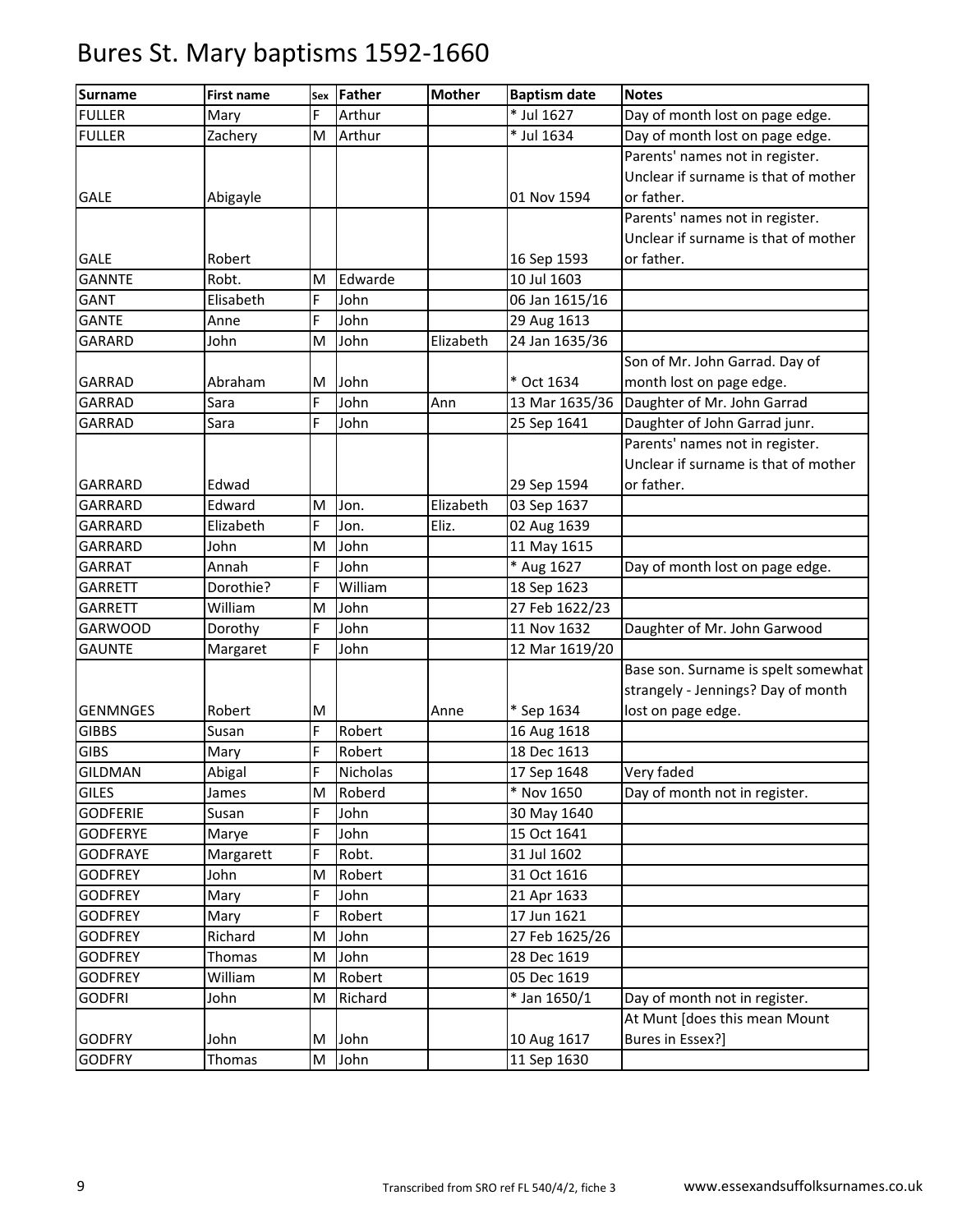| <b>Surname</b>   | <b>First name</b> | Sex | <b>Father</b> | <b>Mother</b> | <b>Baptism date</b> | <b>Notes</b>                          |
|------------------|-------------------|-----|---------------|---------------|---------------------|---------------------------------------|
|                  |                   |     |               |               |                     | Parents' names not in register.       |
|                  |                   |     |               |               |                     | Unclear if surname is that of mother  |
| <b>GODFRYE</b>   | Edward            |     |               |               | 07 Jul 1594         | or father.                            |
| <b>GOLDING</b>   | Erasmus           | M   | Rosimus       |               | 25 Jul 1630         |                                       |
| <b>GOLDING</b>   | Francis           | M   | Erasmus       |               | 10 Sep 1632         | Faded                                 |
|                  |                   |     |               |               |                     | Parents' names not in register.       |
|                  |                   |     |               |               |                     | Unclear if surname is that of mother  |
| <b>GOLDINGE</b>  | John              |     |               |               | 27 Nov 1597         | or father.                            |
| <b>GOSLIN</b>    | Abigal            | Ė   | Steven        |               | 02 Feb 1615/16      |                                       |
| <b>GOSLIN</b>    | Anne              | F   | Steven        |               | 18 Apr 1619         |                                       |
| GOSNOL           | Elizabeth         | E.  | William       |               | 23 May 1630         |                                       |
| GOSNOL           | Mary              | F   | William       |               | 20 Sep 1618         |                                       |
| <b>GOULDINGE</b> | Johannes?         | M   | John          |               | 16 Dec 1601         |                                       |
| <b>GOULDINGE</b> | Margaret          | F   | John          |               | 02 Jan 1603/4       |                                       |
|                  |                   |     |               |               |                     | Parents' names not in register.       |
|                  |                   |     |               |               |                     | Unclear if surname is that of mother  |
| <b>GOULDINGE</b> | Marye             |     |               |               | 20 Nov 1598         | or father.                            |
| <b>GREENE</b>    | Cristian          | F   | Edward        | Margery       | 17 May 1635         |                                       |
| <b>GREENE</b>    | Henry             | M   | Roger         |               | 10 Dec 1616         |                                       |
| <b>GREENE</b>    | Sarah             | F   | Edward        |               | 07 Jan 1648/49      | Very faded                            |
| <b>GRIBBES</b>   | Margarett         | F   | Robt.         |               | 06 May 1604         |                                       |
|                  |                   |     |               |               |                     | Parents' names not in register.       |
|                  |                   |     |               |               |                     | Unclear if surname is that of mother  |
| <b>GRIFFEN</b>   | George            |     |               |               | 20 May 1599         | or father.                            |
|                  |                   |     |               |               |                     | Parents' names not in register.       |
|                  |                   |     |               |               |                     | Unclear if surname is that of mother  |
| <b>GRIFFEN</b>   | John              |     |               |               | 18 Aug 1594         | or father.                            |
| <b>GRIFFEN</b>   | Margarett         | F   | Richard       |               | 16 Apr 1604         |                                       |
| <b>GRIFFEN</b>   | Margarett         | Ė   | Richarde      |               | 30 Jun 1601         |                                       |
| <b>GRIFFEN</b>   | Marie             | Ė   | George        |               | 27 Sep 1640         |                                       |
|                  |                   |     |               |               |                     | Parents' names not in register.       |
|                  |                   |     |               |               |                     | Unclear if surname is that of mother  |
| <b>GRIFFIN</b>   | Ann               |     |               |               | 13 Feb 1596/97      | or father.                            |
| <b>GRIFFIN</b>   | Frances           | F   | Georg         |               | * Aug 1627          | Day of month lost on page edge.       |
| <b>GRIFFIN</b>   | George            | M   | George        |               | 08 Apr 1632         |                                       |
|                  |                   |     |               |               |                     | Parents' names not in register.       |
|                  |                   |     |               |               |                     | Unclear if surname is that of mother  |
| <b>GRIFFIN</b>   | Richard           |     |               |               | 29 Apr 1593         | or father.                            |
| <b>GRIGGS</b>    | Elizabeth         | F   | Nicholas      | Elizabeth     | 13 Aug 1637         |                                       |
| <b>GRIMES</b>    | Mark              | M   | Mark          |               | 17 Mar 1652/53      |                                       |
| <b>GYBLS</b>     | Elizabeth         | F   | Frances       |               | 09 Mar 1599/00      |                                       |
|                  |                   |     |               |               |                     |                                       |
| <b>GYE</b>       | Mary              | F   | 5.            |               | 08 Jan 1651/52      | Parents' first names not in register. |
| <b>ICKE</b><br>н | Thomas            | M   | Henry         |               | 20 Jan 1621/22      |                                       |
| <b>HALLOWELL</b> | William           | M   | William       |               | 10 Feb 1623/24      |                                       |
|                  |                   |     |               |               |                     | Parents' names not in register.       |
|                  |                   |     |               |               |                     | Unclear if surname is that of mother  |
| <b>HAMPTON</b>   | Elizabeth         |     |               |               | 15 Feb 1596/97      | or father.                            |
| <b>HAMPTON</b>   | William           | M   | William       | Margaret      | 01 Sep 1622         |                                       |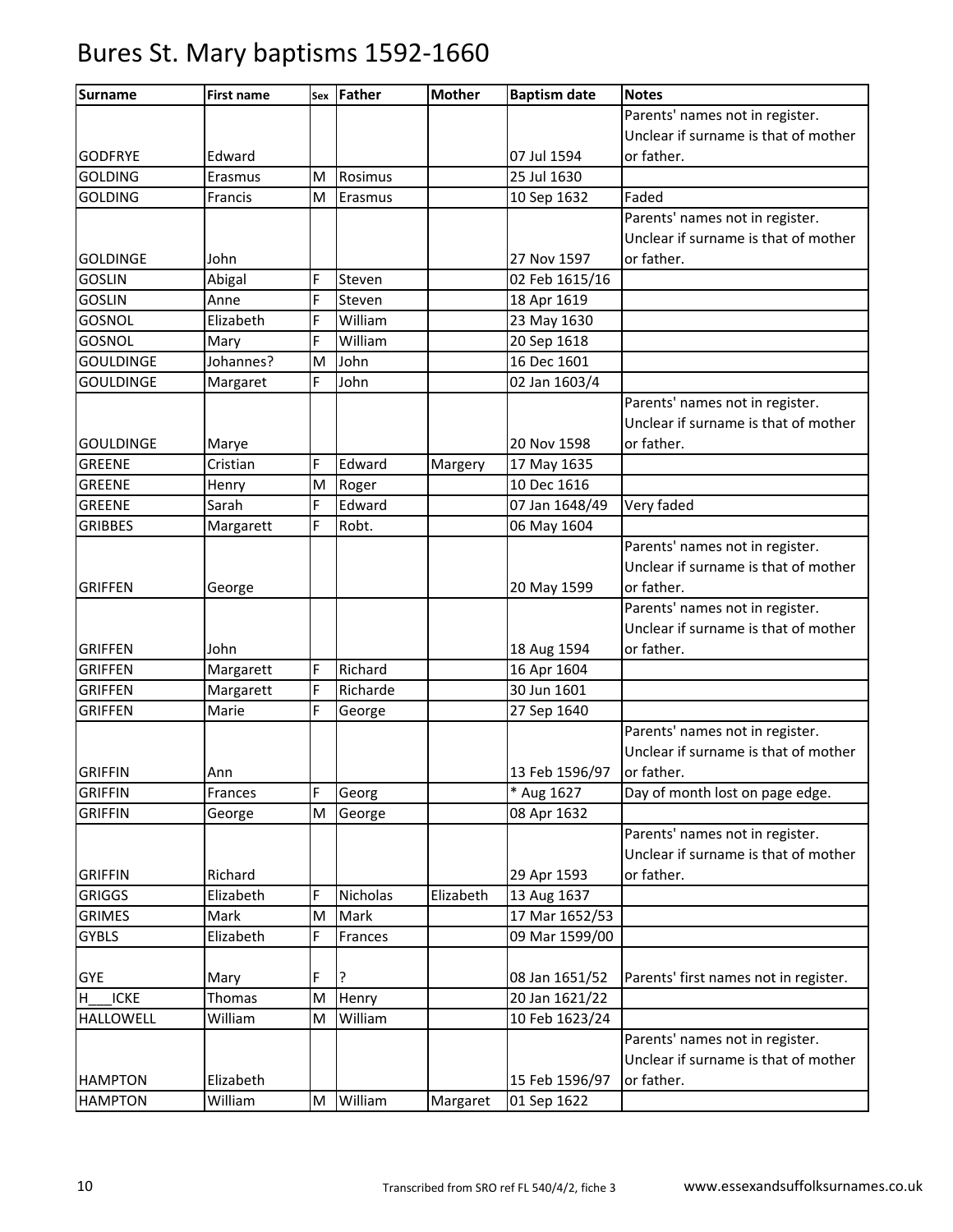| <b>Surname</b> | <b>First name</b> |   | sex Father    | <b>Mother</b>  | <b>Baptism date</b> | <b>Notes</b>                            |
|----------------|-------------------|---|---------------|----------------|---------------------|-----------------------------------------|
|                |                   |   |               |                |                     | Parents' names not in register.         |
|                |                   |   |               |                |                     | Unclear if surname is that of mother    |
| <b>HAMPTON</b> | William           |   |               |                | 22 Jan 1592/93      | or father.                              |
|                |                   |   |               |                |                     | Parents' names not in register.         |
|                |                   |   |               |                |                     | Unclear if surname is that of mother    |
| <b>HAMPTON</b> | William           |   |               |                | 20 May 1599         | or father.                              |
| <b>HARDING</b> | Thomas            | M | <b>Thomas</b> |                | 12 Sep 1624         |                                         |
| <b>HARDY</b>   | John              | M | John          |                | 12 Aug 1621         |                                         |
| <b>HARDY</b>   | Richard           | M | John          |                | 26 Jun 1629         |                                         |
| <b>HARDYE</b>  | Pelludia          | Ė | Mathew        |                | 14 Mar 1627/28      |                                         |
| <b>HARRIS</b>  | Elizabeth         | F | Christopher   | Rebecca        | 31 Mar 1656         |                                         |
| <b>HARRIS</b>  | Hanna             | F | Christopher   | Rebecca        | 18 Sep 1659         |                                         |
| <b>HARRIS</b>  | Mary              | F | Christopher   | Rebecca        | 24 Mar 1653/54      |                                         |
| <b>HARVEY</b>  | Margret           | F | Mathew        |                | *Feb 1634/5         | Day of month lost on page edge.         |
| <b>HARVIE</b>  | Ann               | F | Peter         |                | 03 Dec 1599         |                                         |
| <b>HARVIE</b>  | Jon.              | M | Mathew        | <b>Bridget</b> | 27 Nov 1637         |                                         |
|                |                   |   |               |                |                     | Parents' names not in register.         |
|                |                   |   |               |                |                     | Unclear if surname is that of mother    |
| <b>HARVIE</b>  | Peter             |   |               |                | 18 Aug 1594         | or father.                              |
|                |                   |   |               |                |                     | A base. Parents' names not in           |
|                |                   |   |               |                |                     | register. Unclear if surname is that of |
| <b>HARVIE</b>  | Ruben             |   |               |                | 16 Apr 1593         | mother or father.                       |
| <b>HARVY</b>   | Katherin          | F | Mathew        | <b>Bridget</b> | 15 Apr 1630         |                                         |
| <b>HARVY</b>   | Ralfe             | M | Mathew        | <b>Bridget</b> | 22 Mar 1639/40      |                                         |
| <b>HARVY</b>   | Thomas            | M | Mathew        |                | 16 Aug 1632         |                                         |
| <b>HARVYE</b>  | Rose              | F | Peter         |                | 08 Dec 1602         |                                         |
| HASA[T_]       | Henry             | M | John          | Elizabeth      | 13 Mar 1621/22      |                                         |
| <b>HASIL</b>   | Beniamin          | M | Robert        |                | 15 Apr 1619         |                                         |
| <b>HAST</b>    | Abraham           | M | John          |                | 14 Dec 1628         |                                         |
| <b>HAST</b>    | James             | M | John          |                | 11 Apr 1624         |                                         |
| <b>HAST</b>    | Jeffery           | M | John          | Elizabeth      | 29 Nov 1635         |                                         |
| <b>HAST</b>    | Nicholas          |   |               | Mary           | 14 Jan 1594/95      | <b>Base</b>                             |
| <b>HAST</b>    | Peter             |   | M John        |                | 19 Aug 1632         |                                         |
|                |                   |   |               |                |                     | Parents' names not in register.         |
|                |                   |   |               |                |                     | Unclear if surname is that of mother    |
| <b>HASTE</b>   | Audry             |   |               |                | 02 Feb 1594/95      | or father.                              |
| <b>HASTE</b>   | Daniel            | M | Jeffery       |                | 20 Feb 1619/20      |                                         |
| <b>HASTE</b>   | Daniel            | M | Jon.          | Elizabeth      | 27 Jan 1638/39      |                                         |
| <b>HASTE</b>   | John              | M | John          |                | 11 Jun 1620         | Son of John Haste the younger           |
| <b>HASTE</b>   | Joseph            | M | Jeffery       |                | 02 Dec 1614         |                                         |
| <b>HASTE</b>   | Samuell           | M | Jeffery       |                | 31 Aug 1617         |                                         |
|                |                   |   |               |                |                     | Parents' names not in register.         |
|                |                   |   |               |                |                     | Unclear if surname is that of mother    |
| <b>HASTE</b>   | William           |   |               |                | 19 Nov 1592         | or father.                              |
| <b>HAYES</b>   | Prisilla          | Ė | $S_{r}$       |                | 02 Nov 1603         |                                         |
| <b>HAYWARD</b> | Joseph            | M | John          | Mary           | 01 Mar 1635/36      |                                         |
| <b>HEWES</b>   | Elizabeth         | F | Jon.          | Elizab.        | 27 Dec 1638         |                                         |
| <b>HISIL</b>   | Joseph            | M | Robert        |                | 29 Apr 1617         |                                         |
| <b>HOCKLEY</b> | Francis           | M | Jon.          | Mary           | 07 Dec 1638         |                                         |
|                |                   |   |               |                |                     |                                         |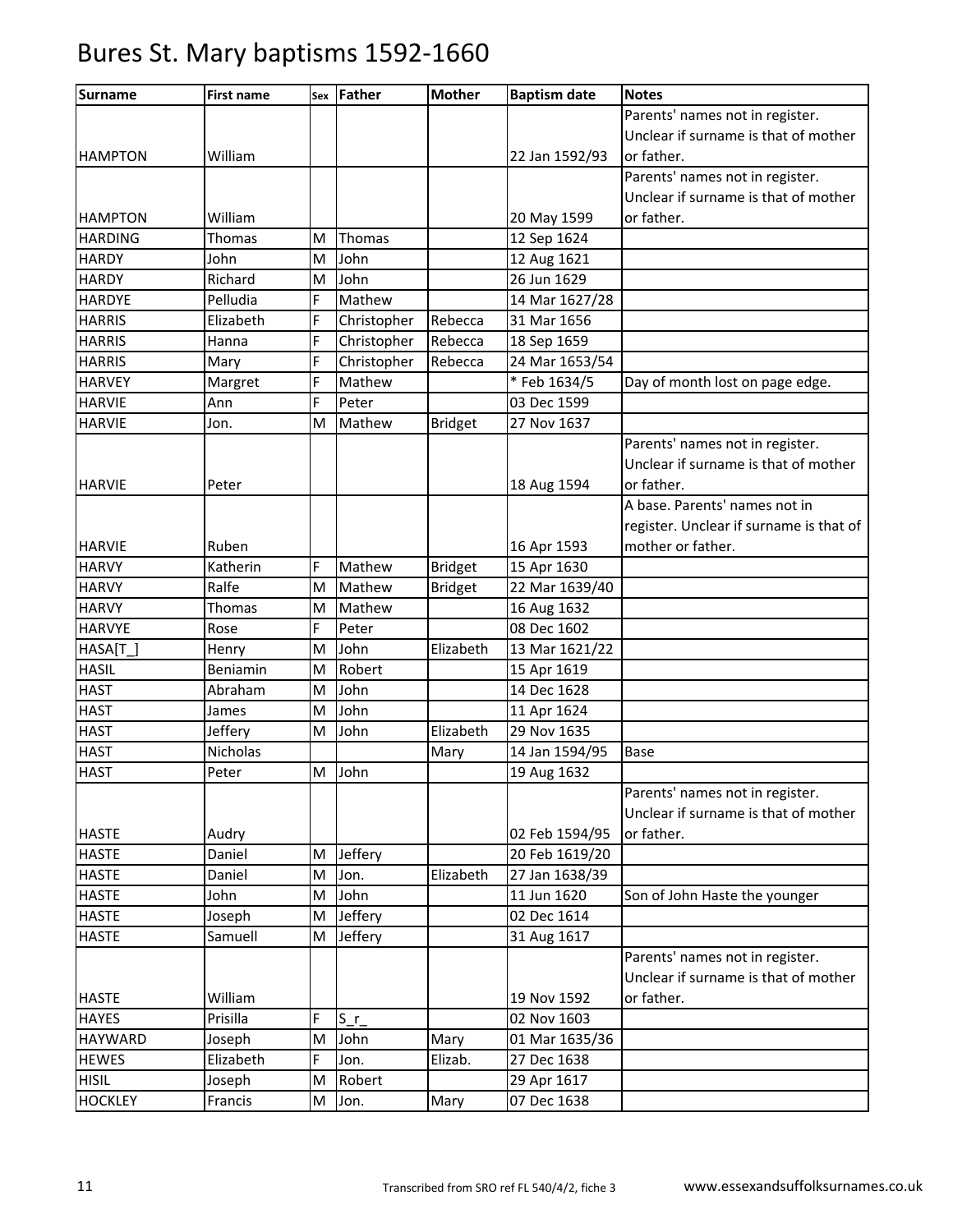| <b>Surname</b>  | <b>First name</b> | Sex | Father  | <b>Mother</b>  | <b>Baptism date</b> | <b>Notes</b>                          |
|-----------------|-------------------|-----|---------|----------------|---------------------|---------------------------------------|
| <b>HOLIDAYE</b> | John              | M   | John    |                | 17 Apr 1614         |                                       |
| <b>HOO</b>      | Martha            | F   | George  |                | 13 Mar 1625/26      |                                       |
| <b>HOW</b>      | Abigaile          | F   | George  |                | 03 Mar 1623/24      |                                       |
| HOW             | John              | M   | Mathew  |                | 09 Dec 1624         |                                       |
| <b>HOW</b>      | Margaret          | F   | Mathew  |                | 15 Feb 1626/27      |                                       |
|                 |                   |     |         |                |                     | Parents' names not in register.       |
|                 |                   |     |         |                |                     | Unclear if surname is that of mother  |
| <b>HOWARD</b>   | Ann               |     |         |                | 30 Jul 1592         | or father.                            |
|                 |                   |     |         |                |                     | Parents' names not in register.       |
|                 |                   |     |         |                |                     | Unclear if surname is that of mother  |
| <b>HOWE</b>     | Ann               |     |         |                | 15 Apr 1599         | or father.                            |
| <b>HOWE</b>     | Anne              | F   | Georg   |                | 22 Aug 1615         |                                       |
| <b>HOWE</b>     | Elisabeth         | F   | Georg   |                | 24 May 1621         |                                       |
| <b>HOWE</b>     | George            | M   | Mathew  |                | 19 Jan 1616/17      |                                       |
| <b>HOWE</b>     | Margery           | F   | George  |                | 20 Apr 1634         |                                       |
| <b>HOWE</b>     | Marie             | F   | Mathew  |                | 18 Apr 1615         |                                       |
| <b>HOWE</b>     | Mary              | F   | George  |                | 10 Jun 1619         |                                       |
| <b>HOWE</b>     | Mathew            | M   | Mathew  |                | 10 Aug 1618         |                                       |
| <b>HOWE</b>     | Thomas            | M   | Mathewe |                | 12 Dec 1620         |                                       |
| <b>HOWE</b>     | Thomasin          | E.  | Georg   |                | 05 Nov 1616         |                                       |
| HOY             | Margreate         | F   | Henry   | Mary           | 19 Jan 1639/40      |                                       |
|                 |                   |     |         |                |                     | Parents' names not in register.       |
|                 |                   |     |         |                |                     | Unclear if surname is that of mother  |
| <b>HOYE</b>     | Elizabeth         |     |         |                | 01 Jan 1598/99      | or father.                            |
| <b>HOYE</b>     | Henrye            | M   | Henrye  |                | 16 Oct 1603         |                                       |
|                 |                   |     |         |                |                     |                                       |
|                 |                   |     |         |                |                     | Son of Hoye, a base child. Unclear if |
| <b>HOYE</b>     | John              | M   |         |                | 04 Oct 1635         | surname is that or mother or father.  |
| <b>HUGGENS</b>  | William           | M   | John    |                | 19 Aug 1599         |                                       |
| <b>HULL</b>     | Steven            | M   | Adam    |                | 23 Dec 1617         |                                       |
| <b>HUM</b>      | Daniell           | M   | Robert  | <b>Bridget</b> | 20 Mar 1635/36      |                                       |
|                 |                   |     |         |                |                     | Parents' names not in register.       |
|                 |                   |     |         |                |                     | Unclear if surname is that of mother  |
| <b>HUM</b>      | Daniell           |     |         |                | 08 Aug 1596         | or father.                            |
|                 |                   |     |         |                |                     | Parents' names not in register.       |
|                 |                   |     |         |                |                     | Unclear if surname is that of mother  |
| <b>HUM</b>      | Elizabeth         |     |         |                | 08 Jul 1593         | or father.                            |
| <b>HUM</b>      | John              | M   | John    |                | 22 Mar 1620/21      |                                       |
| <b>HUM</b>      | John              | M   | Richard |                | * Aug 1627          | Day of month lost on page edge.       |
|                 |                   |     |         |                |                     | Parents' names not in register.       |
|                 |                   |     |         |                |                     | Unclear if surname is that of mother  |
| <b>HUM</b>      | John              |     |         |                | 01 Apr 1594         | or father.                            |
| <b>HUM</b>      | Johnnathan        | M   | Rob.    |                | 20 Dec 1640         |                                       |
| <b>HUM</b>      | Margaret          | F   | John    |                | 11 Mar 1626/27      |                                       |
| <b>HUM</b>      | Mary              | F   | John    |                | 06 Feb 1629/30      |                                       |
| <b>HUM</b>      | Richarde          | M   | John    |                | 14 Feb 1602/3       |                                       |
| <b>HUM</b>      | Robt.             | M   | John    |                | 31 May 1601         |                                       |
| <b>HUMM</b>     | Daniell           | M   | John    |                | 16 Jan 1652/53      |                                       |
| <b>HUMME</b>    | David             | M   | John    |                | 31 Oct 1622         |                                       |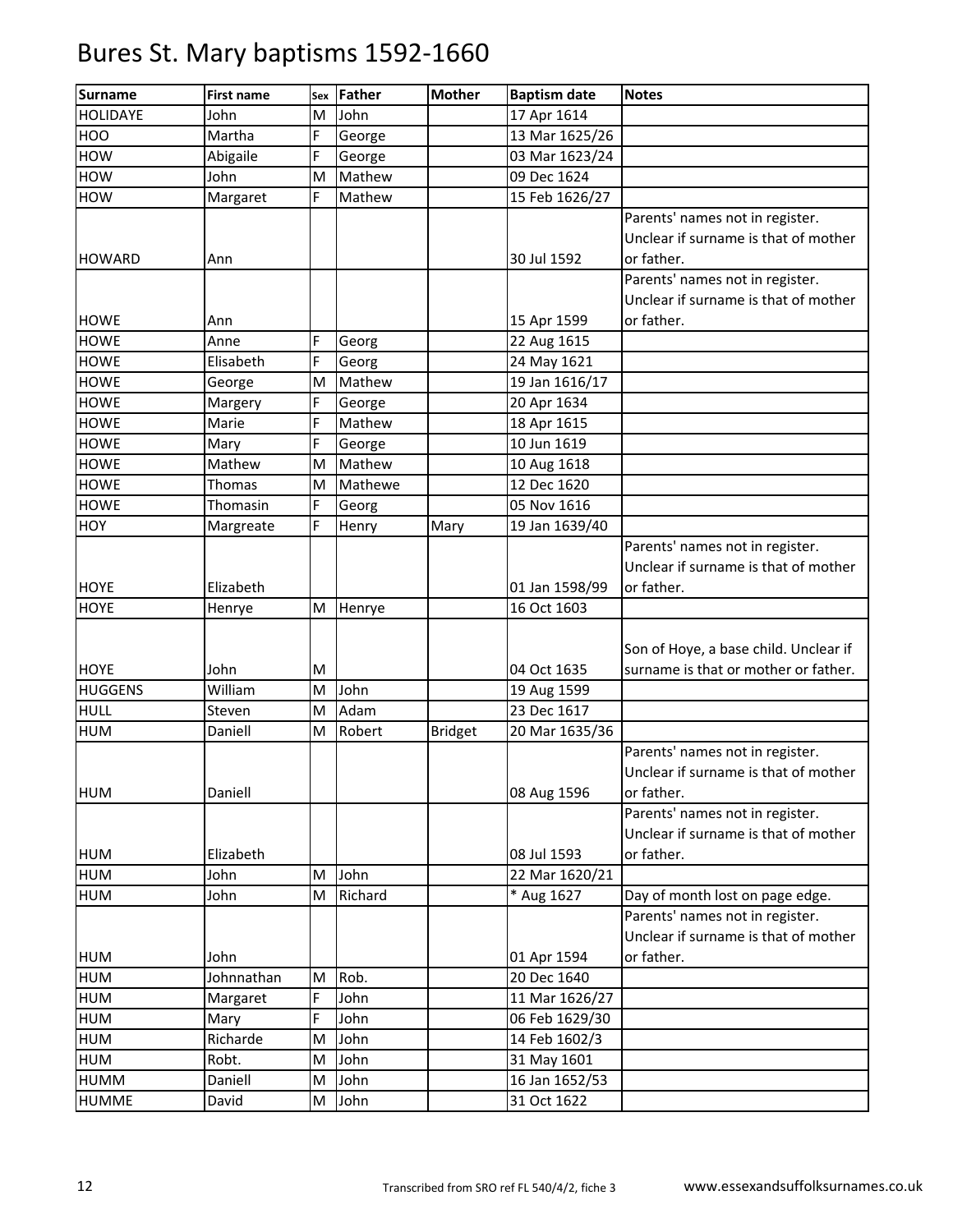| <b>Surname</b>   | <b>First name</b> | Sex    | <b>Father</b> | <b>Mother</b>  | <b>Baptism date</b>        | <b>Notes</b>                                                                          |
|------------------|-------------------|--------|---------------|----------------|----------------------------|---------------------------------------------------------------------------------------|
| <b>HUMME</b>     | Elizabeth         | F      | Robert        | <b>Bridget</b> | 15 Apr 1638                |                                                                                       |
| <b>HUMME</b>     | John              | M      | Robert        | <b>Bridget</b> | 11 Apr 1630                |                                                                                       |
| <b>HUMME</b>     | Judith            | F      | John          |                | 18 Nov 1628                |                                                                                       |
| <b>HUMME</b>     | Margaret          | F      | Robert        |                | 23 Feb 1633/34             |                                                                                       |
| <b>HUMME</b>     | Mary              | F      | Robert        |                | 14 Mar 1631/32             |                                                                                       |
| <b>HUMME</b>     | Robert            | M      | John          |                | 28 Jul 1625                |                                                                                       |
| <b>ISAACK</b>    | Mary              | F      | Joseph        |                | 16 Jul 1629                |                                                                                       |
| <b>ISACK</b>     | Elizabeth         | Ė      | Joseph        |                | * Dec 1627                 |                                                                                       |
| <b>JOHNSON</b>   | Michael           | M      | Thomas        |                | 15 Jun 1615                |                                                                                       |
|                  |                   |        |               |                |                            | Parents' names not in register.<br>Unclear if surname is that of mother               |
| <b>JOHNSON</b>   | Robert            |        |               |                | 13 Aug 1598                | or father.                                                                            |
| <b>JOHNSONNE</b> | Francis           | M<br>F | Thomas        |                | 16 Apr 1604<br>20 Oct 1602 |                                                                                       |
| <b>JOHNSONNE</b> | Margarett         |        | Thomas        |                |                            |                                                                                       |
| <b>JOHNSONNE</b> | Thomas            | M      | Thomas        |                | 20 Aug 1601                |                                                                                       |
| <b>JONAS</b>     | Joseph            |        |               | Joan           | 12 Feb 1599/00             | Base                                                                                  |
| <b>JUE</b>       | Alice             | F      | Edward        |                | 18 Mar 1601/2              |                                                                                       |
| <b>JUE</b>       | Lidia?            | F      | James         |                | 19 Mar 1649/50             | Very faded, squeezed in at bottom of<br>page.                                         |
| <b>JUE</b>       | Mary              | F      | Edward        |                | 26 Feb 1631/32             |                                                                                       |
| <b>KEAME</b>     | John              | M      | Peter         |                | 05 Nov 1620                |                                                                                       |
| <b>KEANE</b>     | <b>Bridget</b>    | F      | Peter         |                | 14 Dec 1623                |                                                                                       |
| <b>KNOLL</b>     | John              | M      | Antony        |                | 26 May 1633                |                                                                                       |
| <b>KNOP</b>      | Elizabeth         | F      | Wm.           | Margaret       | 01 May 1622                |                                                                                       |
|                  |                   |        |               |                |                            | Parents' names not in register.<br>Unclear if surname is that of mother               |
| <b>KNOPP</b>     | Elizabeth         |        |               |                | 08 Jul 1593                | or father.                                                                            |
| <b>KNOPP</b>     | Judith            | F      | Willm.        |                | 16 Jul 1629                |                                                                                       |
| <b>KNOPP</b>     | Robert            |        |               |                | 03 Feb 1593/94             | Parents' names not in register.<br>Unclear if surname is that of mother<br>or father. |
|                  |                   |        |               |                |                            | Parents' names not in register.<br>Unclear if surname is that of mother               |
| <b>KNOPP</b>     | William           |        |               |                | 10 Jan 1596/97             | or father.                                                                            |
| <b>KNOPPE</b>    | John              | M      | William       |                | 20 Jan 1622/23             |                                                                                       |
| <b>KNOWLES</b>   | Margreatt         | Ė      | Anthony       | Martha         | 21 Aug 1638                |                                                                                       |
| <b>KNOWLES</b>   | Martha            | F      | Antony        |                | 11 Jul 1630                |                                                                                       |
| <b>KNOWLES</b>   | Mary              | F      | Anthony       | Martha         | 05 May 1636                |                                                                                       |
| <b>KNOWLES</b>   | Rose              | Ė      | Anthonye      |                | * Jan 1634/5               | Day of month lost on page edge.                                                       |
| LAMBERT          | Ann               | F      | Jerome        |                | 26 Sep 1603                |                                                                                       |
|                  |                   |        |               |                |                            | Parents' names not in register.<br>Unclear if surname is that of mother               |
| LAMBERT          | Ann               |        |               |                | 17 Dec 1598                | or father.                                                                            |
| LAMBERT          | Anna              | F      | John          |                | 15 Aug 1615                |                                                                                       |
| LAMBERT          | Anna              | F      | John          |                | 07 Apr 1618                |                                                                                       |
| LAMBERT          | Caleb             | M      | Edward        |                | 17 Feb 1613/14             |                                                                                       |
| LAMBERT          | Elisabeth         | Ė      | John          |                | 20 Mar 1620/21             |                                                                                       |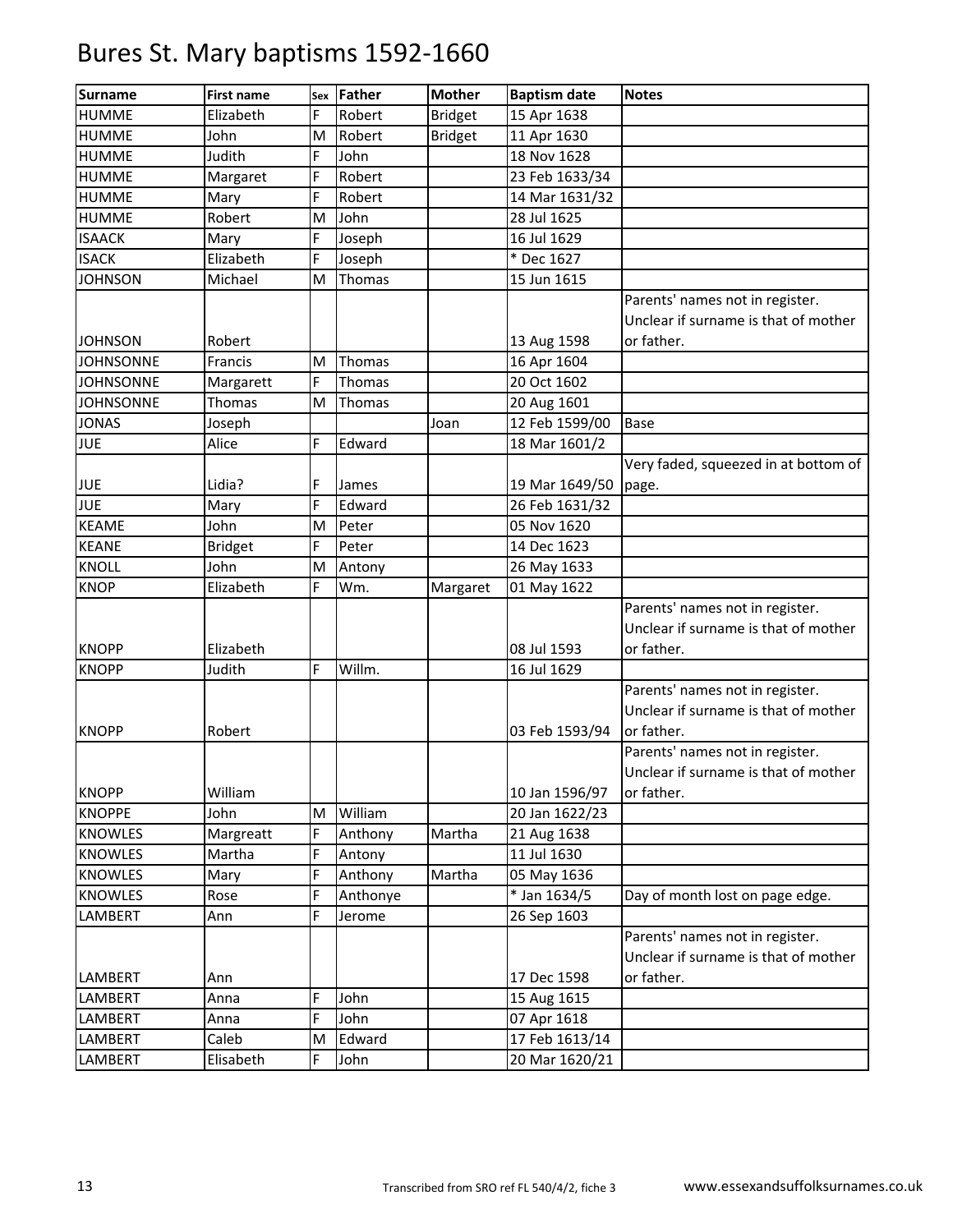| <b>Surname</b> | <b>First name</b> | Sex | Father   | <b>Mother</b>  | <b>Baptism date</b> | <b>Notes</b>                         |
|----------------|-------------------|-----|----------|----------------|---------------------|--------------------------------------|
|                |                   |     |          |                |                     | Parents' names not in register.      |
|                |                   |     |          |                |                     | Unclear if surname is that of mother |
| <b>LAMBERT</b> | Frances           |     |          |                | 08 Dec 1594         | or father.                           |
| LAMBERT        | Francis           | M   | Francis  | Anne           | 05 Aug 1638         |                                      |
|                |                   |     |          |                |                     | Parents' names not in register.      |
|                |                   |     |          |                |                     | Unclear if surname is that of mother |
| LAMBERT        | Jeames            |     |          |                | 17 Oct 1596         | or father.                           |
| LAMBERT        | Jerom             | M   | John     |                | 05 Jan 1616/17      |                                      |
| LAMBERT        | Jerome            | M   | Jerome   |                | 11 Apr 1621         |                                      |
| LAMBERT        | Margaret          | F   | John     |                | 20 Dec 1618         |                                      |
|                |                   |     |          |                |                     | Parents' names not in register.      |
|                |                   |     |          |                |                     | Unclear if surname is that of mother |
| LAMBERT        | Margaret          |     |          |                | 08 Apr 1593         | or father.                           |
| LAMBERT        | Mary              | F   | John     |                | 10 Aug 1623         |                                      |
|                |                   |     |          |                |                     | Parents' names not in register.      |
|                |                   |     |          |                |                     | Unclear if surname is that of mother |
| LAMBERT        | Philip            |     |          |                | 25 May 1600         | or father.                           |
| LANGHAM        | Samiwell          | M   | Samiwell |                | 06 Feb 1640/41      |                                      |
| LASWELL        | Ç                 | M   | Robert   |                | 30 Jun 1624         | Child's first name not in register.  |
| LAWSELL        | Georg             | M   | Thomas   |                | 16 Jan 1620/21      |                                      |
| LAWSELL        | Phebe             | F   | Robert   |                | 23 Mar 1617/18      |                                      |
| LAY            | <b>Bridget</b>    | F   | John     |                | 04 Mar 1623/24      | Daughter of John Lay junr            |
| LAY            | Daniell           | M   | Giles    | Mari           | 13 Apr 1640         |                                      |
| LAY            | George            | M   | John     | <b>Bridget</b> | 17 Jan 1621/22      | Son of John Lay junr                 |
| LAY            | Giles             | M   | Giles    |                | 23 Dec 1629         |                                      |
| LAY            | John              | M   | Giles    |                | 13 Oct 1631         |                                      |
| LAY            | William           | M   | Giles    |                | 26 Jan 1633/34      |                                      |
| LAYE           | Ann               |     | William  |                | 10 Feb 1601/2       | Margarett & Ann, children of         |
| LAYE           | Daniell           | M   | Gyles    | Marye          | 24 Aug 1636         |                                      |
|                |                   |     |          |                |                     | Parents' names not in register.      |
|                |                   |     |          |                |                     | Unclear if surname is that of mother |
| LAYE           | Ezechyell         |     |          |                | 13 Apr 1596         | or father.                           |
|                |                   |     |          |                |                     | Parents' names not in register.      |
|                |                   |     |          |                |                     | Unclear if surname is that of mother |
| LAYE           | Geroge            |     |          |                | 17 Nov 1598         | or father.                           |
| LAYE           | John              | M   | John     |                | 24 Mar 1619/20      | Son of John Laye the younger         |
|                |                   |     |          |                |                     | Parents' names not in register.      |
|                |                   |     |          |                |                     | Unclear if surname is that of mother |
| LAYE           | John              |     |          |                | 14 Apr 1594         | or father.                           |
|                |                   |     |          |                |                     | Parents' names not in register.      |
|                |                   |     |          |                |                     | Unclear if surname is that of mother |
| LAYE           | Jone              |     |          |                | 02 Dec 1593         | or father.                           |
| LAYE           | Margarett         |     | William  |                | 10 Feb 1601/2       | Margarett & Ann, children of         |
|                |                   |     |          |                |                     | Parents' names not in register.      |
|                |                   |     |          |                |                     | Unclear if surname is that of mother |
| LAYE           | Mary              |     |          |                | 13 Apr 1596         | or father.                           |
| LAYE           | William           |     | M John   |                | 30 Nov 1618         | Son of John Laye the younger         |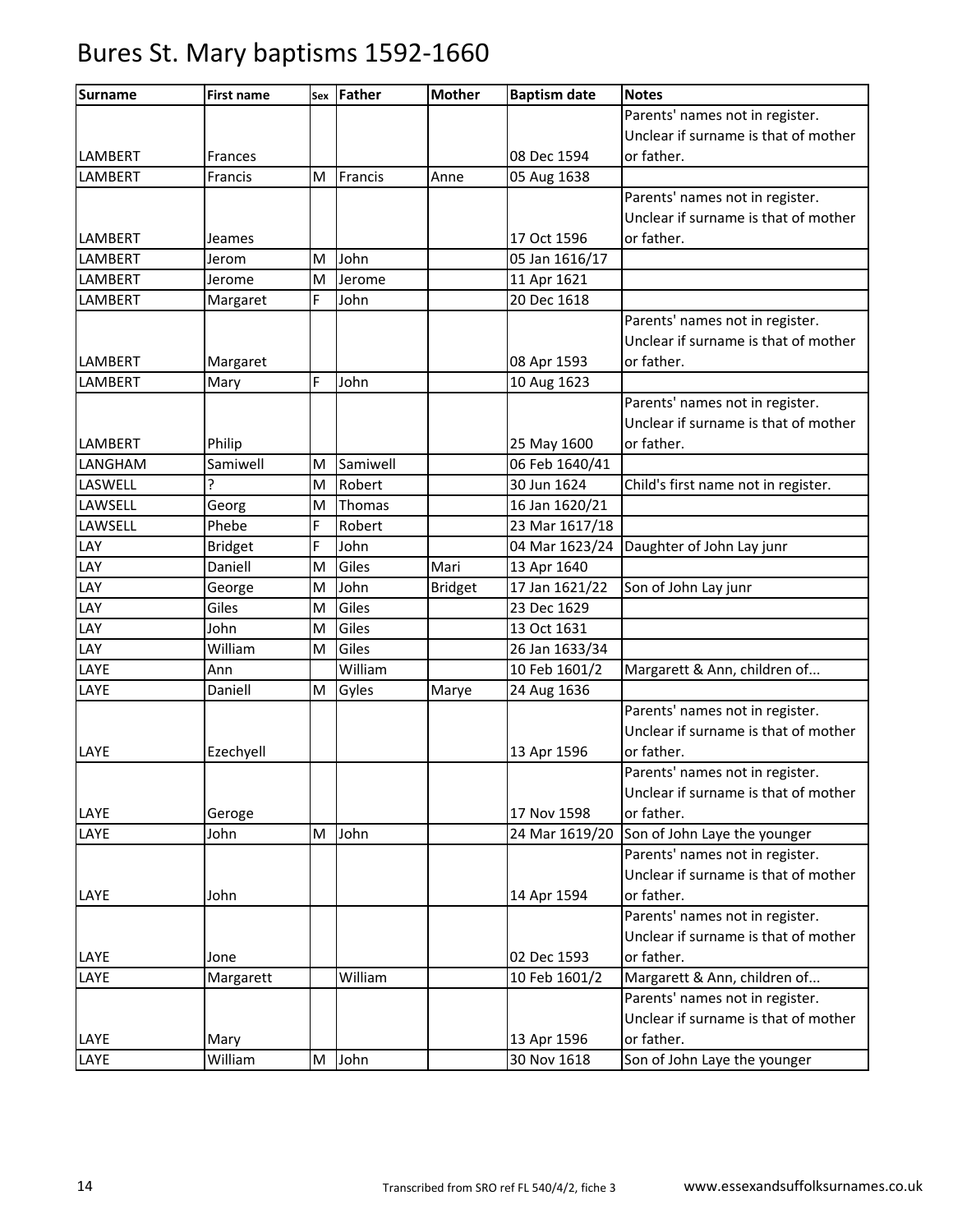| <b>Surname</b>   | <b>First name</b> | Sex | <b>Father</b> | <b>Mother</b> | <b>Baptism date</b> | <b>Notes</b>                                                                                                                                                                                    |
|------------------|-------------------|-----|---------------|---------------|---------------------|-------------------------------------------------------------------------------------------------------------------------------------------------------------------------------------------------|
|                  |                   |     |               |               |                     | Parents' names not in register.                                                                                                                                                                 |
|                  |                   |     |               |               |                     | Unclear if surname is that of mother                                                                                                                                                            |
| LAYE             | William           |     |               |               | 24 Aug 1598         | or father.                                                                                                                                                                                      |
| LAZELL           | Thomas            | M   | Thomas        |               | 10 Mar 1629/30      |                                                                                                                                                                                                 |
|                  |                   |     |               |               |                     | Parents' names not in register.                                                                                                                                                                 |
|                  |                   |     |               |               |                     | Unclear if surname is that of mother                                                                                                                                                            |
| <b>LEVINGTON</b> | Edward            |     |               |               | 30 Jun 1594         | or father.                                                                                                                                                                                      |
| <b>LINCH</b>     | Anne              | F   | Robt.         |               | 10 Feb 1613/14      |                                                                                                                                                                                                 |
| <b>LINTON</b>    | Emm?              | F   | Beniamin      |               | 02 Feb 1613/14      | Faded                                                                                                                                                                                           |
| LITHERMORE       | Tabitha           | Ė   | Salomon       |               | 06 Nov 1625         |                                                                                                                                                                                                 |
| LIVERMER         | Mary              | Ė   | Solamon       |               | 16 Jul 1620         |                                                                                                                                                                                                 |
| LIVERMER         | Sara              | F   | Salamon       |               | 14 Feb 1617/18      |                                                                                                                                                                                                 |
| LIVERMERE        | Sara              | F   | Solomon       |               | 24 Mar 1613/14      |                                                                                                                                                                                                 |
| LIVERMERE        | Thomas            | M   | Salomon       |               | 23 Jan 1615/16      |                                                                                                                                                                                                 |
| <b>LOCK</b>      | George            | M   | John          |               | 14 Feb 1640/41      |                                                                                                                                                                                                 |
| LOE              | Abigail           | M   | John          |               | 24 Mar 1632/33      |                                                                                                                                                                                                 |
| LOE              | John              | M   | John          |               | 06 Jun 1630         |                                                                                                                                                                                                 |
| LOIWE            | Thomas            | M   | John          |               | 13 May 1627         |                                                                                                                                                                                                 |
|                  |                   |     |               |               |                     | Ridlesdale alias Loker. Parents' names<br>not in register. Unclear if surname is<br>that of mother or father. See<br>baptisms in Tendring, Essex in the<br>1620s for children of John Loker als |
| <b>LOKER</b>     | John              |     |               |               | 25 Apr 1595         | Ridsdall.                                                                                                                                                                                       |
| <b>LORKIN</b>    | ን                 |     |               |               | 22 Apr 1612         | Very faded                                                                                                                                                                                      |
| <b>LORKIN</b>    | Abraham           | M   | Willyam       | Alce          | 02 May 1639         |                                                                                                                                                                                                 |
| <b>LORKIN</b>    | Alce              | F   | William       |               | 06 Jun 1641         |                                                                                                                                                                                                 |
| <b>LORKIN</b>    | Henry             | М   | Hugh          |               | 28 Nov 1596         | Parents' names not in register.<br>Unclear if surname is that of mother<br>or father.                                                                                                           |
| <b>LORKIN</b>    | John              | M   | William       |               | 01 May 1633         |                                                                                                                                                                                                 |
| <b>LORKIN</b>    | Mary              | Ė   | Willyam       | Alce          | 20 Feb 1639/40      |                                                                                                                                                                                                 |
| <b>LORKIN</b>    | Rose              |     | Hughe         |               | 24 Jan 1601/2       | Rose & William, children of                                                                                                                                                                     |
| <b>LORKIN</b>    | Thos.             | M   | Hugh          |               | 28 Apr 1594         |                                                                                                                                                                                                 |
| <b>LORKIN</b>    | William           |     | Hughe         |               | 24 Jan 1601/2       | Rose & William, children of                                                                                                                                                                     |
| <b>LORKIN</b>    | William           | M   | William       |               | $* * 1631$          | Date has faded.                                                                                                                                                                                 |
| LOWE             | Elizabeth         | F   | John          |               | 18 Jun 1622         |                                                                                                                                                                                                 |
| LOWE             | Mary              | F   | John          |               | 03 Oct 1624         |                                                                                                                                                                                                 |
| LOWE             | William           | M   | Thomas        |               | 10 Jul 1602         |                                                                                                                                                                                                 |
| <b>LYSE</b>      | John              |     |               |               | 03 Feb 1593/94      | Parents' names not in register.<br>Unclear if surname is that of mother<br>or father.                                                                                                           |
| <b>MAINARD</b>   | John              | M   | John          |               | 22 Aug 1630         |                                                                                                                                                                                                 |
|                  |                   |     |               |               |                     | Parents' names not in register.<br>Unclear if surname is that of mother                                                                                                                         |
| <b>MAKIN</b>     | Ann               |     |               |               | 28 Dec 1595         | or father.                                                                                                                                                                                      |
| <b>MAKIN</b>     | Hannah            | F   | Henry         |               | 27 Feb 1624/25      |                                                                                                                                                                                                 |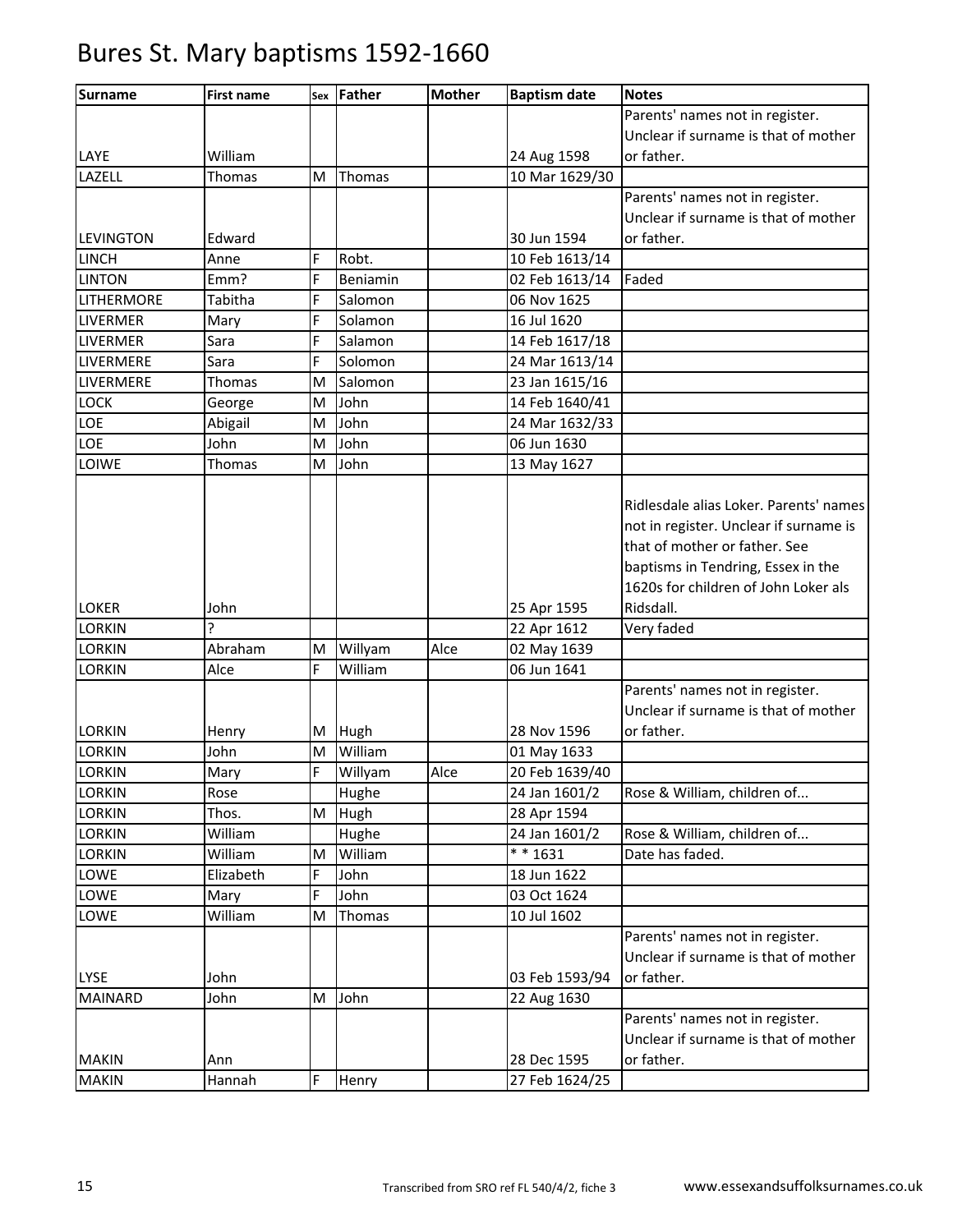| <b>Surname</b>   | <b>First name</b> | Sex | Father  | <b>Mother</b> | <b>Baptism date</b> | <b>Notes</b>                         |
|------------------|-------------------|-----|---------|---------------|---------------------|--------------------------------------|
|                  |                   |     |         |               |                     | Parents' names not in register.      |
|                  |                   |     |         |               |                     | Unclear if surname is that of mother |
| <b>MAKIN</b>     | John              |     |         |               | 23 Sep 1593         | or father.                           |
|                  |                   |     |         |               |                     | Parents' names not in register.      |
|                  |                   |     |         |               |                     | Unclear if surname is that of mother |
| <b>MAKIN</b>     | Margaret          |     |         |               | 24 Aug 1595         | or father.                           |
| <b>MAKIN</b>     | Mary              | F   | Henry   | Susanne       | 05 May 1622         |                                      |
| <b>MANING</b>    | Mary              | F   | Edward  |               | 22 Jul 1649         |                                      |
| MAR ET           | Jon.              | M   | Simon   | Susan         | 13 Aug 1637         |                                      |
|                  |                   |     |         |               |                     | Parents' names not in register.      |
|                  |                   |     |         |               |                     | Unclear if surname is that of mother |
| <b>MARCHANNT</b> | Alice             |     |         |               | 26 Oct 1596         | or father.                           |
|                  |                   |     |         |               |                     | Parents' names not in register.      |
|                  |                   |     |         |               |                     | Unclear if surname is that of mother |
| <b>MARCHANTE</b> | Elizabeth         |     |         |               | 22 Oct 1592         | or father.                           |
| <b>MARRET</b>    | Joseph            | M   | Simon   |               | * Aug 1634          | Day of month lost on page edge.      |
| <b>MARSHALL</b>  | Edmond            | M   | John    |               | 13 Mar 1625/26      |                                      |
| <b>MARSHALL</b>  | John              | M   | John    | Susanne       | 10 Feb 1621/22      |                                      |
| <b>MARSHALL</b>  | Robert            | M   | Robert  |               | 30 Jun 1624         |                                      |
| <b>MARTAYN</b>   | John              | M   | John    |               | 22 Aug 1640         |                                      |
|                  |                   |     |         |               |                     | Parents' names not in register.      |
|                  |                   |     |         |               |                     | Unclear if surname is that of mother |
| <b>MARTIN</b>    | Ann               |     |         |               | 25 Mar 1596         | or father.                           |
|                  |                   |     |         |               |                     | End of mother's name lost on page    |
| <b>MARTIN</b>    | Anne              | F   | Will.   | $Ma*$         | 26 Nov 1637         | edge.                                |
| <b>MARTIN</b>    | Christopher       | M   | William |               | 11 Sep 1625         |                                      |
| <b>MARTIN</b>    | Elizabeth         | F   | Edw.?   |               | 02 Sep 1632         | Faded                                |
| <b>MARTIN</b>    | Elizabeth         | F   | John    |               | *Feb 1634/5         | Day of month lost on page edge.      |
| <b>MARTIN</b>    | John              | M   | Willm.  |               | 01 Aug 1629         |                                      |
| <b>MARTIN</b>    | Jon.              | M   | Jon.    | Eliz.         | 07 Dec 1638         |                                      |
|                  |                   |     |         |               |                     | Katherin & Mary, daughters of        |
| <b>MARTIN</b>    | Katherin          | F   | William |               | 10 Nov 1632         | William Martin jnr.                  |
| <b>MARTIN</b>    | Martha            | F   | William |               | 21 Nov 1630         |                                      |
|                  |                   |     |         |               |                     | Katherin & Mary, daughters of        |
| <b>MARTIN</b>    | Mary              | F   | William |               | 10 Nov 1632         | William Martin jnr.                  |
| <b>MARTIN</b>    | Mary              | F   | Willyam | Katherin      | 11 Feb 1637/38      |                                      |
| <b>MARTIN</b>    | Mary              | F   | Wm.     | Martha        | 20 Aug 1635         | Daughter of Wm. Martin senior        |
| <b>MARTIN</b>    | Robert            | M   | John    | Elisabeth     | 22 Jan 1636/37      |                                      |
| <b>MARTIN</b>    | Sarah             | F   | William |               | * Mar 1634/5        | Day of month lost on page edge.      |
|                  |                   |     |         |               |                     | Parents' names not in register.      |
|                  |                   |     |         |               |                     | Unclear if surname is that of mother |
| <b>MARTIN</b>    | Thomas            | M   | Thomas  |               | 01 Aug 1596         | or father.                           |
| <b>MARTIN</b>    | William           | M   | William | Katherine     | 13 Mar 1635/36      |                                      |
| <b>MARTIN</b>    | William           | M   | William |               | 01 Aug 1630         | Son of William Martin jnr            |
| <b>MARTIN</b>    | William           | M   | William |               | 10 Mar 1632/33      | Son of William Martin senior         |
| <b>MARTYN</b>    | John              | M   | P       |               | 03 Dec 1628         |                                      |
| <b>MARTYN</b>    | John              | M   | William |               | 10 Jun 1628         |                                      |
| <b>MARY</b>      | Daniel            | M   | Daniel  | Mary          | 01 Jan 1659/60      | Son of Daniel Nichols, cleric        |
| MASSAN[ST]       | Caleb             | M   | Caleb   |               | 10 Nov 1649         |                                      |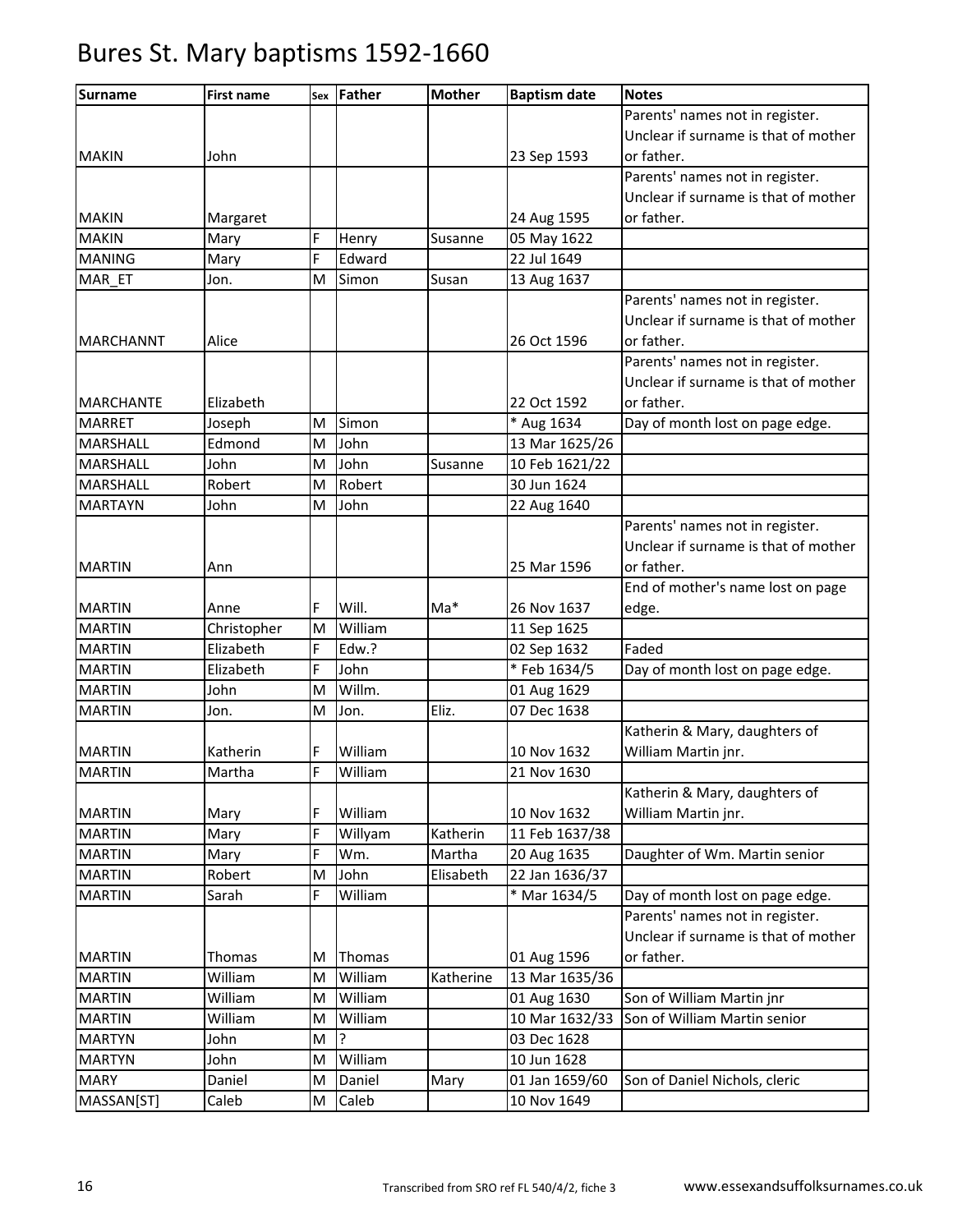| <b>Surname</b>  | <b>First name</b> | Sex | Father  | <b>Mother</b> | <b>Baptism date</b> | <b>Notes</b>                         |
|-----------------|-------------------|-----|---------|---------------|---------------------|--------------------------------------|
| <b>MATHEW</b>   | John              | M   | John    |               | 30 Sep 1623         |                                      |
|                 |                   |     |         |               |                     | Parents' names not in register.      |
|                 |                   |     |         |               |                     | Unclear if surname is that of mother |
| <b>MATHEW</b>   | John              |     |         |               | 09 Sep 1593         | or father.                           |
| <b>MATHEW</b>   | Mary              | F   | John    |               | 26 Jun 1621         |                                      |
|                 |                   |     |         |               |                     | Parents' names not in register.      |
|                 |                   |     |         |               |                     | Unclear if surname is that of mother |
| <b>MATHEW</b>   | William           |     |         |               | 08 Feb 1596/97      | or father.                           |
| <b>MATTHEWE</b> | Ann               | F   | John    |               | 14 Oct 1601         |                                      |
|                 |                   |     |         |               |                     | Parents' names not in register.      |
|                 |                   |     |         |               |                     | Unclear if surname is that of mother |
| <b>MATTHEWE</b> | Christopher       |     |         |               | 06 Jun 1599         | or father.                           |
|                 |                   |     |         |               |                     | Parents' names not in register.      |
|                 |                   |     |         |               |                     | Unclear if surname is that of mother |
| <b>MATTHEWE</b> | Edward            |     |         |               | 14 Jan 1594/95      | or father.                           |
| <b>MAYNARD</b>  | Elizabeth         | F   | John    | Elizabeth     | 07 May 1637         |                                      |
| <b>MAYNARD</b>  | John              | M   | John    |               | 18 Nov 1632         |                                      |
|                 |                   |     |         |               |                     | Parents' names not in register.      |
|                 |                   |     |         |               |                     | Unclear if surname is that of mother |
| <b>MAYNARD</b>  | Margaret          |     |         |               | 02 Nov 1595         | or father.                           |
|                 |                   |     |         |               |                     | Surname hard to read. Warywick? Or   |
| <b>MAYNARD</b>  | Umfraye           | M   | Henry   |               | 04 Jul 1601         | Maynard?                             |
|                 |                   |     |         |               |                     | Parents' names not in register.      |
|                 |                   |     |         |               |                     | Unclear if surname is that of mother |
| <b>MAYNARD</b>  | Vincent           |     |         |               | 02 Nov 1595         | or father.                           |
|                 |                   |     |         |               |                     | Parents' names not in register.      |
|                 |                   |     |         |               |                     | Unclear if surname is that of mother |
| <b>MAYNARD</b>  | William           |     |         |               | 22 Nov 1598         | or father.                           |
| <b>MAYNARD</b>  | Zachary           | M   | John    |               | * Nov 1634          | Day of month lost on page edge.      |
| <b>MIDLETON</b> | Margaret          | F   | John    |               | 02 Jan 1641/42      |                                      |
| <b>MILLER</b>   | Hannah            | F   | Robert  |               | 21 Mar 1623/24      |                                      |
| <b>MILLER</b>   | Mary              | F   | Robert  |               | 14 Sep 1618         |                                      |
| <b>MILLER</b>   | Rose              | F   | Robert  |               | 25 Feb 1620/21      |                                      |
| <b>MILLES</b>   | Joseph            | M   | John    |               | 14 Nov 1619         |                                      |
| <b>MILLS</b>    | Jonathan          | M   | John    |               | * Aug 1627          | Day of month lost on page edge.      |
| <b>MILLS</b>    | Sarah             | F   | John    |               | 06 Jun 1630         |                                      |
| <b>MOORE</b>    | Alice             | F   | John    |               | 02 May 1613         |                                      |
|                 |                   |     |         |               |                     | At Munt church [does this mean       |
| <b>MOORE</b>    | Anne              | F   | John    |               | 04 Sep 1617         | Mount Bures in Essex?]               |
| <b>MORE</b>     | Elizabeth         | F   | John    |               | 15 Jan 1625/26      |                                      |
| <b>MORE</b>     | John              | M   | John    |               | 29 Jun 1623         |                                      |
|                 |                   |     |         |               |                     | Year not given, but presumably       |
| <b>MORE</b>     | John              | M   | John    |               | 17 Sep 1650         | 1650s.                               |
| <b>MORE</b>     | Mary              | F   | John    |               | 26 Nov 1613         |                                      |
| <b>NEVILL</b>   | John              | M   | John    | Amy           | 23 Jul 1637         |                                      |
| <b>NEVILL</b>   | John              | M   | John    |               | 10 Jun 1632         |                                      |
| <b>NEVILL</b>   | Thomas            | M   | John    |               | * Mar 1634/5        | Day of month lost on page edge.      |
| <b>NEWTON</b>   | Ann               | F   | Richard | Anne          | 11 Oct 1637         |                                      |
| <b>NICHOLS</b>  | Elizabeth         | F   | John    | Susanne       | 27 Dec 1621         |                                      |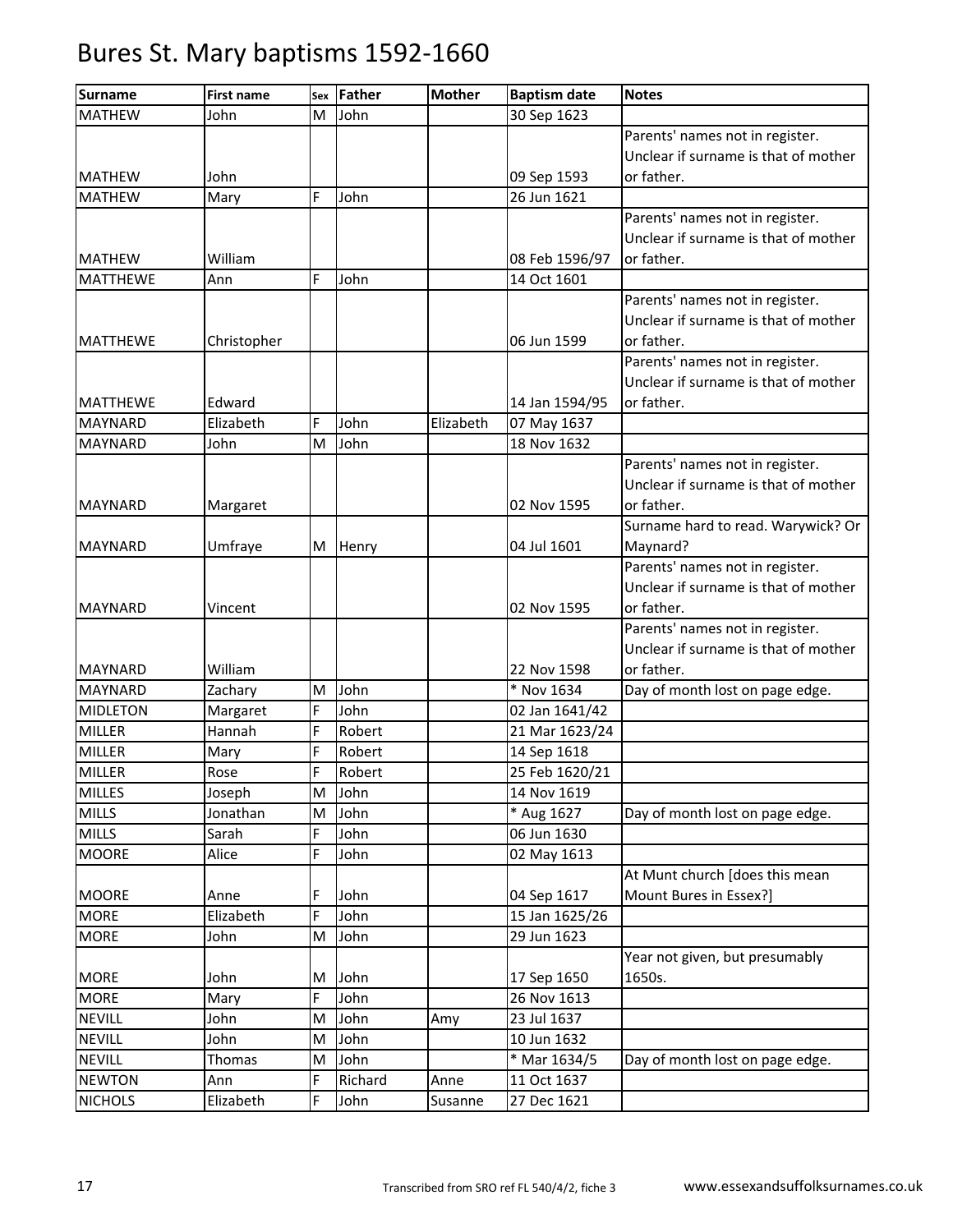| <b>Surname</b>  | <b>First name</b> | Sex | Father   | <b>Mother</b> | <b>Baptism date</b> | <b>Notes</b>                                                                          |
|-----------------|-------------------|-----|----------|---------------|---------------------|---------------------------------------------------------------------------------------|
| <b>NORDEN</b>   | Elizabeth         | F   | Richarde |               | 23 Nov 1601         |                                                                                       |
| <b>NORDEN</b>   | Rose              | F   | Richarde |               | 19 Jan 1603/4       |                                                                                       |
| <b>OLIFER</b>   | John              | M   | John     | Elizabeth     | 11 May 1637         |                                                                                       |
| OLIS            | Samewel           | M   | Richard  |               | * Jan 1650/1        | Day of month not in register.                                                         |
| <b>OLIVER</b>   | Elizabeth         | F   | John     |               | 11 May 1623         |                                                                                       |
| <b>OLIVER</b>   | Elizabeth         | F   | John     |               | 23 Nov 1629         |                                                                                       |
| <b>OLIVER</b>   | John              | M   | John     |               | 15 Jan 1625/26      |                                                                                       |
|                 |                   |     |          |               |                     | Parents' names not in register.<br>Unclear if surname is that of mother               |
| <b>OLIVER</b>   | William           |     |          |               | 28 Apr 1594         | or father.                                                                            |
| <b>OSBORN</b>   | Thomas            | M   | Richard  |               | 21 Apr 1621         |                                                                                       |
| <b>OSBORNE</b>  | Sarai             | F   | George   | Elizabeth     | 03 Nov 1639         |                                                                                       |
| <b>OSBOURNE</b> | Sara              | F   | Richard  |               | 18 Jan 1623/24      |                                                                                       |
| PA_INGHAM       | Samuell           | M   | Samuell  | Mary          | 08 Nov 1635         |                                                                                       |
| <b>PAINE</b>    | Isaac             | M   | Isaac    | Elizabeth     | 13 Jan 1639/40      |                                                                                       |
| PAMMAT          | Rose              | F   | John     |               | 04 May 1602         |                                                                                       |
| <b>PATTEN</b>   | Jane?             | F   | John     |               | 07 Mar 1640/41      |                                                                                       |
| <b>PATTEN</b>   | Jon.              | M   | Jon.     | Anne          | 05 Nov 1639         |                                                                                       |
| <b>PAYNE</b>    | Elisabeth         | F   | Isaake   |               | 25 Jun 1641         |                                                                                       |
| <b>PAYNE</b>    | Margaret          | F   | William  |               | 16 Sep 1641         |                                                                                       |
| PEA*            | Elizabeth         | F.  | Tho.     | Cuswah?       | 25 Feb 1637/38      | End of surname lost on page edge.                                                     |
| PEA*            | Rob.              | м   | Tho.     | Cuswah?       | 25 Feb 1637/38      | End of surname lost on page edge.                                                     |
| <b>PEACH</b>    | Ann               | F   | Jeffry   | Alice         | 20 Mar 1621/22      |                                                                                       |
| <b>PEACH</b>    | Anna              | F   | Richard  |               | 20 May 1627         |                                                                                       |
| PEACH           | Anne              | F   | William  |               | 09 Jun 1633         |                                                                                       |
| PEACH           | Daniell           | M   | John     |               | 25 Aug 1633         |                                                                                       |
| PEACH           | Elizabeth         | F   | Jeffry   |               | 11 Aug 1633         |                                                                                       |
| PEACH           | Elizabeth         | F   | Richard  |               | 31 Jan 1624/25      |                                                                                       |
| PEACH           | Jenmy             | M   | Jon.     | Anne          | 11 Feb 1637/38      |                                                                                       |
| PEACH           | John              | M   | Jeffery  |               | 30 Nov 1624         |                                                                                       |
| PEACH           | John              | M   | Richard  |               | 26 Feb 1631/32      |                                                                                       |
| PEACH           | John              | M   | Thomas   | Kateryn       | 07 Feb 1635/36      |                                                                                       |
| PEACH           | Mary              | E.  | Richard  |               | 18 Feb 1648/49      | Very faded                                                                            |
| PEACH           | Robert            | M   | Jeffery  |               | 14 Mar 1631/32      |                                                                                       |
| PEACH           | Sarah             | F   | William  |               | * Sep 1627          | Day of month lost on page edge.                                                       |
| PEACH           | Thomas            | M   | Jeffery  | Ann           | 20 Aug 1637         |                                                                                       |
| PEACH           | Thomas            | M   | Thomas   |               | * Aug 1634          | Day of month lost on page edge.                                                       |
| <b>PEACHE</b>   | Ann               | F.  | Jeffery  |               | 31 May 1600         |                                                                                       |
| PEACHE          | Jerome            | M   | Jeffery  |               | 26 Sep 1619         |                                                                                       |
| PEACHE          | Richard           |     |          |               | 23 Nov 1595         | Parents' names not in register.<br>Unclear if surname is that of mother<br>or father. |
| PEACHE          | William?          | M   | William  |               | 30 Sep 1623         |                                                                                       |
| <b>PEACHEY</b>  | George            | M   | William  |               | 10 Feb 1617/18      |                                                                                       |
| PEACHIE         | Marie             | F   | Thomas   | Cussiah?      | 22 Mar 1639/40      |                                                                                       |
| PEACHY          | Andrew            | M   | John     |               | 23 Jan 1630/31      |                                                                                       |
| PEACHY          | Elisabeth         | F.  | William  |               | 18 Feb 1615/16      |                                                                                       |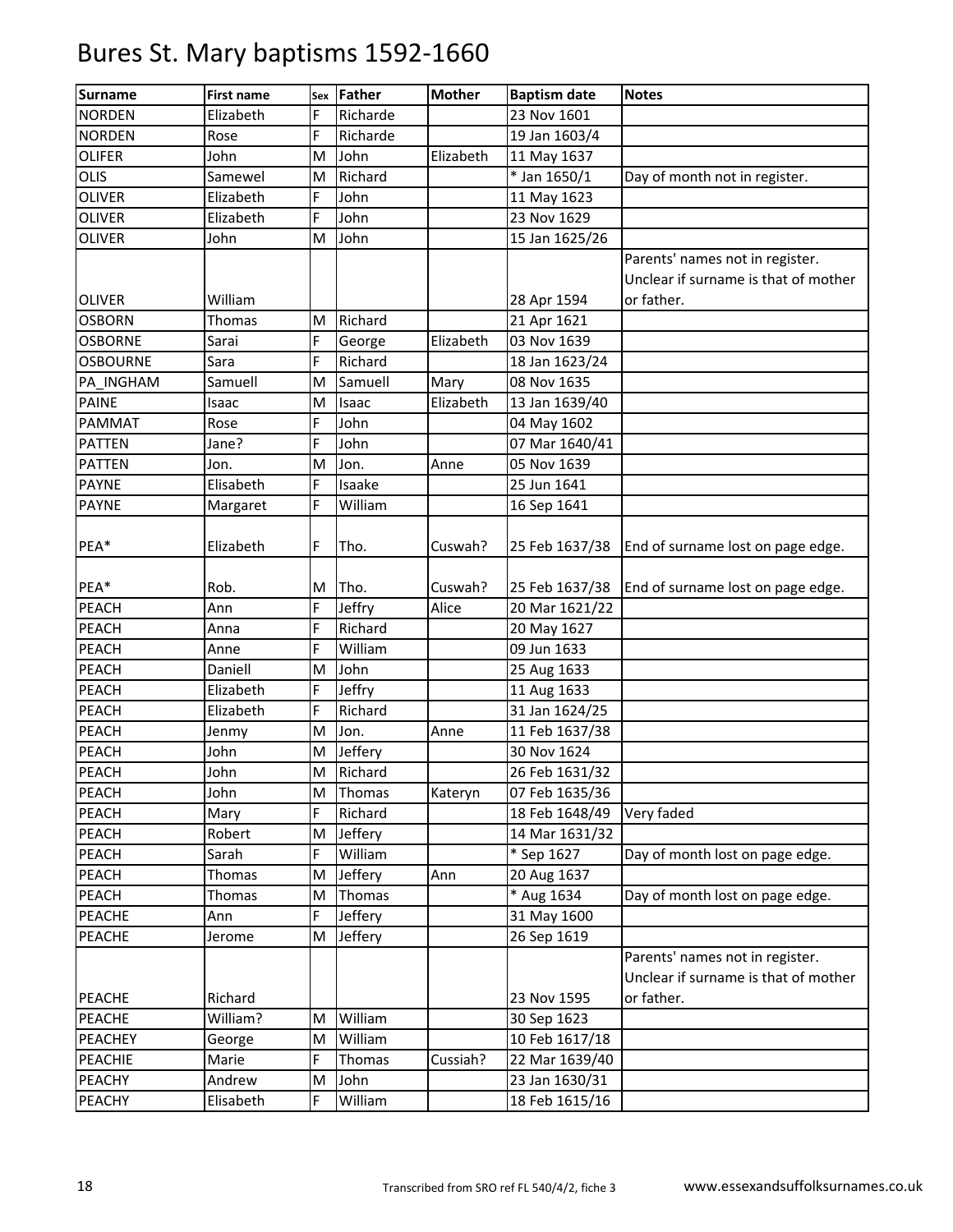| <b>Surname</b> | <b>First name</b> | Sex | Father        | <b>Mother</b>  | <b>Baptism date</b> | <b>Notes</b>                         |
|----------------|-------------------|-----|---------------|----------------|---------------------|--------------------------------------|
| <b>PEACHYE</b> | Anne              | F   | John          |                | * Mar 1634/5        | Day of month lost on page edge.      |
| PEACHYE        | Isaak             | M   | Geofferye     | Ann            | 30 Mar 1636         |                                      |
| PEACHYE        | Joseph            | M   | John          | Ann            | 03 Apr 1636         |                                      |
|                |                   |     |               |                |                     | Parents' names not in register.      |
|                |                   |     |               |                |                     | Unclear if surname is that of mother |
| <b>PEARTRE</b> | Jone              |     |               |                | 23 Dec 1593         | or father.                           |
|                |                   |     |               |                |                     | Parents' names not in register.      |
|                |                   |     |               |                |                     | Unclear if surname is that of mother |
| <b>PECHE</b>   | Margaret          |     |               |                | 10 Sep 1598         | or father.                           |
| PELHAM         | Jemimah           | F   | Herbert       |                | 24 Jun 1630         | Daughter of Mr. Herbert Pelham       |
| PELHAM         | Nathaniell        | M   | Herbert       |                | 05 Feb 1631/32      | Son of Mr. Herbert Pelham            |
| PELHAM         | Penelope          | F   | Herbert       |                | 25 Apr 1633         | Daughter of Mr. Herbert Pelham       |
|                |                   |     |               |                |                     |                                      |
|                |                   |     |               |                |                     | Son of Mr. Harbert Pelham esquire.   |
| PELHAM         | Waldegrave        | M   | Harbert       |                | * Dec 1627          | Day of month lost on page edge.      |
|                |                   |     |               |                |                     | Parents' names not in register.      |
|                |                   |     |               |                |                     | Unclear if surname is that of mother |
| <b>PERRE</b>   | <b>Bridget</b>    |     |               |                | 09 Sep 1593         | or father.                           |
| PERRIMAN       | Abigaile          | Ė   | Jeremie       | Elizab.        | 15 Mar 1639/40      |                                      |
| PERRIMAN       | John              | M   | William       |                | 05 Jun 1620         |                                      |
| PERRIMAN       | Margaret          | F   | Jerom         |                | 16 May 1630         |                                      |
| <b>PERRY</b>   | Hanna             | F   | Hierom        |                | 26 Aug 1632         |                                      |
| <b>PERRY</b>   | Jerome            | M   | Jerome        |                | 17 Sep 1633         |                                      |
| PERRYMAN       | Mary              | Ė   | Jeremy        |                | 20 Feb 1627/28      |                                      |
| <b>PIGOT</b>   | Elnathan          | M   | Alexander     |                | 30 Jan 1623/24      |                                      |
| <b>PIGOT</b>   | Susanne           | F   | Alexander     | Susanne        | 01 Jan 1621/22      |                                      |
| <b>POLLEY</b>  | Abigal            | F   | Robert        |                | 23 Mar 1616/17      |                                      |
| <b>POLLY</b>   | Daniel            | M   | John          |                | 01 Jan 1632/33      |                                      |
| <b>POLLY</b>   | Elizabeth         | Ė   | John          |                | 23 Dec 1629         |                                      |
| <b>POLLYE</b>  | John              | M   | John          |                | * Sep 1627          | Day of month lost on page edge.      |
| <b>POTER</b>   | Mary              | F   | James         |                | * Sep 1650          | Day of month not in register.        |
| POTON?         | Hellen            |     |               |                | 03 Jul 1612         | Very faded                           |
| <b>POTTER</b>  | Elisabeth         | F   | <b>Tobias</b> | <b>Bridget</b> | 28 Aug 1636         |                                      |
| <b>POTTER</b>  | James             |     |               | Elizabeth      | 20 Nov 1624         | Base                                 |
| <b>POTTER</b>  | Jane              | Ė   | Toby          |                | 01 Nov 1632         |                                      |
| <b>POTTER</b>  | John              | M   | <b>Tobias</b> |                | 27 Apr 1628         |                                      |
| <b>POTTER</b>  | Robert            | M   | Richard       |                | 05 Jan 1616/17      |                                      |
| <b>POTTER</b>  | William           | M   | Toby          |                | 24 Jun 1630         |                                      |
|                |                   |     |               |                |                     | Base son. Day of month lost on page  |
| <b>PRICKE</b>  | William           | M   |               | Judith         | * Nov 1634          | edge.                                |
|                |                   |     |               |                |                     | Parents' names not in register.      |
|                |                   |     |               |                |                     | Unclear if surname is that of mother |
| QUEDWELL       | John              |     |               |                | 03 Aug 1595         | or father.                           |
|                |                   |     |               |                |                     | Parents' names not in register.      |
|                |                   |     |               |                |                     | Unclear if surname is that of mother |
| QUEDWELL       | Thomas            |     |               |                | 20 Jan 1593/94      | or father.                           |
| QUILTER        | Edward            | M   | John          |                | * Dec 1627          |                                      |
| <b>QUILTER</b> | John              | M   | John          |                | 06 Jun 1619         |                                      |
| QUILTER        | Mary              | F   | John          |                | 19 Aug 1621         |                                      |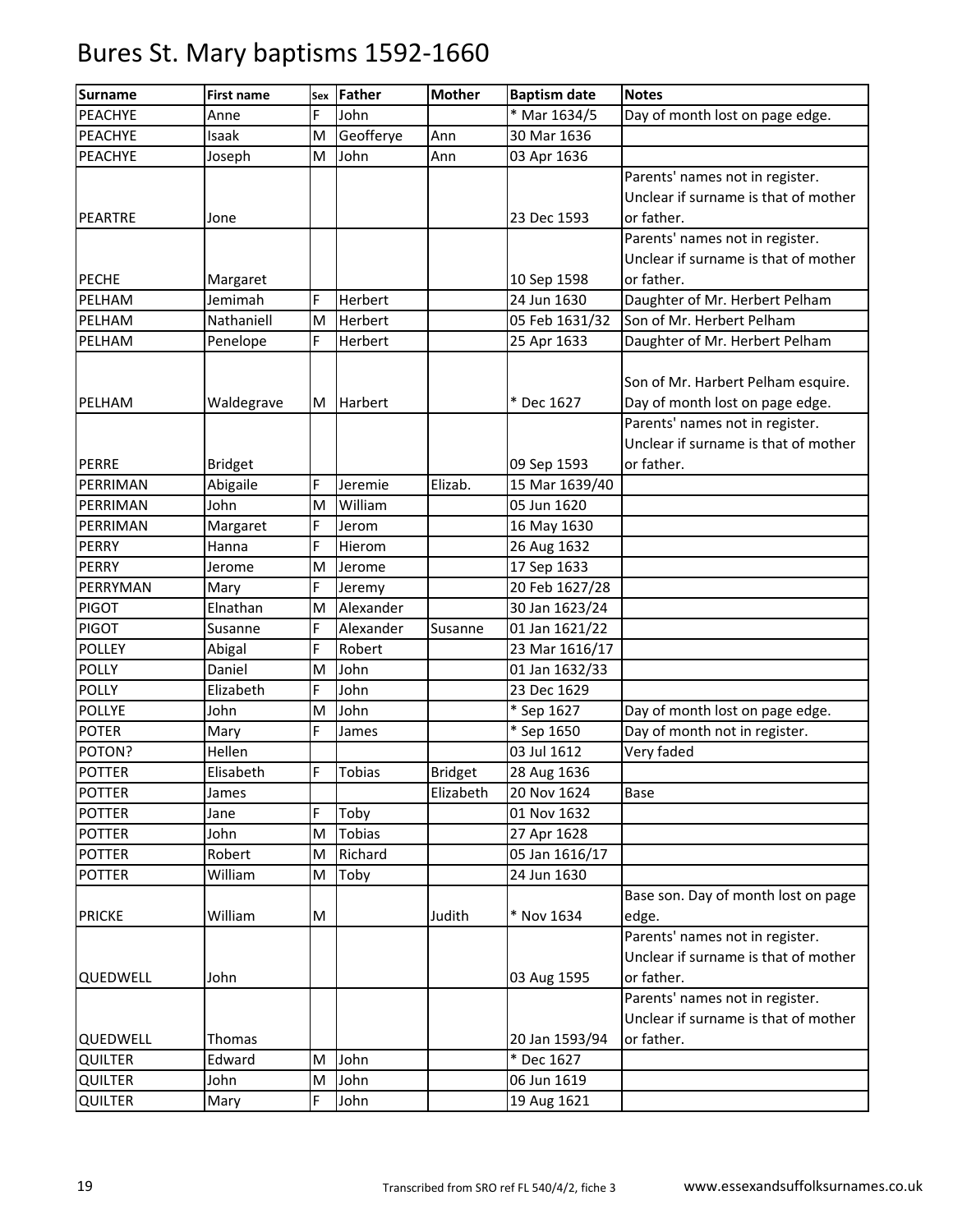| <b>Surname</b>          | <b>First name</b> | Sex    | <b>Father</b> | <b>Mother</b> | <b>Baptism date</b>        | <b>Notes</b>                                                                                                                                                                                    |
|-------------------------|-------------------|--------|---------------|---------------|----------------------------|-------------------------------------------------------------------------------------------------------------------------------------------------------------------------------------------------|
| <b>QUODLIN</b>          | George            | M      | George        |               | 29 Mar 1635                |                                                                                                                                                                                                 |
| <b>RAINA</b>            | Mary              | Ė      | John          | Anne          | 18 Jul 1621                |                                                                                                                                                                                                 |
| RAINAM                  | Daniel            | M      | James         |               | 17 Feb 1632/33             | Borne in Assington                                                                                                                                                                              |
| <b>RAINARD</b>          | Daniel            | M      | John          |               | 27 Apr 1624                |                                                                                                                                                                                                 |
| <b>RAINER</b>           | Joseph            | M      | Jon.          | Anna          | 08 Apr 1638                |                                                                                                                                                                                                 |
| RAINHAM                 | Margaret          | F      | James         |               | 18 Jan 1627/28             |                                                                                                                                                                                                 |
| <b>RAINOLDS</b>         | William           | M      | William       |               | 02 Nov 1625                |                                                                                                                                                                                                 |
| <b>RAYNER</b>           | John              | M      | John          |               | * Sep 1650                 | Day of month not in register.                                                                                                                                                                   |
| <b>RAYNER</b>           | Robert            | M      | John          |               | 02 Apr 1616                |                                                                                                                                                                                                 |
| <b>RAYNER</b>           | Tho.              | M      | John          |               | $*$ Mar 1634/5             | Day of month lost on page edge.                                                                                                                                                                 |
| <b>RAYNHAM</b>          | Ç                 |        |               |               | 05 Apr 1612                | Very faded.                                                                                                                                                                                     |
| RAYNHAM                 | Mary              | F      | Richard       |               | 10 Oct 1613                |                                                                                                                                                                                                 |
| RAYNHAM                 | Paule             | M      | Richard       |               | 24 Dec 1615                |                                                                                                                                                                                                 |
| <b>RAYNOR</b>           | John              | M      | James         |               | * Apr 1627                 | Day of month lost on page edge.                                                                                                                                                                 |
| <b>NER</b><br>REA       | John              | M      | John          |               | 23 Jun 1614                |                                                                                                                                                                                                 |
| <b>RENOLD</b>           | John              |        |               |               | 23 Apr 1598                | Parents' names not in register.<br>Unclear if surname is that of mother<br>or father.                                                                                                           |
| <b>RENOLD</b>           |                   |        |               |               |                            | Parents' names not in register.<br>Unclear if surname is that of mother<br>or father.                                                                                                           |
|                         | William           |        |               |               | 22 Aug 1596                |                                                                                                                                                                                                 |
| <b>REYNAR</b>           | Elizabeth         | F<br>F | John          |               | 25 Nov 1632                |                                                                                                                                                                                                 |
| <b>RICE</b>             | Ann               |        | William       |               | 07 Apr 1604                |                                                                                                                                                                                                 |
|                         |                   |        |               |               |                            | Parents' names not in register.<br>Unclear if surname is that of mother<br>or father.                                                                                                           |
| <b>RICE</b>             | John              |        |               |               | 06 Jun 1598                |                                                                                                                                                                                                 |
| <b>RICE</b>             | Rose              |        |               |               | 14 Jul 1594                | Parents' names not in register.<br>Unclear if surname is that of mother<br>or father.                                                                                                           |
|                         |                   |        |               |               |                            | A base. Parents' names not in                                                                                                                                                                   |
|                         |                   |        |               |               |                            | register. Unclear if surname is that of                                                                                                                                                         |
| <b>RICE</b>             | Triphena          |        |               |               | 25 Mar 1595                | mother or father.                                                                                                                                                                               |
| RICHMOND                | Mary              | F      | Thomas        | Joan          | 03 Jul 1636                |                                                                                                                                                                                                 |
| <b>RICKMOND</b>         | Thomas            | M      | Thomas        |               | $* * 1631$                 | Date has faded.                                                                                                                                                                                 |
| RIDDLESDALE             | Dorcas            | F      | Henry         |               | 18 Jun 1629                |                                                                                                                                                                                                 |
| RIDDLESDALE             | Rebecca           | F      | Edw.          |               | 05 Dec 1630                |                                                                                                                                                                                                 |
|                         |                   |        |               |               |                            | Ridlesdale alias Loker. Parents' names<br>not in register. Unclear if surname is<br>that of mother or father. See<br>baptisms in Tendring, Essex in the<br>1620s for children of John Loker als |
| RIDLESDALE              | John              |        |               |               | 25 Apr 1595                | Ridsdall.                                                                                                                                                                                       |
| RIS_EY<br><b>RISBIE</b> | Daniel<br>Margery | M      | Henry         |               | 01 Sep 1614<br>26 Sep 1596 | Parents' names not in register.<br>Unclear if surname is that of mother<br>or father.                                                                                                           |
|                         |                   |        |               |               |                            |                                                                                                                                                                                                 |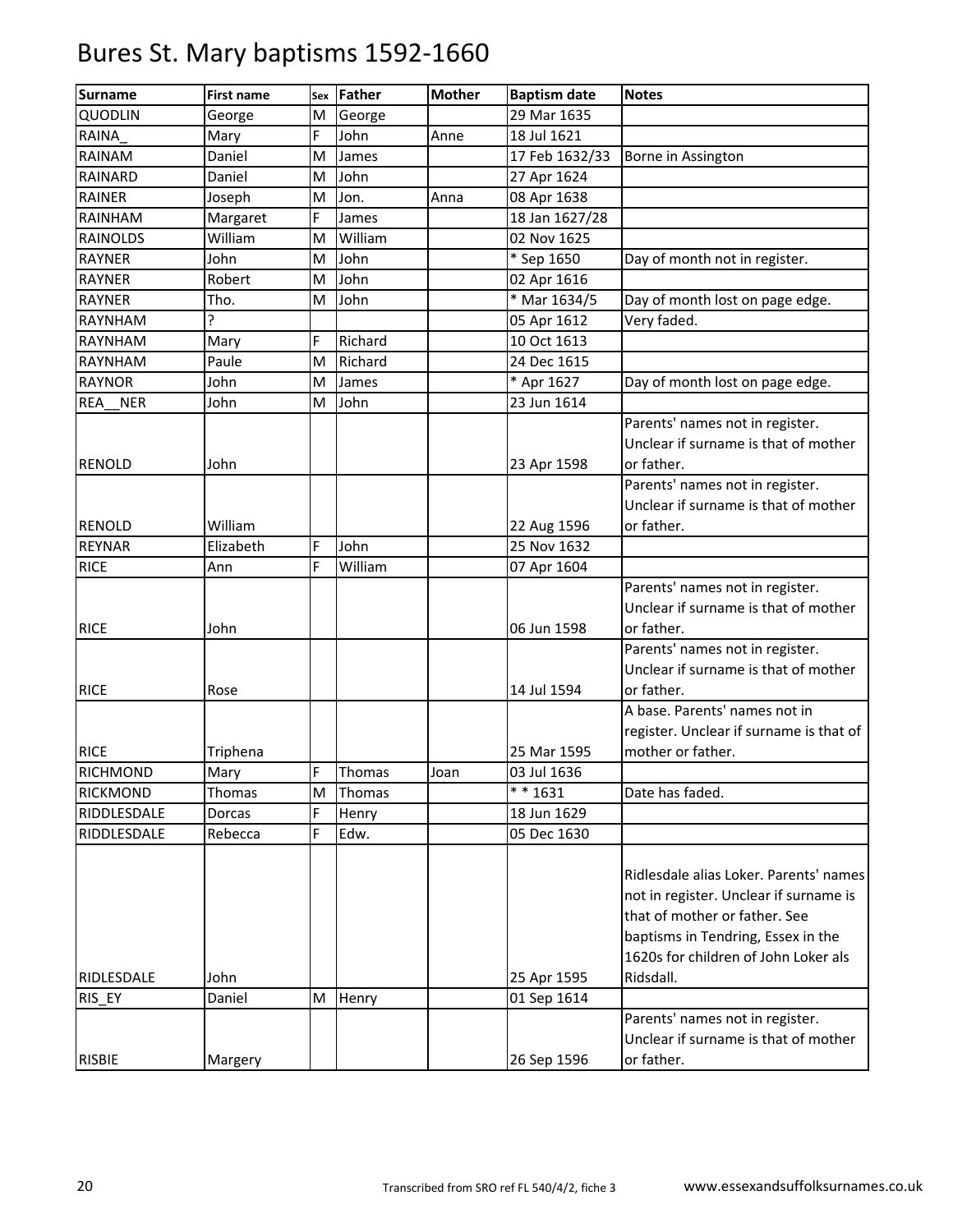| <b>Surname</b>  | <b>First name</b> | Sex | Father  | <b>Mother</b>   | <b>Baptism date</b> | <b>Notes</b>                           |
|-----------------|-------------------|-----|---------|-----------------|---------------------|----------------------------------------|
|                 |                   |     |         |                 |                     | Parents' names not in register.        |
|                 |                   |     |         |                 |                     | Unclear if surname is that of mother   |
| <b>RISBIE</b>   | Richard           |     |         |                 | 26 Sep 1596         | or father.                             |
| <b>RISBY</b>    | John              | M   | Henry   |                 | 22 Sep 1622         |                                        |
| <b>RISBY</b>    | William           | M   | Henry   |                 | 08 Nov 1624         |                                        |
|                 |                   |     |         |                 |                     | Parents' names not in register.        |
|                 |                   |     |         |                 |                     | Unclear if surname is that of mother   |
| <b>RISE</b>     | Thomas            |     |         |                 | 11 Nov 1593         | or father.                             |
| <b>ROSE</b>     | Daniell           | M   | Robert  |                 | 11 Apr 1630         |                                        |
| <b>ROSE</b>     | Elisabeth         | F   | Robert  |                 | 05 Mar 1619/20      |                                        |
| <b>ROSE</b>     | John              | M   | John    |                 | 27 Feb 1616/17      |                                        |
| <b>ROSE</b>     | Mary              | F   | Robert  |                 | 01 Sep 1622         |                                        |
| <b>ROSE</b>     | Samuel            | M   | Robert  |                 | 20 Feb 1624/25      |                                        |
| <b>ROSE</b>     | Sarah             | F   | Robert  |                 | * Jul 1627          | Day of month lost on page edge.        |
| <b>ROSEMARY</b> | Anne              | F   | Henry   |                 | 09 Aug 1621         |                                        |
| <b>ROSEMARY</b> | Elizabeth         | F   | Henry   |                 | 27 Jan 1599/00      |                                        |
|                 |                   |     |         |                 |                     | Parents' names not in register.        |
|                 |                   |     |         |                 |                     | Unclear if surname is that of mother   |
| <b>ROSEMARY</b> | Henrye            |     |         |                 | 03 Sep 1598         | or father.                             |
|                 |                   |     |         |                 |                     | Parents' names not in register.        |
|                 |                   |     |         |                 |                     | Unclear if surname is that of mother   |
| <b>ROSEMARY</b> | William           |     |         |                 | 31 Oct 1596         | or father.                             |
| <b>RUDLAND</b>  | Lydda             | F   | William | Susan           | 13 Mar 1635/36      |                                        |
| <b>RUDLAND</b>  | Margaret          | F   | William |                 | 30 Mar 1628         |                                        |
| <b>RUDLAND</b>  | Mathew            | M   | William |                 | 30 Mar 1628         |                                        |
| <b>RUDLAND</b>  | Rose              | F   | William |                 | 02 Dec 1631         |                                        |
|                 |                   |     |         |                 |                     | Parents' names not in register.        |
|                 |                   |     |         |                 |                     | Unclear if surname is that of mother   |
| <b>RUDLAND</b>  | Rose              |     |         |                 | 30 Jun 1594         | or father.                             |
|                 |                   |     |         |                 |                     | Parents' names not in register.        |
|                 |                   |     |         |                 |                     | Unclear if surname is that of mother   |
| <b>RUDLAND</b>  | William           |     |         |                 | 10 Apr 1598         | or father.                             |
|                 |                   |     |         |                 |                     | Parents' names not in register.        |
|                 |                   |     |         |                 |                     | Unclear if surname is that of mother   |
| <b>RYSBYE</b>   | Agnes             |     |         |                 | 03 Mar 1593/94      | or father.                             |
| S_[T_]_WER      | John              | M   | John    |                 | 02 Oct 1603         |                                        |
|                 |                   |     |         |                 |                     | Parents' first names not in register.  |
|                 |                   |     |         |                 |                     | Unclear if surname is that of mother   |
| SAVAGE          | John              | M   | 13      |                 | 07 Jul 1633         | or father.                             |
| SAVAGE          | John              | M   | John    |                 | 20 Jan 1629/30      |                                        |
| SCOT            | Mary              | F   | John    |                 | 12 Feb 1631/32      |                                        |
| <b>SEARLE</b>   | John              | M   | John    |                 | 28 Apr 1633         |                                        |
| <b>SHARP</b>    | Katherine         | F   | William | Margaret        | 07 Oct 1621         | Daughter of William Sharp junr         |
|                 |                   |     |         |                 |                     | Very faded. No parents' names in       |
|                 |                   |     |         |                 |                     | register so unclear if surname is that |
| <b>SHEAPMAN</b> | Elizabeth         | F   | ?       |                 | 04 Feb 1648/49      | of mother or father.                   |
| SHEARCRAFT      | Sara              | F   | Francis | <b>Bridgett</b> | 09 Aug 1635         |                                        |
| SHEARCROFT      | Elizabeth         | F   |         | <b>Bridget</b>  | 06 Jan 1638/39      |                                        |
| <b>SHED</b>     | Lawrence          | M   | William |                 | 18 Feb 1616/17      |                                        |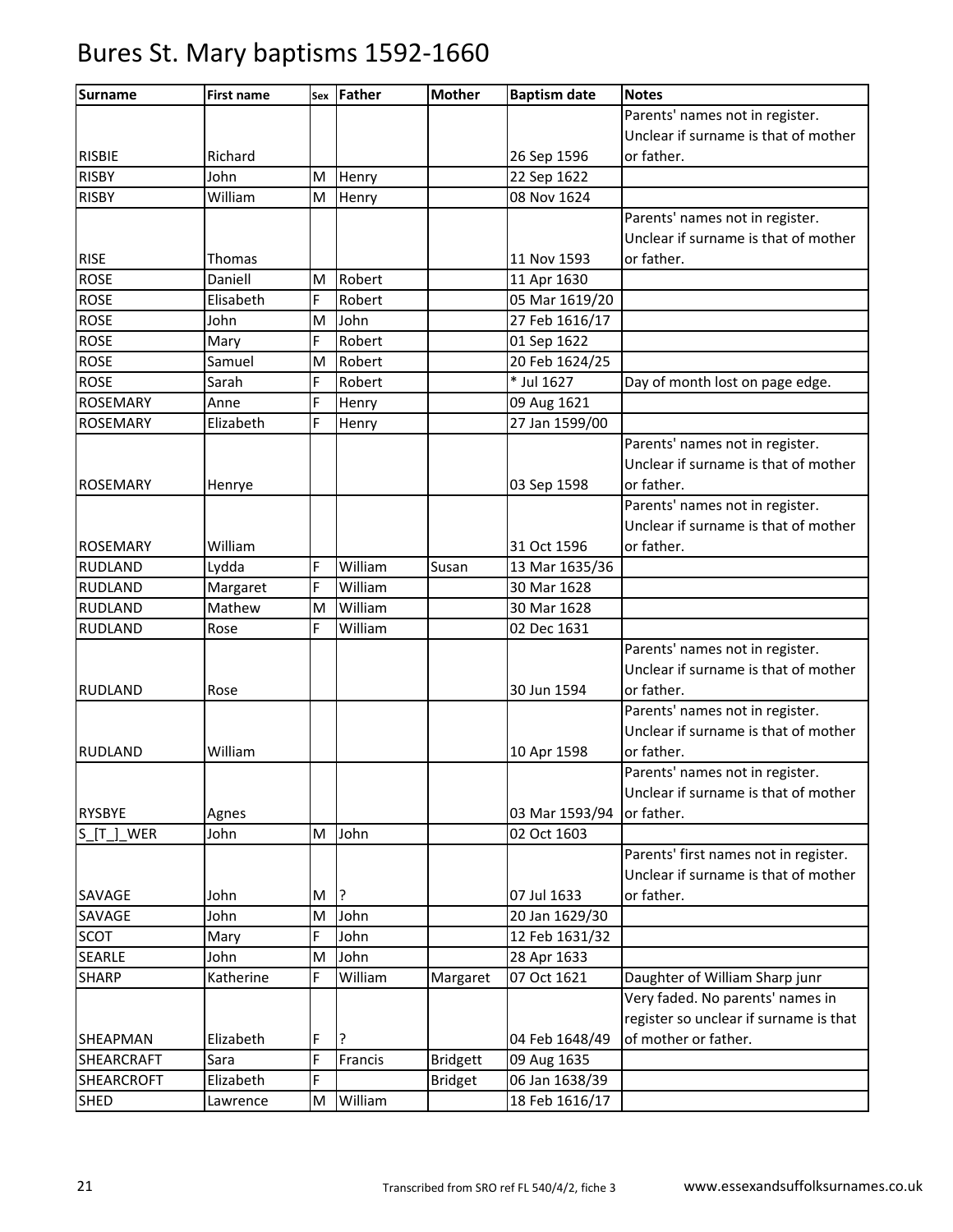| <b>Surname</b>    | <b>First name</b> | Sex | <b>Father</b> | <b>Mother</b> | <b>Baptism date</b> | <b>Notes</b>                         |
|-------------------|-------------------|-----|---------------|---------------|---------------------|--------------------------------------|
| <b>SHEERCROFT</b> | John              | M   | Francis       |               | $* * 1631$          | Date has faded.                      |
| <b>SHELTON</b>    | Edward            | M   | Edw.          |               | 13 Jan 1599/00      |                                      |
| <b>SHELTON</b>    | Henry             | M   | Edward        |               | 19 May 1633         |                                      |
| <b>SHELTON</b>    | William           | M   | Edw.          |               | 27 Feb 1630/31      |                                      |
|                   |                   |     |               |               |                     | Parents' names not in register.      |
|                   |                   |     |               |               |                     | Unclear if surname is that of mother |
| <b>SHELTON</b>    | William           |     |               |               | 17 Oct 1596         | or father.                           |
| <b>SHERCROFT</b>  | Anne              | F   | William       |               | 22 Apr 1613         |                                      |
| <b>SHERCROFT</b>  | Francis           | M   | Francis       |               | 25 Dec 1632         |                                      |
| <b>SHERCROFT</b>  | Maria             | F   | William       |               | 04 Apr 1615         |                                      |
| <b>SHERCROFT</b>  | Sara              | Ë   | William       |               | 01 May 1623         |                                      |
| SIDAY             | Katherine         | F   | John          |               | 10 Jun 1623         |                                      |
| <b>SIDAY</b>      | Mary              | F   | William       |               | 14 Apr 1631         |                                      |
| <b>SIDEY</b>      | Daniel            | M   | John          | Marye         | 09 Apr 1635         | Son of Mr. John Sidey, cleark        |
| <b>SIDEY</b>      | Marie             | F   | John          | Marie         | 04 Oct 1640         |                                      |
| <b>SIDEY</b>      | William           | M   | John          | Marye         | 19 Mar 1636/37      | Son of John Sidey, gent.             |
| <b>SIDEYE</b>     | Margaret          | F   | John          |               | 23 Sep 1617         | Daughter of Mr. John Sideye          |
| <b>SIDEYE</b>     | Susan             | F   | William       |               | 29 Sep 1618         | Daughter of Mr. William Sideye       |
| <b>SILVESTER</b>  | Francis           | M   | Francis       |               | 25 Aug 1641         |                                      |
|                   |                   |     |               |               |                     | Parents' names not in register.      |
|                   |                   |     |               |               |                     | Unclear if surname is that of mother |
| <b>SIMPSON</b>    | George            |     |               |               | 14 Jan 1592/93      | or father.                           |
| <b>SIMPSON</b>    | Isaac             | M   | Robert        |               | 27 Aug 1633         |                                      |
| <b>SIMPSON</b>    | Marye             | F   | Robert        |               | 08 Aug 1641         |                                      |
| <b>SIMPSON</b>    | Robert            | M   | Robert        | Margaret      | 06 Mar 1621/22      |                                      |
| <b>SIMPSON</b>    | Sara              | F   | Robert        | Margaret      | 04 Sep 1636         |                                      |
| <b>SIMPSON</b>    | Susan             | F   | James         |               | 29 Nov 1640         |                                      |
| <b>SIMPSONNE</b>  | Thomas            | M   | James         |               | 11 Feb 1637/38      |                                      |
| <b>SIMSON</b>     | Abraham           | M   | Robert        |               | 11 Feb 1623/24      |                                      |
| <b>SIMSON</b>     | John              | M   | Robert        |               | 01 Dec 1619         |                                      |
| <b>SIMSON</b>     | Margaret          | F   | Robert        |               | 14 Jul 1618         |                                      |
| <b>SIMSON</b>     | Margaret          | F   | Robt.         |               | 24 Aug 1628         |                                      |
| <b>SIMSON</b>     | Roberd            | M   | John          |               | 02 Jun 1650         |                                      |
| <b>SIMSON</b>     | Sary              | F   | Abriham       |               | 25 May 1650         |                                      |
| SIMSON            | Thomas            | M   | Robert        |               | 26 Dec 1630         |                                      |
| <b>SMITH</b>      | Andrew            | M   | Andrew        | Winifried     | 15 Jul 1621         |                                      |
| <b>SMITH</b>      | Anne              | F   | Andrewe       |               | 02 Jun 1618         |                                      |
| <b>SMITH</b>      | <b>Brian</b>      | M   | <b>Brian</b>  |               | 16 Feb 1614/15      |                                      |
| <b>SMITH</b>      | James             | M   | Andrew        |               | 11 Dec 1622         |                                      |
| <b>SMITH</b>      | John              | M   | Andrew        |               | 27 Apr 1651         |                                      |
| <b>SMITH</b>      | John              | M   | <b>Brian</b>  |               | 13 Sep 1613         |                                      |
| <b>SMITH</b>      | Joseph            | M   | Andrew        |               | 05 Sep 1624         |                                      |
| <b>SMITH</b>      | Margaret          | F   | Andrewe       |               | 07 Sep 1619         |                                      |
| <b>SMITH</b>      | Margreat          | F   | Andrew        |               | 25 Mar 1649         |                                      |
|                   |                   |     |               |               |                     | Very faded, squeezed in at bottom of |
| SMITH?            | Joseph?           | М   | Andrew        |               | 19 Mar 1649/50      | page.                                |
| <b>SMURYE</b>     | Cornelius         | M   | Cornelius     |               | 01 Apr 1601         |                                      |
| <b>SMYTHE</b>     | William           | M   | William       |               | 20 Jun 1603         |                                      |
| <b>SPARK</b>      | Anne              | F   | Georg         |               | 05 Nov 1620         |                                      |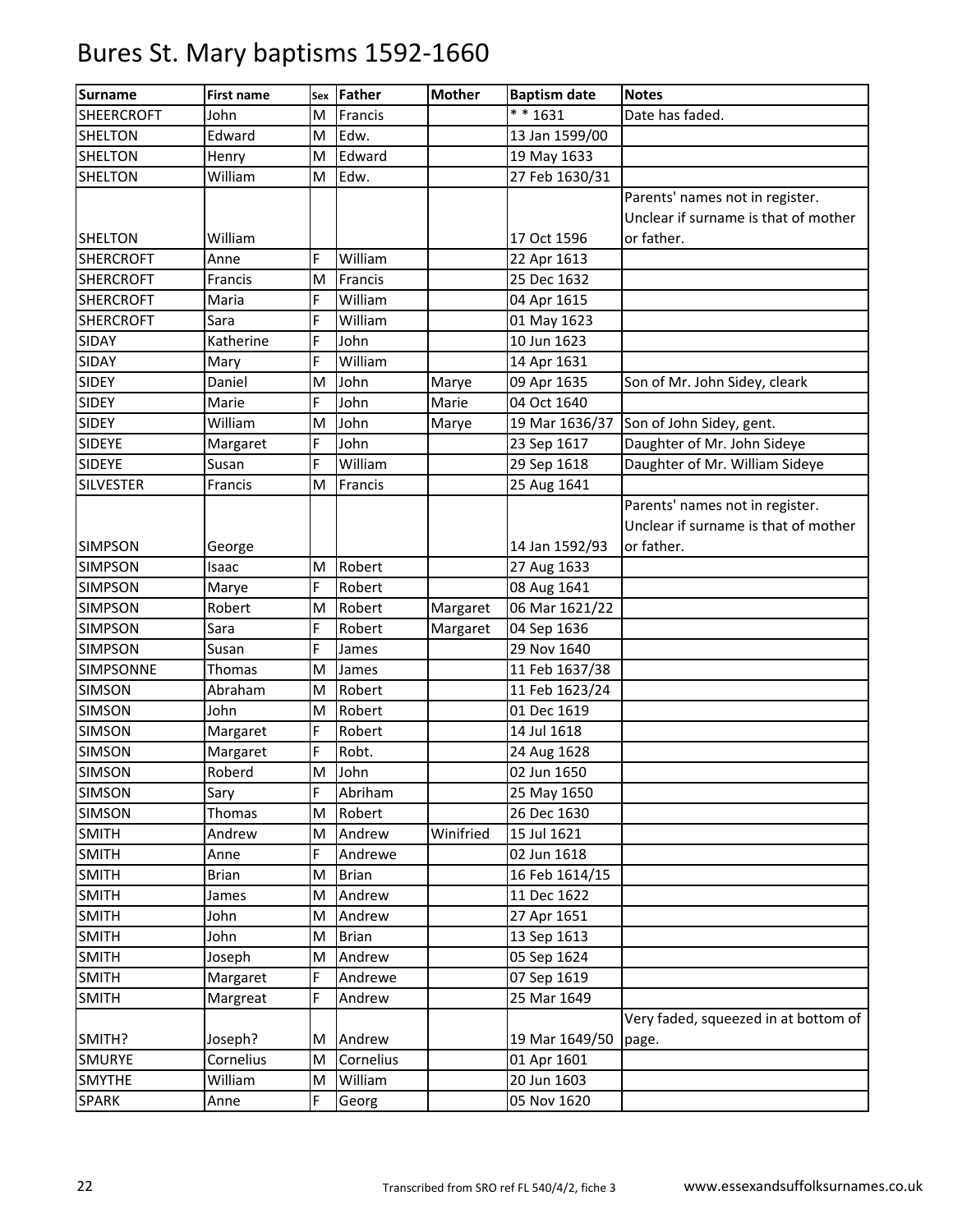| <b>Surname</b>             | <b>First name</b> | Sex | Father          | <b>Mother</b> | <b>Baptism date</b>  | <b>Notes</b>                                                                                                             |
|----------------------------|-------------------|-----|-----------------|---------------|----------------------|--------------------------------------------------------------------------------------------------------------------------|
| SPARKE                     | John              | M   | George          |               | 09 Aug 1614          |                                                                                                                          |
| SPARROW                    | John              | M   | John            |               | 09 Dec 1632          |                                                                                                                          |
| SPARROWE                   | Ann               | Ė   | John            | Alce          | 02 Oct 1636          |                                                                                                                          |
| SPARROWE                   | Robert            | M   | John            |               | 01 Sep 1641          |                                                                                                                          |
| <b>SPENCER</b>             | Margaret          | F   | Richard         |               | 20 Mar 1624/25       |                                                                                                                          |
| SPOONER                    | Robert            | M   | Henry           |               | 08 May 1625          |                                                                                                                          |
| <b>SPOONER</b>             | Samuell           | M   | Henry           |               | * Jun 1627           | Day of month lost on page edge.                                                                                          |
| SPRINGAT                   | Edward            | M   | George          | Marye         | 03 Apr 1637          |                                                                                                                          |
| <b>SPRINGET</b>            | John              | M   | George          |               | 12 Jan 1633/34       |                                                                                                                          |
| ST_[R_]ER                  | Elizabeth         |     |                 |               | 02 Oct 1598          | Parents' names not in register.<br>Unclear if surname is that of mother<br>or father.                                    |
| <b>STANTEN</b>             | Margerye          | F   | John            |               | 21 Jan 1603/4        |                                                                                                                          |
| <b>STANTON</b>             | Dorcas            | F   | John            |               | 22 Apr 1601          |                                                                                                                          |
| <b>STANTON</b>             | Dorcas            |     |                 |               | 15 May 1600          | Parents' names not in register.<br>Unclear if surname is that of mother<br>or father.<br>Parents' names not in register. |
| <b>STANTON</b>             | Elizabeth         |     |                 |               | 29 Aug 1596          | Unclear if surname is that of mother<br>or father.                                                                       |
| <b>STANTON</b>             | Emm               | F   | John            |               | 21 May 1602          |                                                                                                                          |
| <b>STANTON</b>             | Margret           |     |                 |               | 13 Aug 1598          | Parents' names not in register.<br>Unclear if surname is that of mother<br>or father.                                    |
| <b>STEBBIN</b>             | Abraham           | M   | Robert          |               | 23 Mar 1633/34       | Abraham & Isaac, sons of                                                                                                 |
| <b>STEBBIN</b>             | Isaac             | M   | Robert          |               | 23 Mar 1633/34       | Abraham & Isaac, sons of                                                                                                 |
| <b>STEBBIN</b>             | Jacob             | M   | Robert          | Margaret      | 28 Oct 1636          |                                                                                                                          |
| <b>STEBBIN</b>             | Mary              | F   | Robert          |               | $\frac{1}{*}$ * 1631 | Date has faded.                                                                                                          |
| <b>STEBBINE</b>            | John              | M   | Robert          | Marie         | 21 Feb 1649/50       |                                                                                                                          |
| <b>STEBBING</b>            | Nicholas          | M   | <b>Nicholas</b> | Grace         | 27 Jan 1621/22       |                                                                                                                          |
| <b>STEBBING</b>            | Thomas            | M   | Robert          |               | 05 Nov 1625          |                                                                                                                          |
| <b>STEERE</b>              | Abigaile          | F   | John            |               | 07 Sep 1623          |                                                                                                                          |
| <b>STEERE</b>              | Anna              | F   | William         |               | 14 Oct 1631          |                                                                                                                          |
| <b>STEERE</b>              | John              | M   | Thomas          |               | 04 Dec 1603          |                                                                                                                          |
| <b>STEERE</b>              | John              | M   | William         | Margaret      | 24 Feb 1621/22       |                                                                                                                          |
| <b>STEERE</b>              | Rebecca           | F   | William         | Margarett     | 10 Apr 1636          |                                                                                                                          |
| <b>STEERE</b>              | Thomas            | M   | William         |               | 04 Dec 1625          |                                                                                                                          |
| <b>STEERE</b>              | William           |     |                 |               | 13 Jun 1596          | Parents' names not in register.<br>Unclear if surname is that of mother<br>or father.                                    |
| <b>STERE</b>               |                   |     |                 |               | 18 Mar 1592/93       | Parents' names not in register.<br>Unclear if surname is that of mother<br>or father.                                    |
| <b>STERE</b>               | Abygale<br>Jerome | M   | Thomas          |               | 14 May 1601          |                                                                                                                          |
| <b>STORYE</b>              | Thomas            | M   | William         |               | 27 Jan 1627/28       |                                                                                                                          |
| <b>STOWER</b>              |                   | F   | William         |               | 06 May 1604          |                                                                                                                          |
|                            | Marye<br>Jon.     | M   | Tho.            | Elizabeth     | 30 Dec 1638          |                                                                                                                          |
| STRA[N_]D<br><b>STRAND</b> | Bartholomew       | M   | Robert          |               | 25 Jun 1614          |                                                                                                                          |
|                            |                   |     |                 |               |                      |                                                                                                                          |
| STRO[M_]                   | Thomas            | M   | John            |               | 09 Aug 1614          |                                                                                                                          |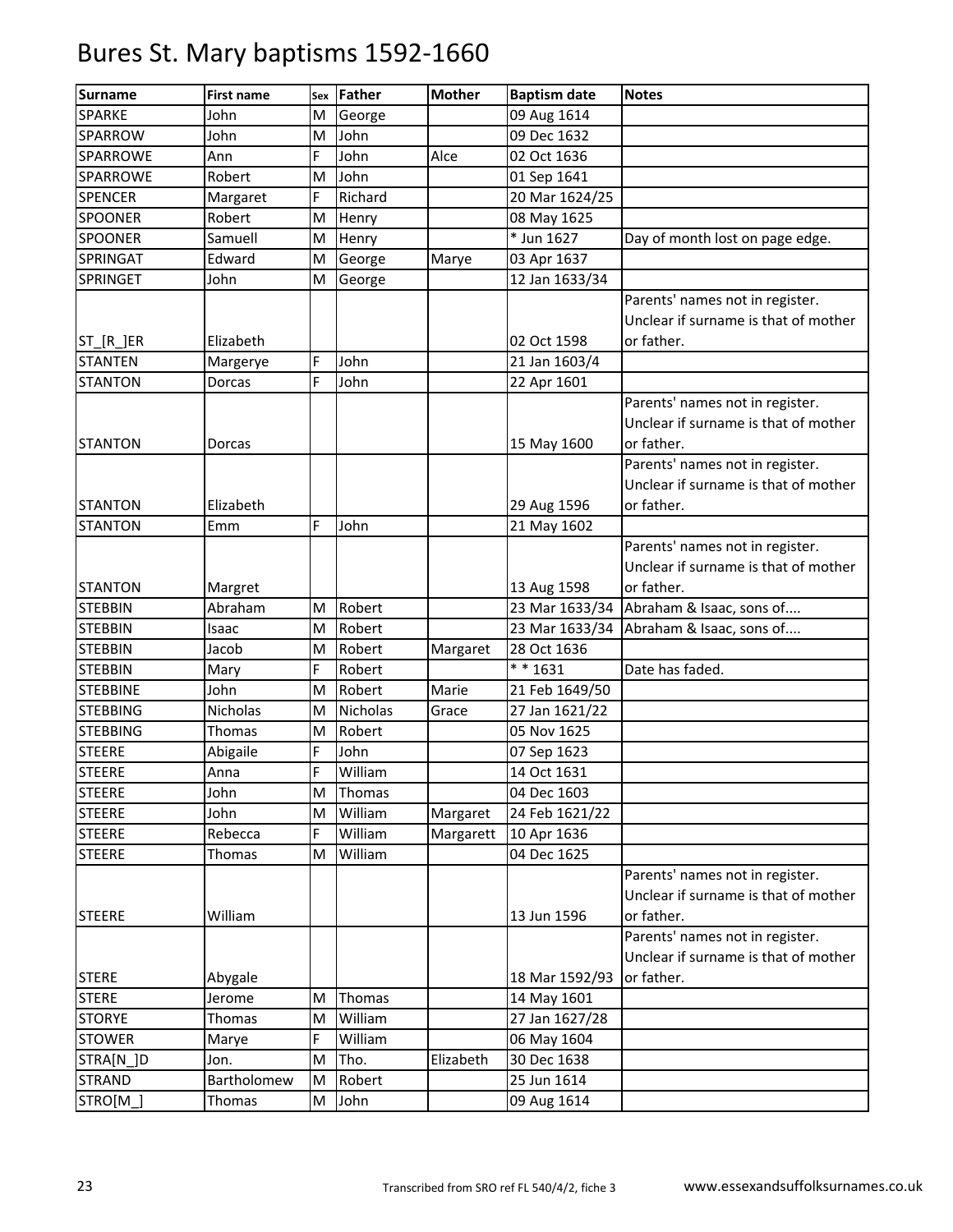| <b>Surname</b>   | <b>First name</b> | Sex | Father   | <b>Mother</b> | <b>Baptism date</b> | <b>Notes</b>                          |
|------------------|-------------------|-----|----------|---------------|---------------------|---------------------------------------|
| <b>STROND</b>    | John              | M   | Tho.     |               | 11 Oct 1640         |                                       |
| <b>STROND</b>    | Mary              | F   | John     |               | 13 Dec 1618         |                                       |
| <b>STRONDE</b>   | Margerye          | F   | Robt.    |               | 31 Mar 1602         |                                       |
| <b>STRONE</b>    | Daniel            | M   | John     |               | 18 May 1623         |                                       |
| <b>STRUTT</b>    | George            | M   | George   |               | 01 Oct 1648         | Very faded                            |
|                  |                   |     |          |               |                     | Parents' names not in register.       |
|                  |                   |     |          |               |                     | Unclear if surname is that of mother  |
| <b>STURDSALL</b> | William           |     |          |               | 22 Oct 1597         | or father.                            |
|                  |                   |     |          |               |                     | Parents' names not in register.       |
|                  |                   |     |          |               |                     | Unclear if surname is that of mother  |
| <b>SYDAYE</b>    | Ann               |     |          |               | 09 Jan 1594/95      | or father.                            |
| <b>SYDEYE</b>    | Waldegrave        | M   | William  |               | 31 Jan 1602/3       |                                       |
| <b>SYDYE</b>     | John              | M   | John     |               | 22 Nov 1612         | Son of Mr. John Sydye                 |
|                  |                   |     |          |               |                     |                                       |
| <b>SYMPSON</b>   | Elizabeth         | Ė   | ?        |               | 26 Dec 1651         | Parents' first names not in register. |
| <b>TAILER</b>    | William           | M   | John     |               | 13 May 1632         |                                       |
| <b>TANNER</b>    | Alice             | F   | John     |               | 20 Sep 1631         |                                       |
| <b>TANNER</b>    | Benjamin          | M   | John     |               | * Dec 1634          |                                       |
| <b>TANNER</b>    | Jeffry            | M   | John     |               | 19 Dec 1633         |                                       |
| <b>TANNER</b>    | John              | M   | John     |               | 01 Aug 1629         |                                       |
| <b>TANNER</b>    | Samuell           | M   | John     | Alce          | 25 Jan 1636/37      |                                       |
| <b>TAYLOR</b>    | Abigal            | Ë   | John     |               | 08 Mar 1617/18      |                                       |
| <b>TAYLOR</b>    | Ales              | F   | John     |               | 06 May 1649         |                                       |
| <b>TAYLOR</b>    | <b>Brigett</b>    | Ė   | John     |               | * Jul 1627          | Day of month lost on page edge.       |
| <b>TAYLOR</b>    | Edward            | M   | John     | Anne          | 11 Apr 1630         |                                       |
| <b>TAYLOR</b>    | Elisabeth         | F   | John     |               | 23 Jan 1613/14      |                                       |
| <b>TAYLOR</b>    | Hannah?           | F   | John     |               | 31 Jan 1621/22      |                                       |
| <b>TAYLOR</b>    | Jeremiah          | M   | John     | Ann           | 10 May 1635         |                                       |
| <b>TAYLOR</b>    | John              | M   | John     |               | 20 Feb 1619/20      |                                       |
|                  |                   |     |          |               |                     |                                       |
| <b>TAYLOR</b>    | John              |     |          |               | 03 Feb 1652/53      | Parents' first names not in register. |
| <b>TAYLOR</b>    | Lydia             | F   | John     |               | 02 Feb 1615/16      |                                       |
| <b>TAYLOR</b>    | Margaret          | F   | John     |               | 23 Nov 1628         |                                       |
| <b>TAYLOR</b>    | Nathaniel         | M   | John     |               | 24 Apr 1625         |                                       |
| <b>TAYLOR</b>    | Samuell           | M   | John     | Ann           | 02 Oct 1636         |                                       |
| <b>TAYLOR</b>    | Thomas            | M   | Thomas   |               | 22 Mar 1613/14      |                                       |
|                  |                   |     |          |               |                     | Parents' names not in register.       |
|                  |                   |     |          |               |                     | Unclear if surname is that of mother  |
| <b>THORNTON</b>  | Robert            |     |          |               | 10 May 1599         | or father.                            |
| <b>TIPLOCKE</b>  | Mary              | Ė   | John     |               | * May 1634          | Day of month lost on page edge.       |
| <b>TIPLOCKE</b>  | Sara              | F   | John     | Ann           | 19 Mar 1636/37      |                                       |
| <b>TRUNDLE</b>   | Joel              | M   | Joel     |               | 21 Dec 1618         |                                       |
| <b>TRUNDLE</b>   | John              | M   | Joel     |               | 27 Jul 1613         |                                       |
| <b>TRUNDLE</b>   | John              | M   | Joel     |               | 23 Feb 1614/15      |                                       |
| <b>TRUNDLE</b>   | John              | M   | Joel     |               | 04 Mar 1623/24      |                                       |
| <b>TRUNDLE</b>   | John              | M   | Joel     |               | 04 Mar 1632/33      |                                       |
| <b>TRUNDLE</b>   | Katherine         | F   | Joel     | Katherine     | 15 Jul 1621         |                                       |
|                  |                   |     |          |               |                     |                                       |
| <b>TUMNER</b>    | Rebeccha          | F   | William? |               | 07 May 1601         | Surname unclear. Turner or Tumner?    |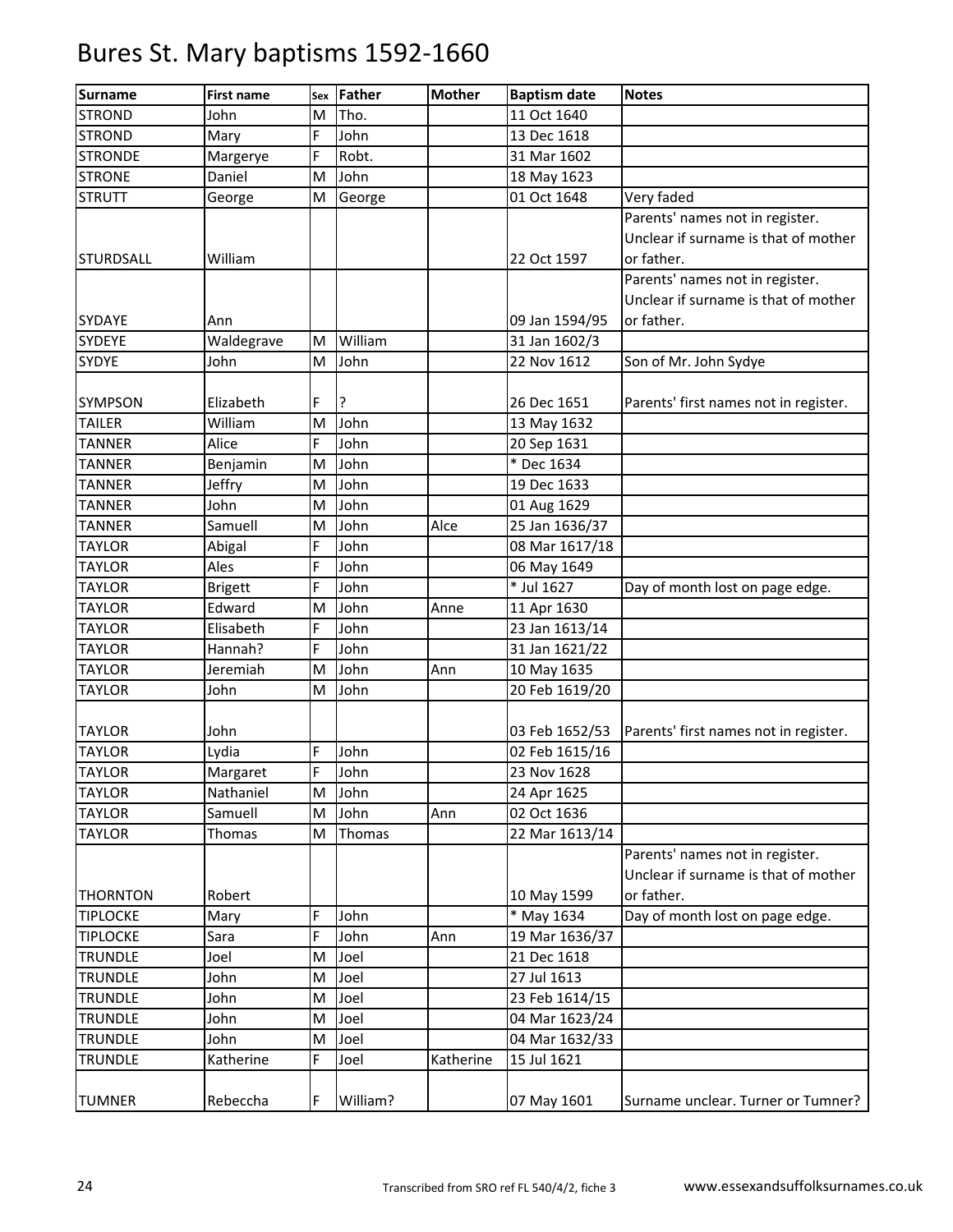| <b>Surname</b> | <b>First name</b> | Sex | Father     | <b>Mother</b> | <b>Baptism date</b> | <b>Notes</b>                         |
|----------------|-------------------|-----|------------|---------------|---------------------|--------------------------------------|
| <b>TURNER</b>  | Abraham           | M   |            | Priscilla     | 20 Mar 1602/3       | A base                               |
| <b>TURNER</b>  | Elisabeth         | F   | George     |               | 03 Dec 1620         |                                      |
| <b>TURNER</b>  | Henrye            | M   | William    |               | 24 Jun 1603         |                                      |
|                |                   |     |            |               |                     | Parents' names not in register.      |
|                |                   |     |            |               |                     | Unclear if surname is that of mother |
| <b>TURNER</b>  | Margaret          |     |            |               | 29 May 1599         | or father.                           |
| <b>TURNER</b>  | Martha            | F   | William    |               | 16 Jun 1614         |                                      |
| <b>TURNER</b>  | Mary              | F   | William    |               | 05 Mar 1619/20      |                                      |
|                |                   |     |            |               |                     | Parents' names not in register.      |
|                |                   |     |            |               |                     | Unclear if surname is that of mother |
| <b>TURNER</b>  | Marye             |     |            |               | 23 Nov 1595         | or father.                           |
|                |                   |     |            |               |                     |                                      |
| <b>TURNER</b>  | Rebeccha          | F   | William?   |               | 07 May 1601         | Surname unclear. Turner or Tumner?   |
| <b>UPCHER</b>  | Georg             | M   | Edward     |               | 18 Jul 1616         |                                      |
| <b>UPCHER</b>  | Joan?             | F   | Edward     |               | 24 Mar 1613/14      |                                      |
| <b>UPCHER</b>  | Marye             | Ë   | John       |               | 01 Sep 1641         |                                      |
| <b>UPCHER</b>  | Phuscadine        | M   | William    |               | 17 Apr 1630         |                                      |
| <b>UPCHER</b>  | Robert            | M   | Phuscadine |               | 30 Mar 1619         |                                      |
| <b>UPSHARE</b> | Hannah            | F   | Richard    |               | *Feb 1634/5         | Day of month lost on page edge.      |
| VOO            | Susan             | F   | John       |               | 20 Jun 1641         |                                      |
|                |                   |     |            |               |                     | Surname hard to read. Warywick? Or   |
| WA[R_][Y_]WICK | Umfraye           | M   | Henry      |               | 04 Jul 1601         | Maynard?                             |
| <b>WADE</b>    | Joane             | F   | William    |               | 18 Jul 1619         |                                      |
| WADE           | Margaret          | F   | William    |               | 30 Nov 1615         |                                      |
|                |                   |     |            |               |                     | Daughter of Thomas Waldegrave,       |
| WALDEGRAVE     | Amye              | F   | Thomas     |               | 22 Dec 1594         | gent.                                |
| WALDEGRAVE     | Elizabeth         | F   | Thomas     |               | 19 Jan 1602/3       |                                      |
|                |                   |     |            |               |                     |                                      |
| WALDEGRAVE     | Francis           | M   | Willyam    | Frances       | 14 Dec 1638         | Son of Willyam Waldegrave esqr.      |
|                |                   |     |            |               |                     |                                      |
| WALDEGRAVE     | Jamymah           | F   | Thomas     |               | 15 Apr 1600         | Daughter of Mr. Thomas Waldegrave    |
| WALDEGRAVE     | Marye             | F   | Thomas     |               | 14 Nov 1598         |                                      |
|                |                   |     |            |               |                     | Daughter of William Waldegrave,      |
| WALDEGRAVE     | Marye             | F   | William    |               | 09 Jan 1641/42      | gent.                                |
|                |                   |     |            |               |                     |                                      |
| WALDEGRAVE     | Nathaniell        | M   | William    |               | * Nov 1634          | Son of Mr. William Waldegrave esqr.  |
| WALDEGRAVE     | Thomas            | M   | Thomas     |               | 01 Oct 1597         |                                      |
|                |                   |     |            |               |                     | Daughter of Mr. William Waldgrave    |
| WALDGRAVE      | Jemimah           | F   | William    |               | 27 Feb 1633/34      | of Be[rv]oll                         |
|                |                   |     |            |               |                     | Daughter of Thomas Walgrave          |
| WALGRAVE       | Phillip           | F   | Thomas     |               | 31 Mar 1653         | esquire                              |
| WALKER         | Joseph            | M   | Edmund     |               | * Nov 1634          |                                      |
| WALKER         | Laurence          | M   | Edmund     |               | 17 Mar 1632/33      |                                      |
|                |                   |     |            |               |                     | Parents' names not in register.      |
|                |                   |     |            |               |                     | Unclear if surname is that of mother |
| <b>WALLIS</b>  | Thomas            |     |            |               | 23 Jan 1596/97      | or father.                           |
|                |                   |     |            |               |                     | Parents' names not in register.      |
|                |                   |     |            |               |                     | Unclear if surname is that of mother |
| WARMAN         | Daniell           |     |            |               | 04 Nov 1593         | or father.                           |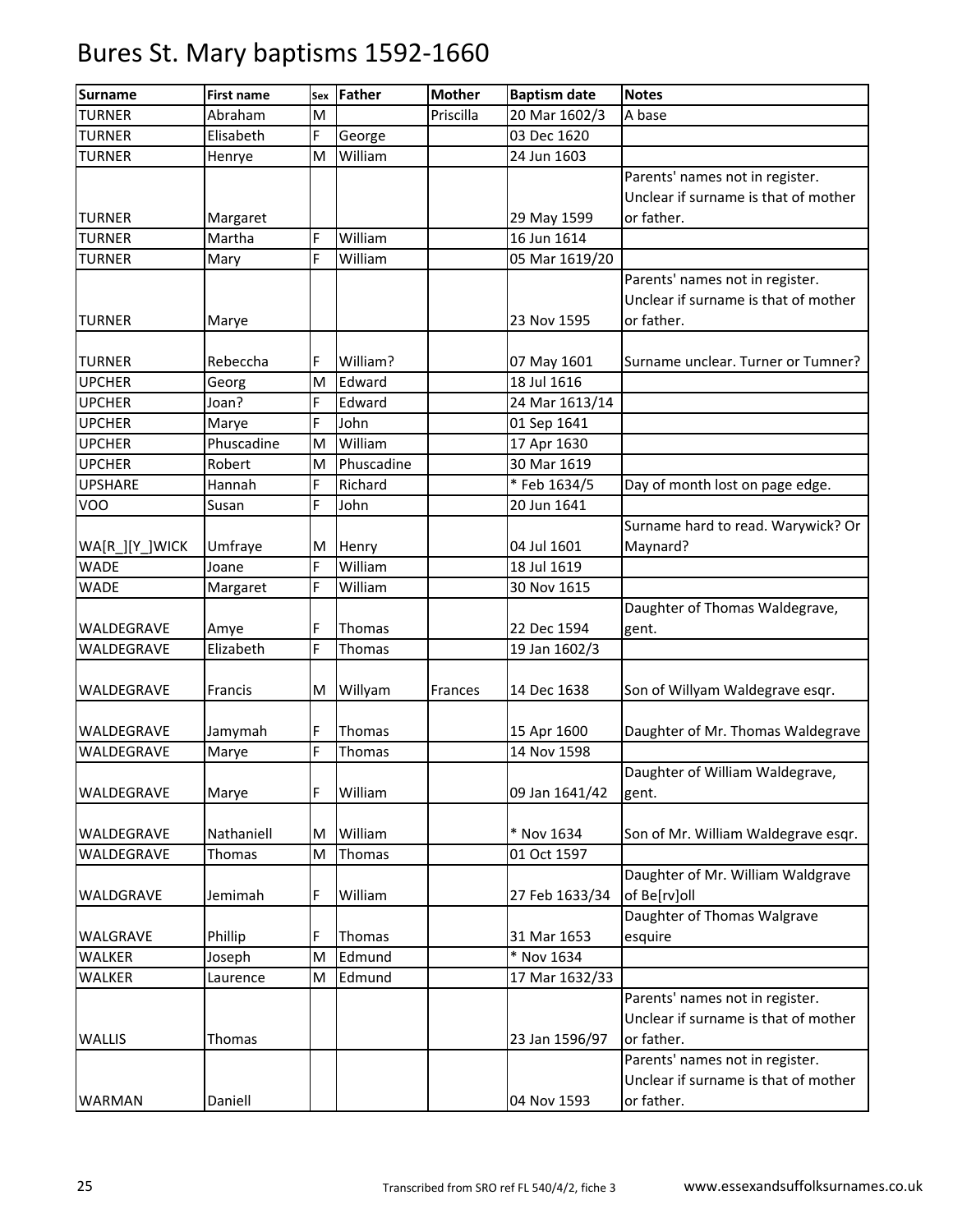| <b>Surname</b>  | <b>First name</b> | Sex | Father  | <b>Mother</b> | <b>Baptism date</b> | <b>Notes</b>                         |
|-----------------|-------------------|-----|---------|---------------|---------------------|--------------------------------------|
|                 |                   |     |         |               |                     | Parents' names not in register.      |
|                 |                   |     |         |               |                     | Unclear if surname is that of mother |
| <b>WAYLAND</b>  | Edward            |     |         |               | 14 Jan 1592/93      | or father.                           |
|                 |                   |     |         |               |                     | Parents' names not in register.      |
|                 |                   |     |         |               |                     | Unclear if surname is that of mother |
| <b>WAYLANDE</b> | John              |     |         |               | 01 Jan 1597/98      | or father.                           |
| <b>WAYLANTE</b> | Ann               | F   | Thomas  |               | 19 Sep 1601         |                                      |
| <b>WEBBE</b>    | Elisabeth         | F   | John    |               | 21 Sep 1617         |                                      |
|                 |                   |     |         |               |                     | Parents' names not in register.      |
|                 |                   |     |         |               |                     | Unclear if surname is that of mother |
| WEEB            | Robert            |     |         |               | 22 Oct 1592         | or father.                           |
| WELLAM          | William           | M   | William |               | 17 Aug 1617         |                                      |
| WENDEN          | Anna              | F   | John    |               | 24 Jun 1641         |                                      |
| WENDEN          | Elizabeth         | F   | Will.   |               | 30 Nov 1630         |                                      |
| WENDEN          | John              | M   | John    |               | 09 Feb 1624/25      |                                      |
|                 |                   |     |         |               |                     | Parents' names not in register.      |
|                 |                   |     |         |               |                     | Unclear if surname is that of mother |
| <b>WENDEN</b>   | John              |     |         |               | 06 May 1593         | or father.                           |
|                 |                   |     |         |               |                     | Parents' names not in register.      |
|                 |                   |     |         |               |                     | Unclear if surname is that of mother |
| WENDEN          | John              |     |         |               | 03 Dec 1598         | or father.                           |
| <b>WENDEN</b>   | Margaret          | F   | William | Margaret      | 18 Nov 1636         |                                      |
| WENDEN          | Margaret          | F   | William |               | 07 Apr 1633         |                                      |
| WENDEN          | Marye             | F   | John    |               | 07 Oct 1601         |                                      |
| WENDEN          | Thamar            | F   | William | Margarett     | 07 May 1635         |                                      |
|                 |                   |     |         |               |                     | Parents' names not in register.      |
|                 |                   |     |         |               |                     | Unclear if surname is that of mother |
| WENDEN          | William           |     |         |               | 11 Jan 1595/96      | or father.                           |
| <b>WENDINE</b>  | Marth             | F   | William |               | 25 Mar 1641         |                                      |
| <b>WENDING</b>  | Margreat          | F   | Will.   | Margreat      | * Nov 1637          | Day of month lost on page edge.      |
| WENDING         | Mary              | F   | John    |               | 01 Oct 1648         | Very faded                           |
| <b>WHENDEN</b>  | Mary              | F   | William |               | 10 Jun 1628         |                                      |
| <b>WHIT</b>     | Thomas            | M   | Wilyam  |               | * Nov 1650          | Day of month not in register.        |
| <b>WHITE</b>    | Henry             | M   | Henry   |               | 11 Aug 1622         |                                      |
| <b>WHITE</b>    | Marie             | F   | Willyam | Alce          | 03 Sep 1637         |                                      |
| <b>WHITE</b>    | Thomas            | M   | Wm.     |               | 23 Jan 1652/53      |                                      |
| WILLIAM         | Willm.            | M   | William |               | 13 May 1593         | Born 20 April 1593                   |
| <b>WILLIAMS</b> | Anne              | F   | William |               | 03 Apr 1621         |                                      |
| <b>WILLOWS</b>  | Elisabeth         | F   | John    |               | 23 Sep 1616         |                                      |
| <b>WINCOLL</b>  | Elizabeth         | F   | Isaack  |               | 23 Oct 1623         | Daughter of Mr. Issack Wincoll       |
| <b>WINCOLL</b>  | Isaack            | M   | Isaack  |               | 17 Feb 1624/25      |                                      |
| <b>WINCOLL</b>  | Mary              | F   | Isaacke |               | 02 Jul 1633         | Daughter of Mr. Isaacke Wincoll      |
| <b>WINCOLL</b>  | Penelope          | F   | Isaack  |               | 08 Jul 1630         | Daughter of Mr. Isaack Wincoll       |
|                 |                   |     |         |               |                     | Son of Mr. Isaac Wincoll & Mrs. Mary |
| <b>WINCOLL</b>  | Thomas            | M   | Isaac   | Mary          | 05 Feb 1621/22      | his wife                             |
| <b>WINCOLL</b>  | Waldegrave        | M   | Isack   |               | 06 Nov 1628         |                                      |
| <b>WISBICHE</b> | Alice             | F   | Thomas  |               | 15 Aug 1602         |                                      |